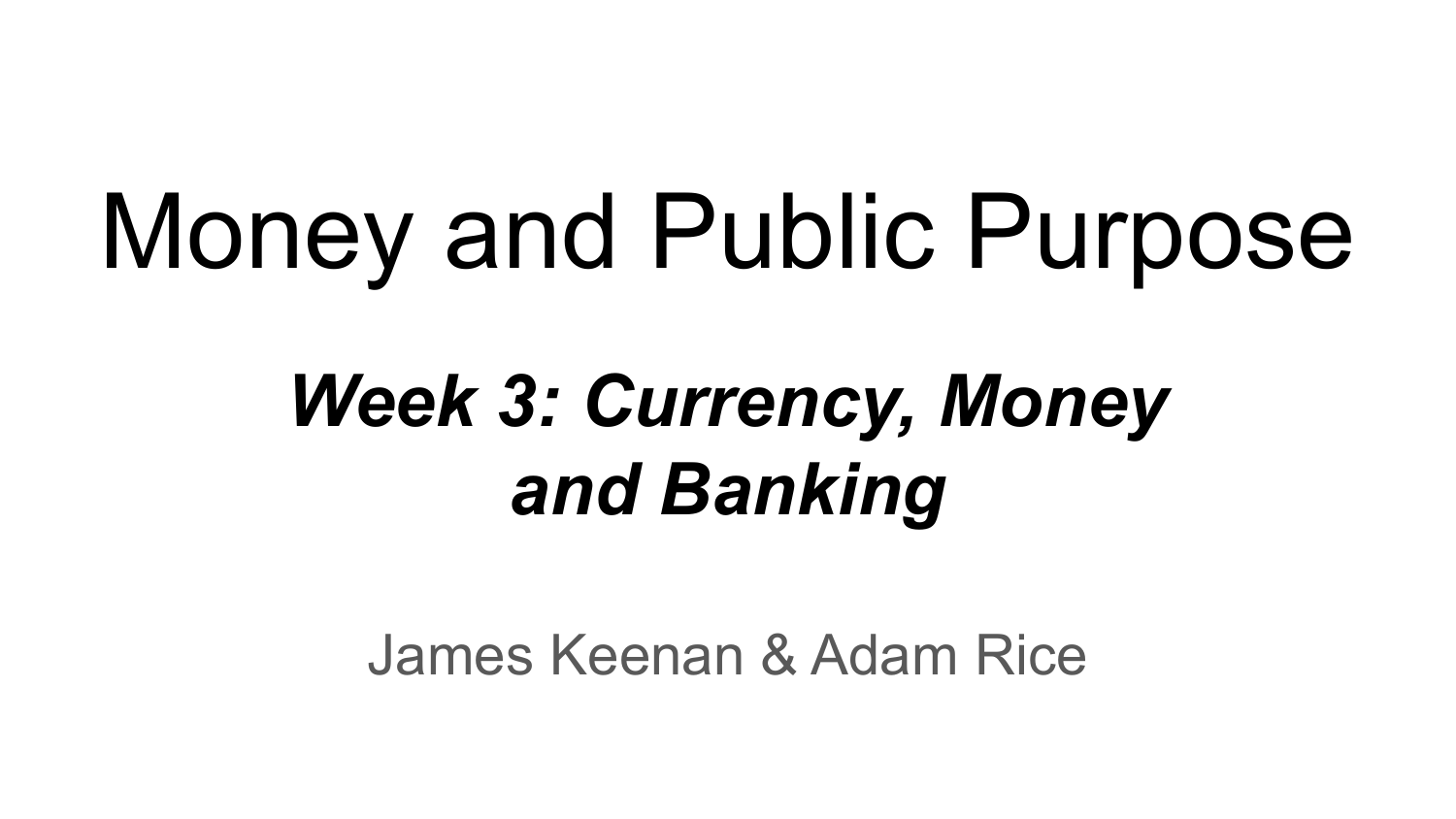## **What is money?**

- **●** What gives currency value?
- **●** Why do we seek to earn USD?
- **●** Is our currency valuable because it's backed by gold?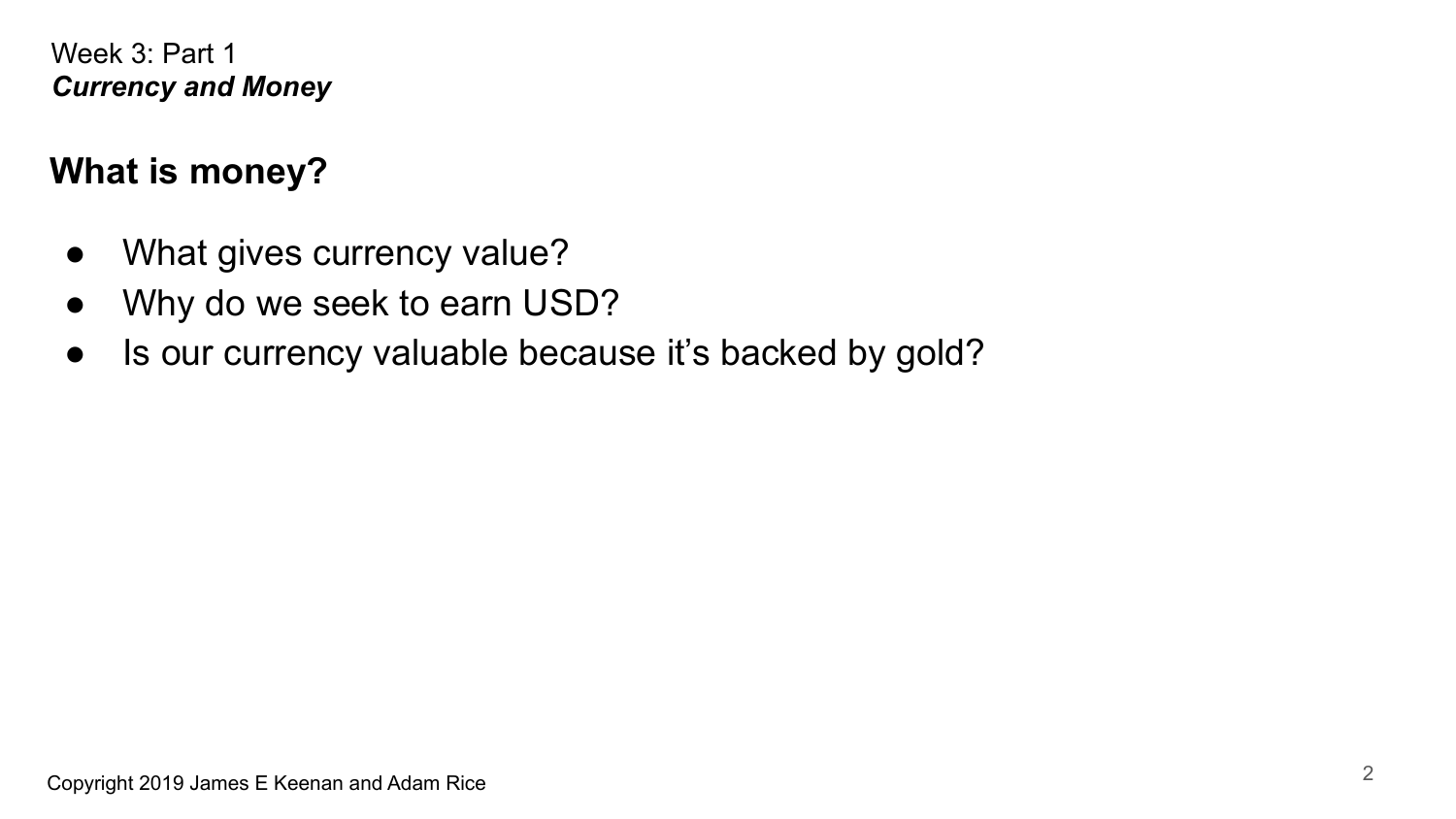## **"Taxes Drive Money"**

- **●** Gold convertibility suspended for domestic transaction during 1930s, international transactions in 1971
- Legal tender laws alone not sufficient to create demand for currency
- Tax obligations ultimately drive demand for currency
- Taxes are only payable in USD
- USD has no "intrinsic" value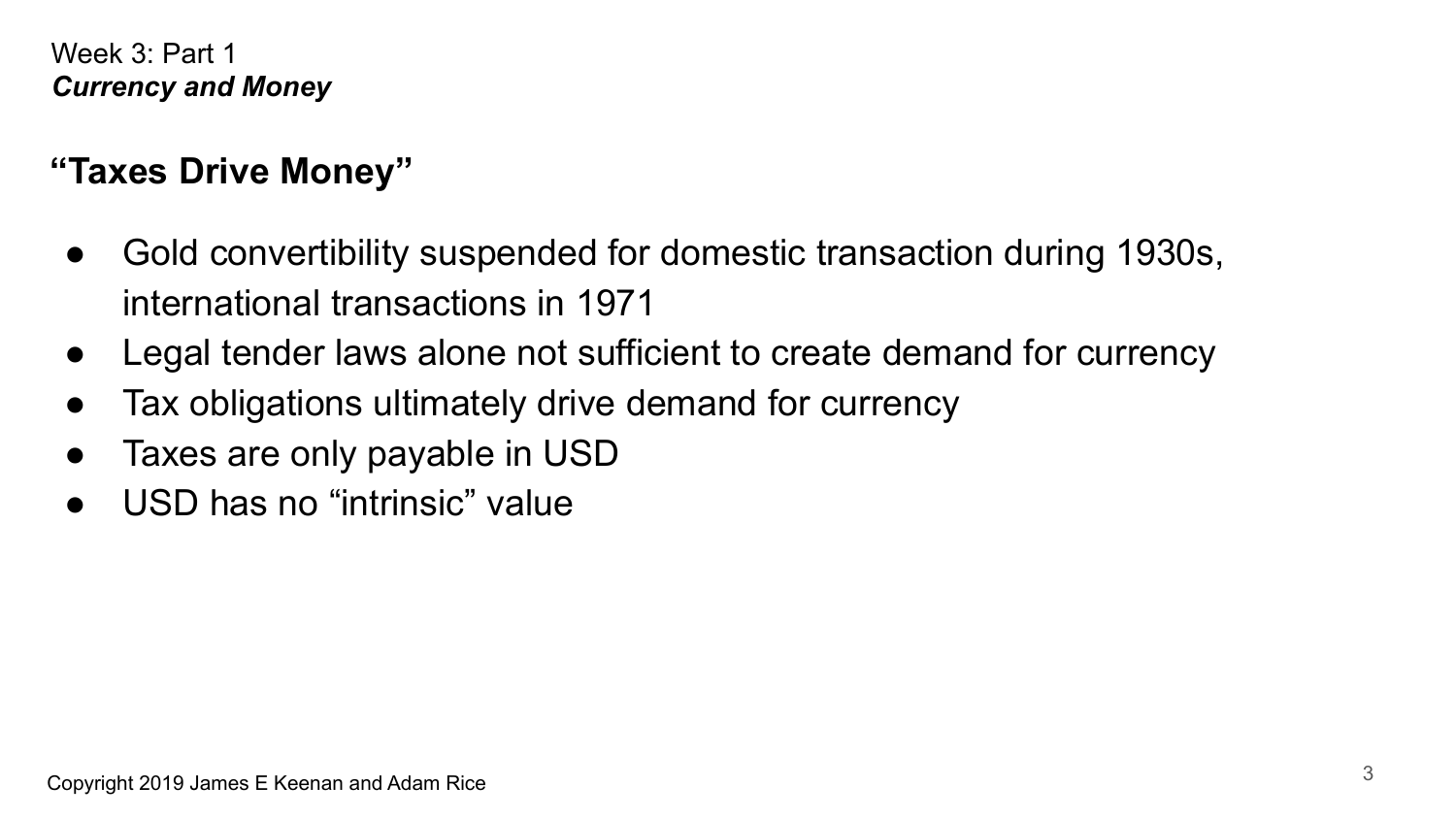## **Other Functions of Taxation**

- Altering behavior (e.g. cigarette tax)
- Limiting social & political power
- Slowing down an "overheating" economy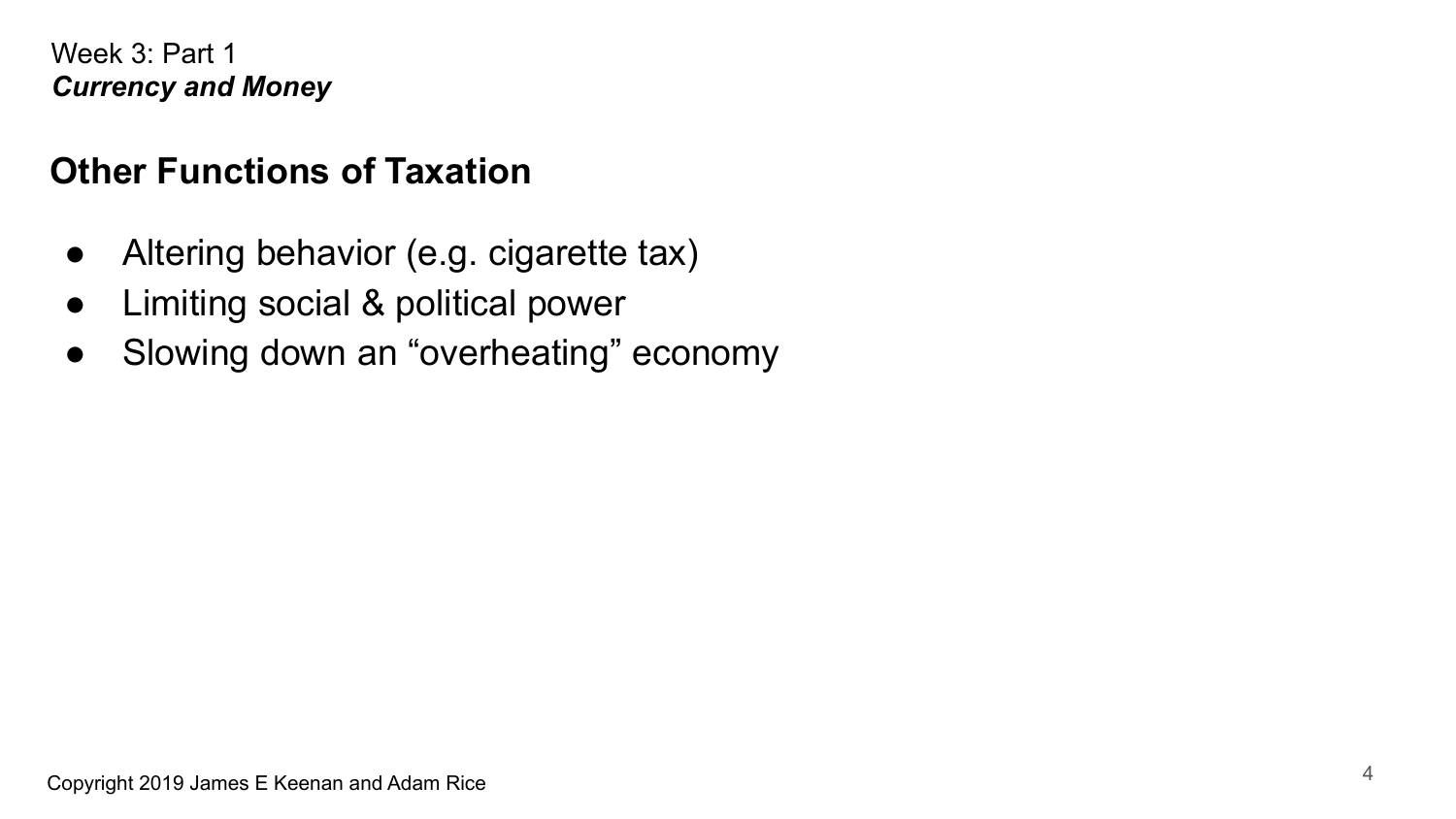## **The Money of Account**

- Sovereign government determines money of account
	- E.g. US dollar, British pounds, Japanese yen
- Government spends, taxes, fines, and enforces contracts in money of account
- Government is the monopoly issuer of its currency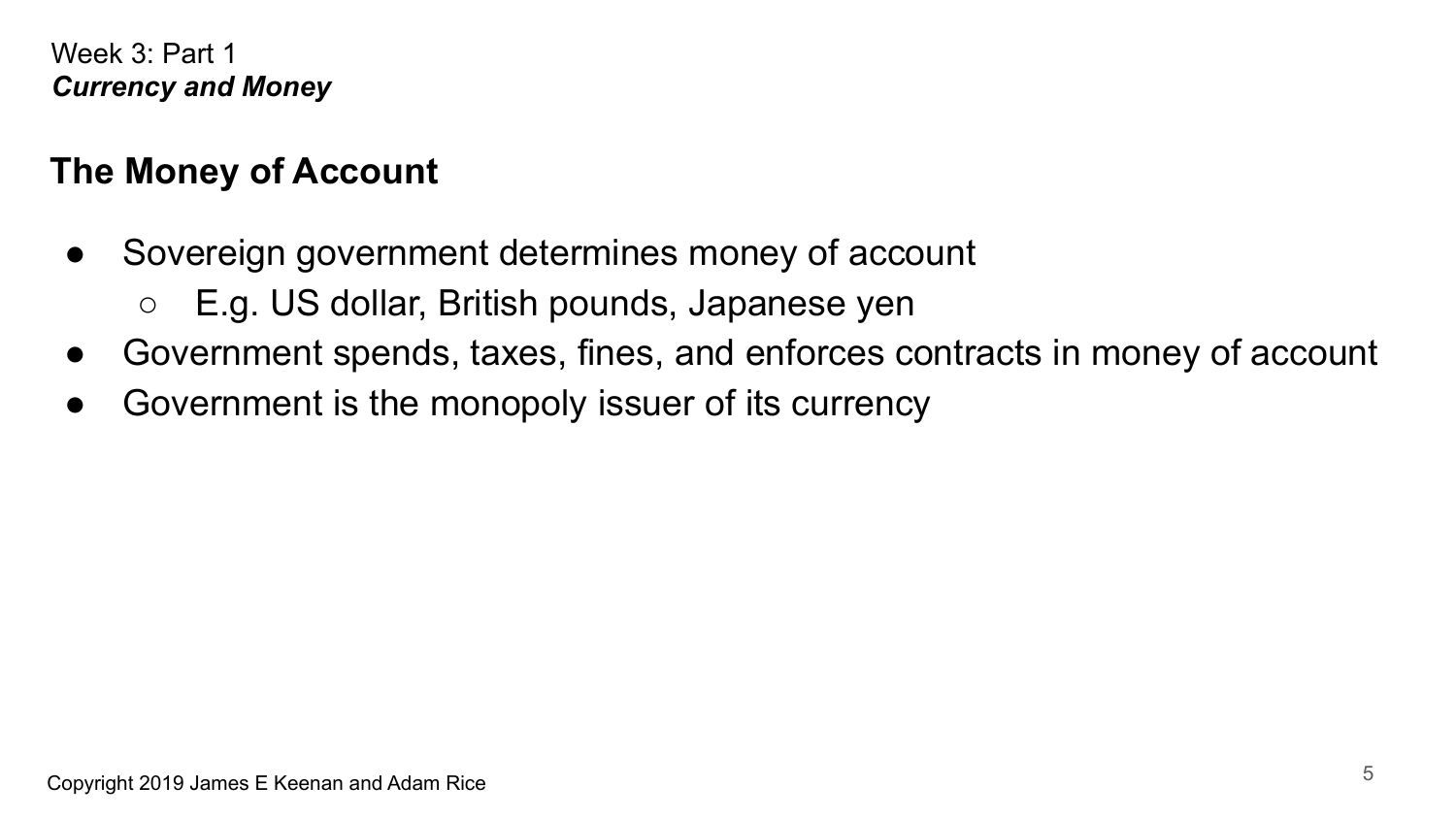## **National Currency = Government IOUs**

- National currency = government IOU
- What does the government "owe" us?
	- $\circ$  Some other combination of dollars (1 \$20 bill = 2 \$10 bills)
	- $\circ$  Ability to cancel tax obligations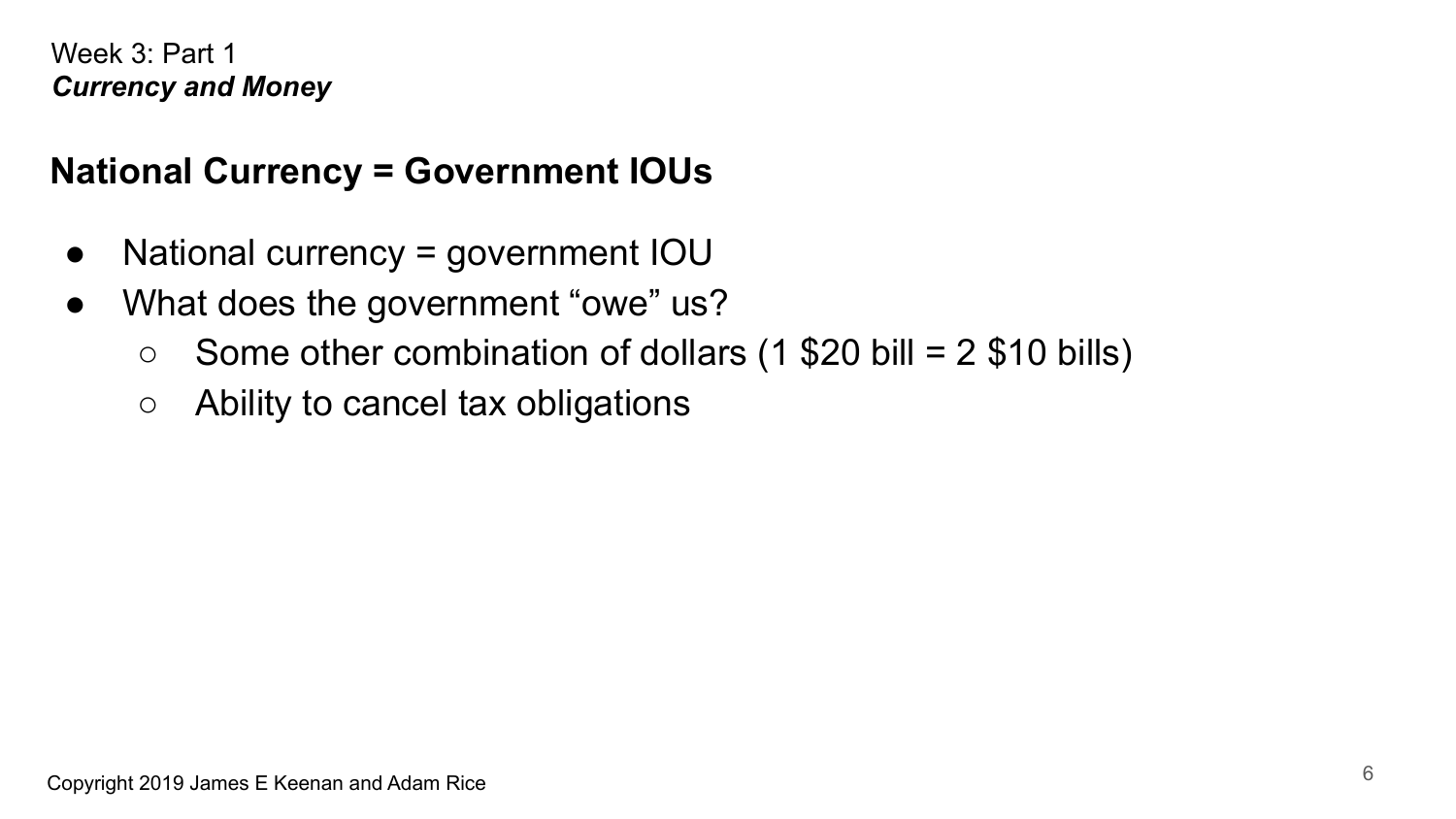## **Non-Government IOUs**

- Non-government IOUs are denominated in national money of account
- Some examples:
	- PayPal balance
	- Venmo balance
	- Amazon gift card
- All IOUs are liabilities of the issuer of those IOUs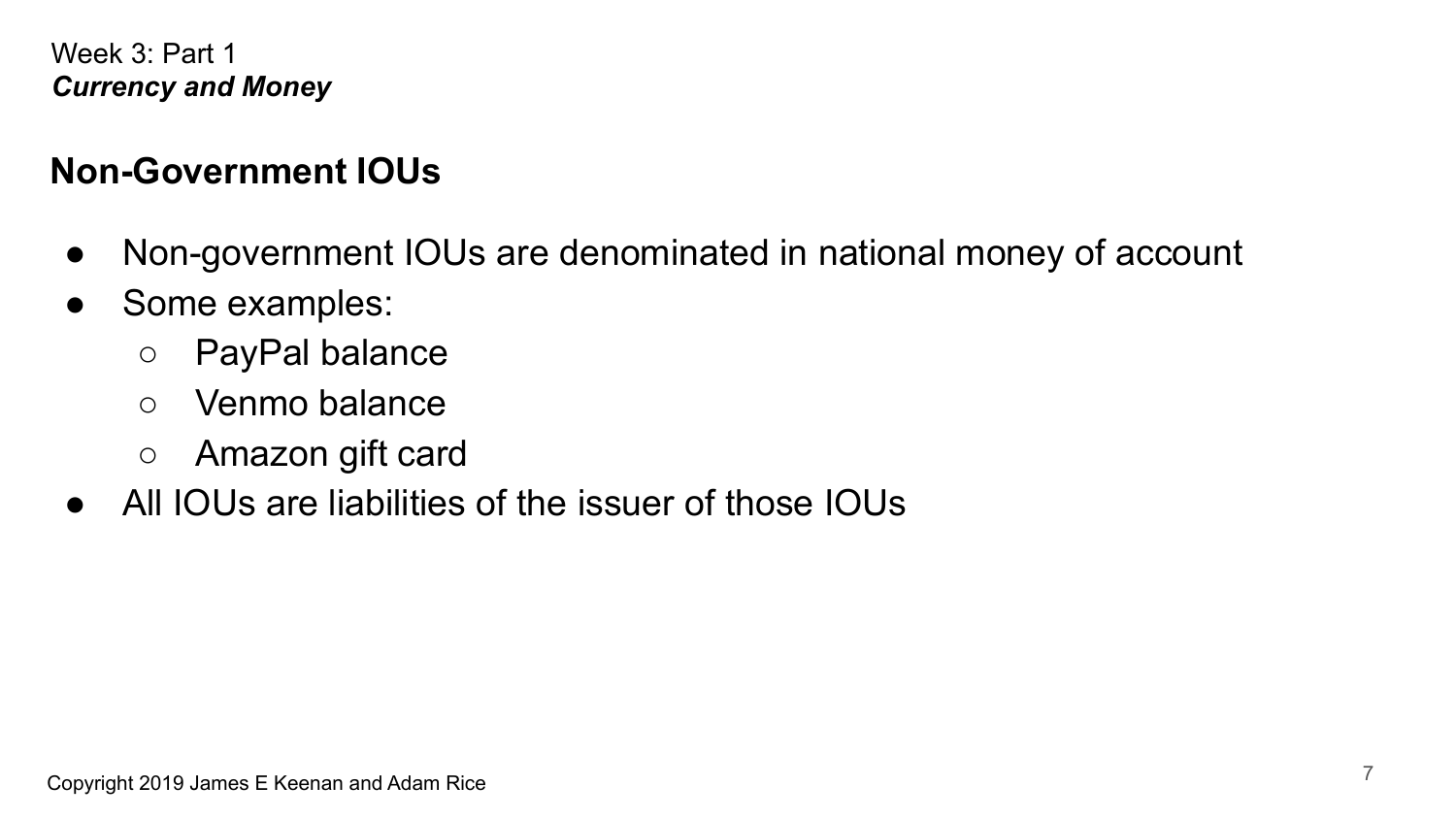#### **Example: Employer & Employee**

- 10 hours of work at \$10 per hour  $=$  \$100 liability to employer
- Employer pays \$100 to employee's Chase checking account on payday
- \$100 in checking account is employee's asset and Chase's liability
- Employee can now withdraw \$100 in government currency, canceling Chase's liability

## **Liabilities change hands and forms but the \$100 is always denominated in USD.**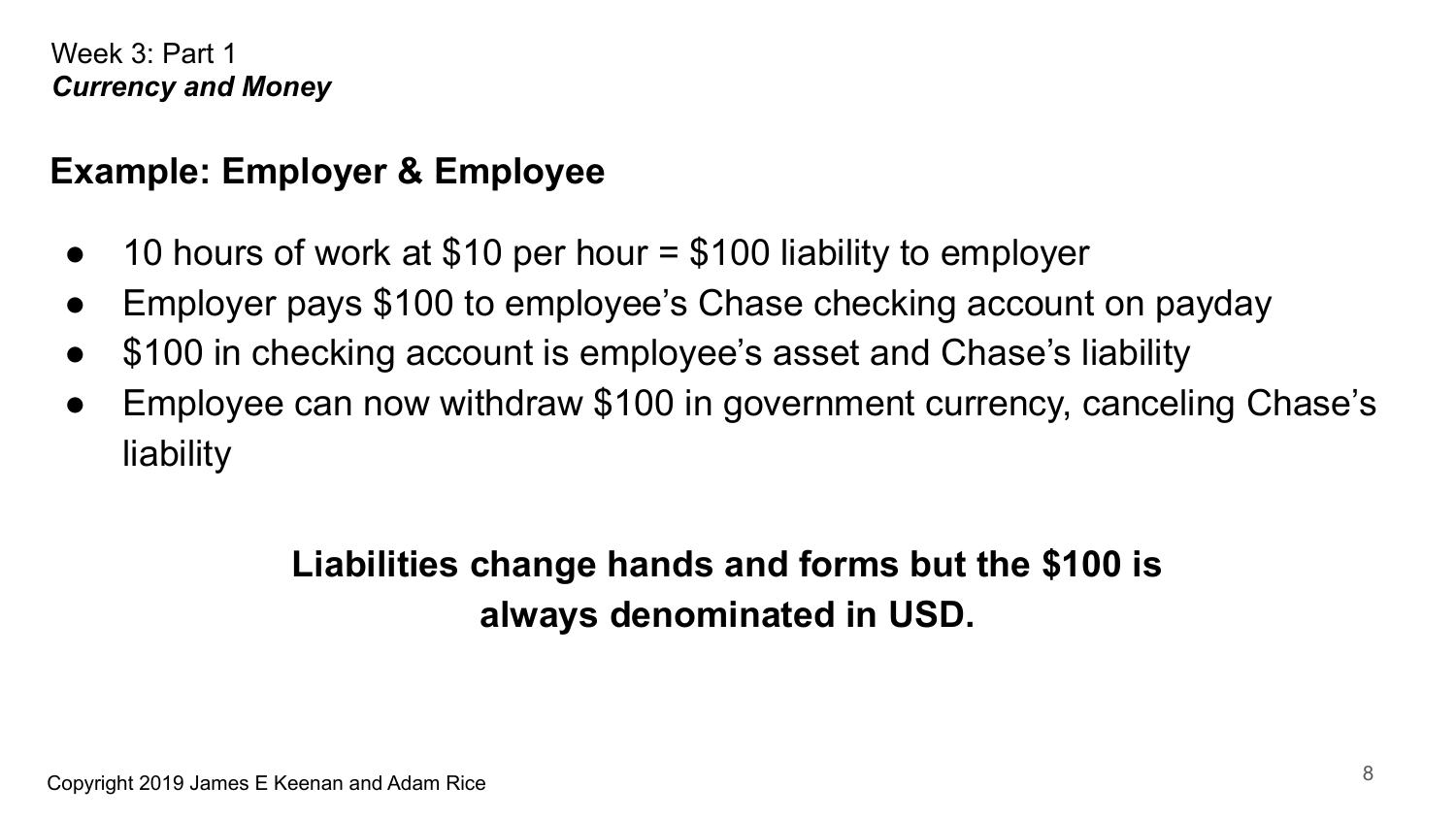## **A Massive Scoreboard**

- Modern financial system can be thought of as a spreadsheet that tracks credits and debits
- Where does a scorekeeper "find" points to add to scoreboard?
- He doesn't; he marks the scoreboard up or down as necessary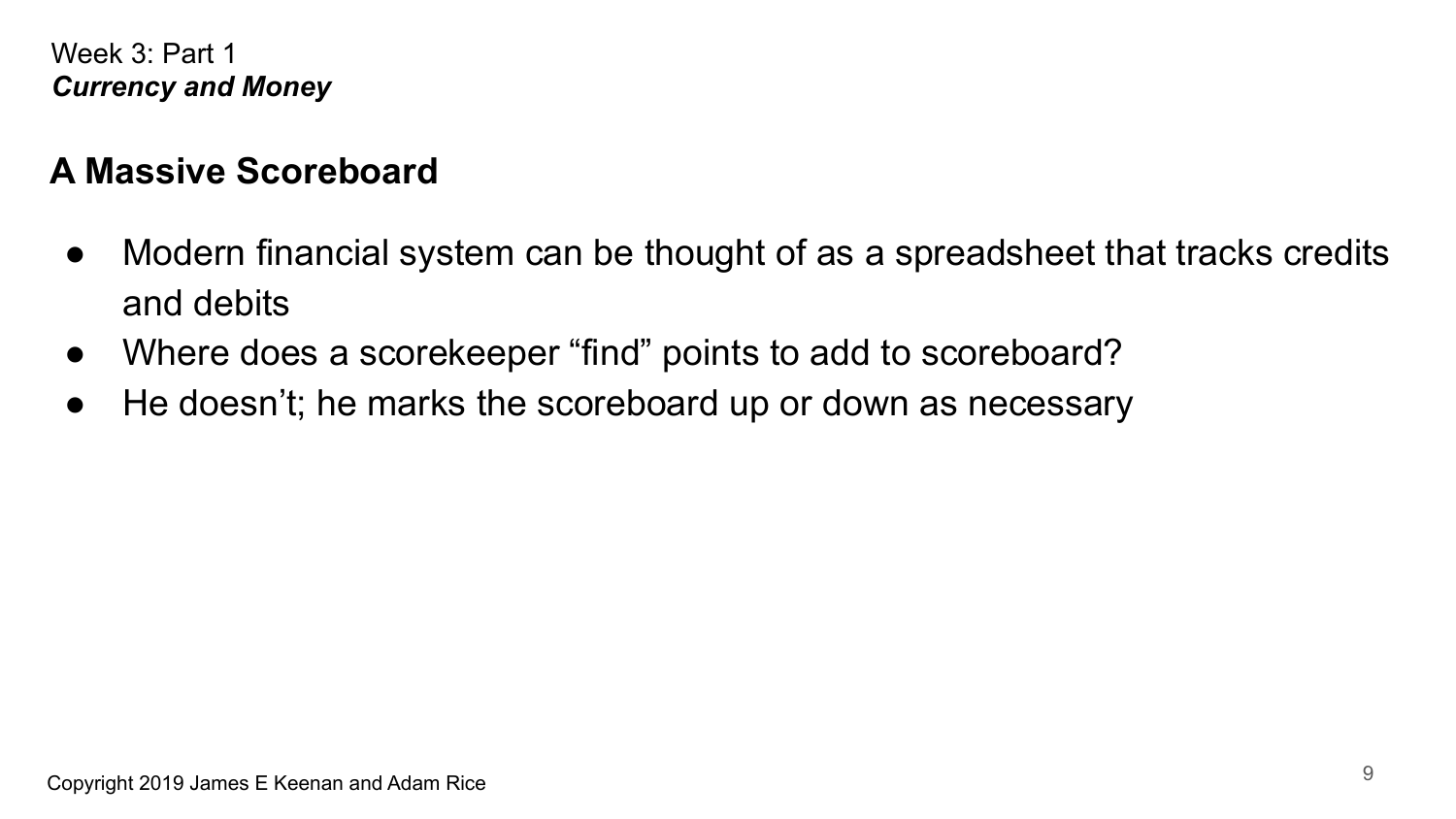## **Exchange Rates**

- Exchange rate is the amount of currency that can be purchased by a different unit of currency
- Today,  $$1$  USD =  $\epsilon$ .90 Euro
- National government can allow its currency to be freely exchanged (i.e. floating) or it can try to manage the exchange rate (i.e. fixed)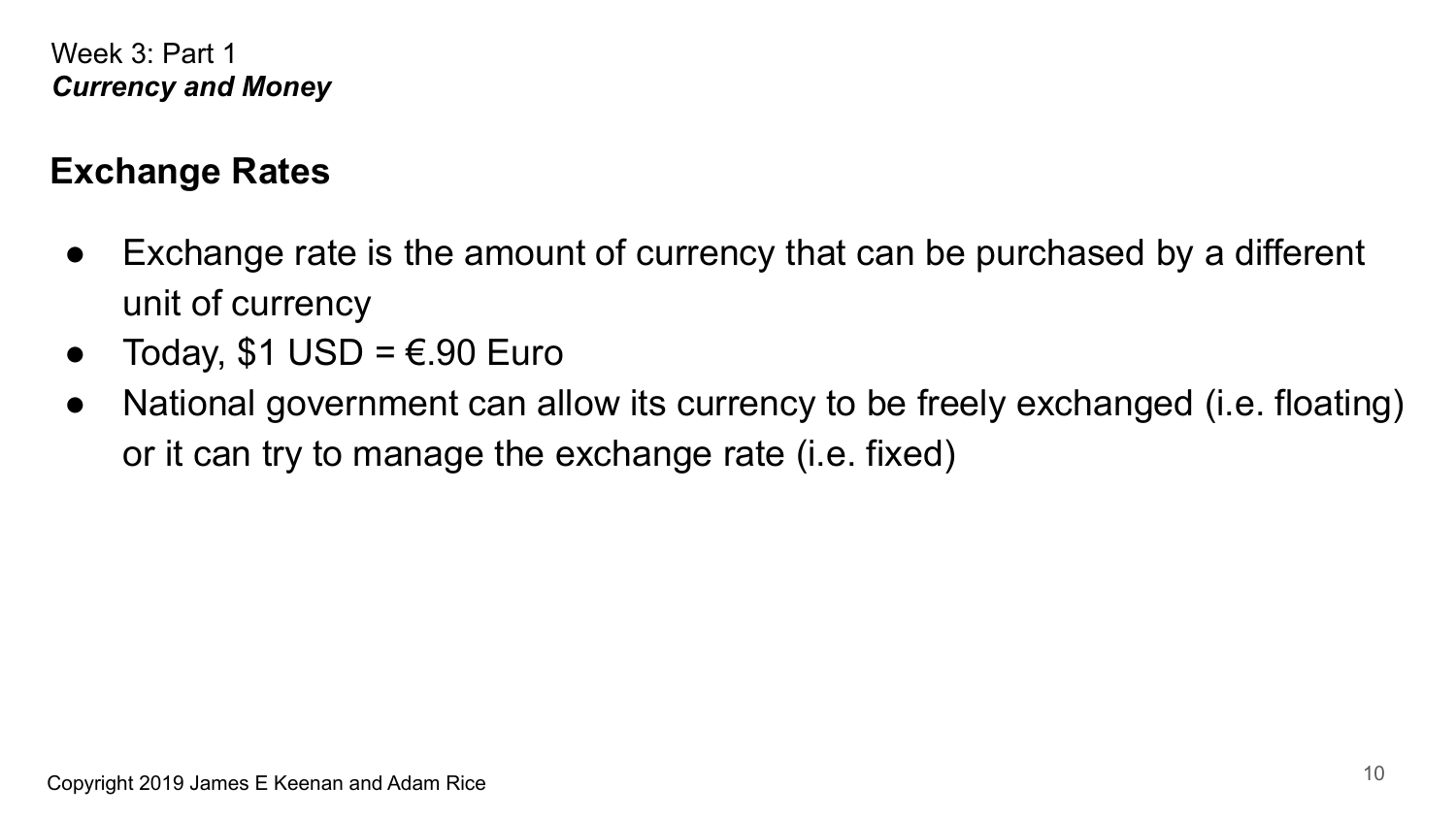#### **The Role of Banks**

Commercial banks:

- Are profit-seeking firms
- Are public-private "franchises" governed by the Federal Reserve
- Have accounts with the Fed, which links the entire banking system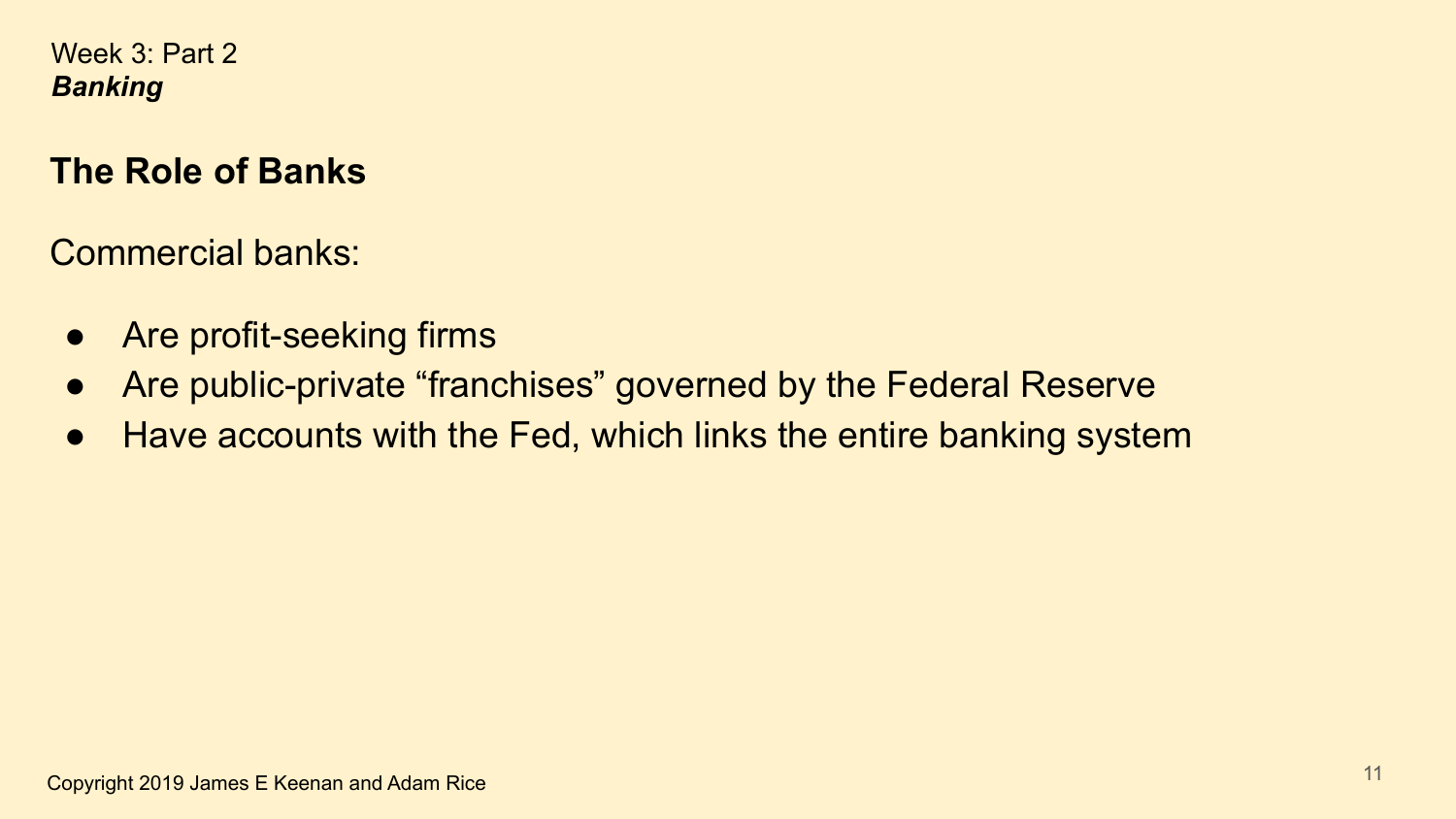#### **Commercial Banking Business Model**

- Banks earn profit by making loans
- In order to earn profit, bank must receive more interest from customers than it pays in interest on the funds it borrows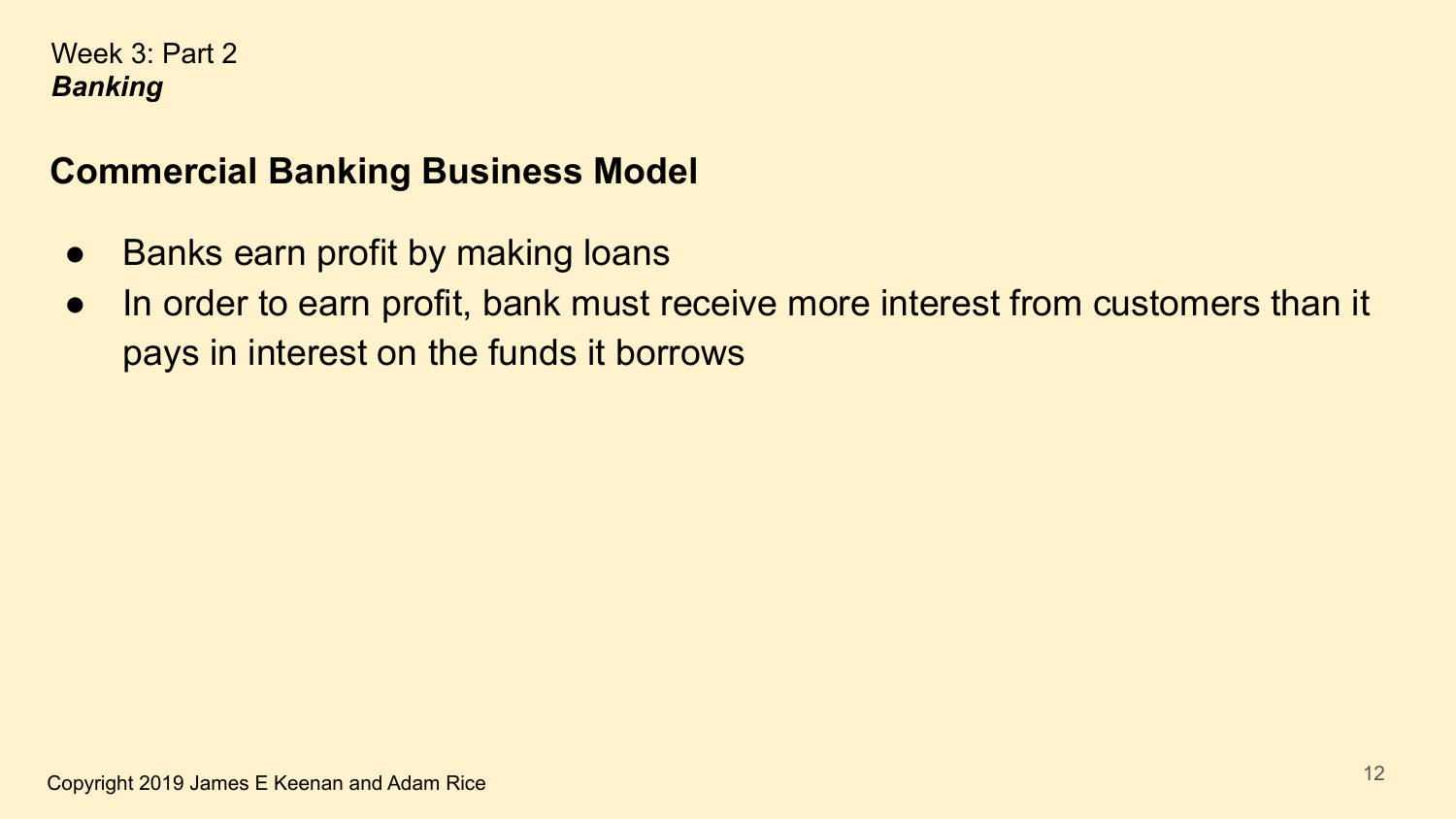## **Three Conditions Necessary for Lending:**

- 1. Non-bank firms/households seeking loans
- 2. Firms/households are creditworthy
- 3. Banks anticipate loans will be profitable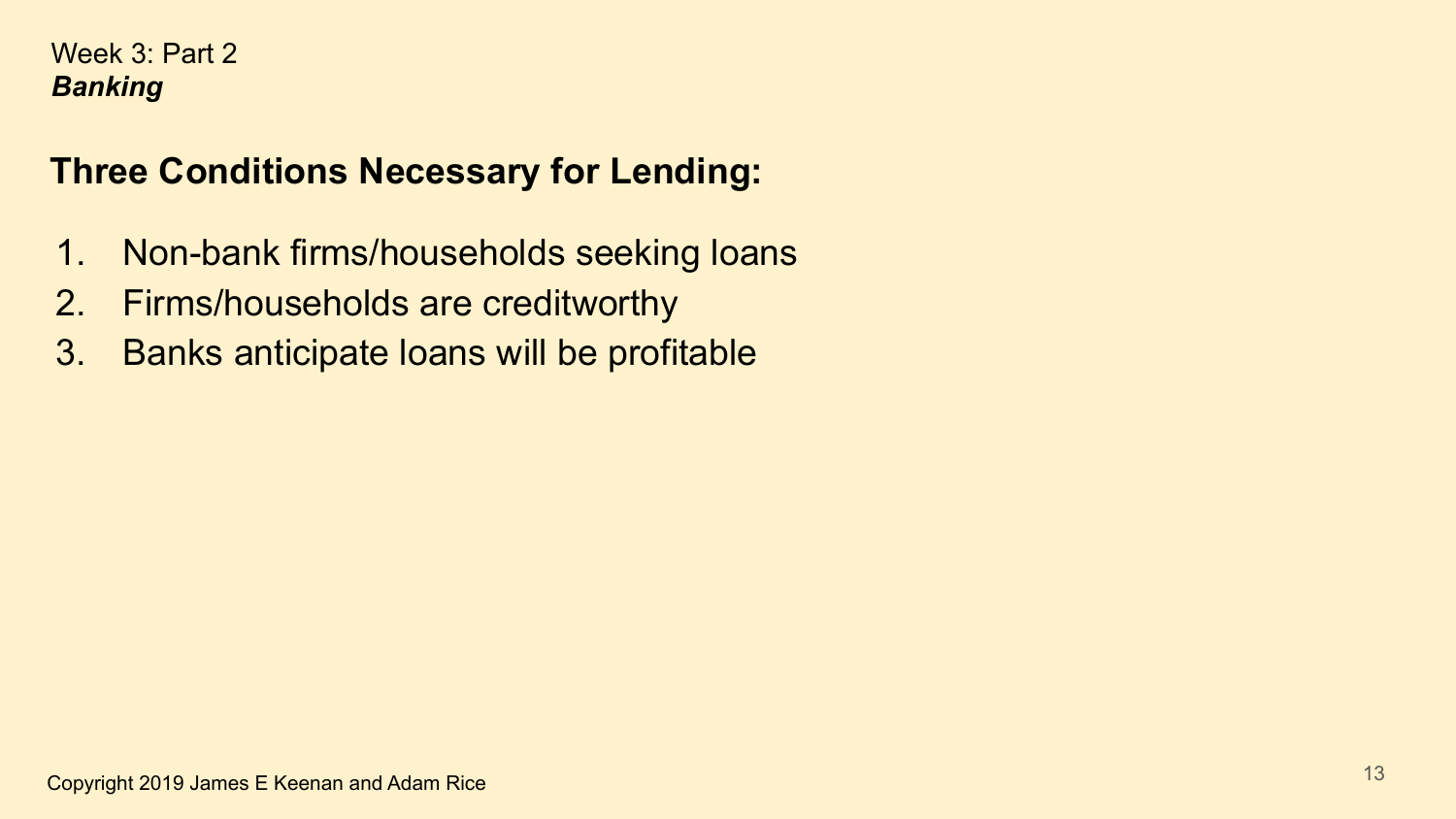## **Bank Lending Is Not Reserve-Constrained**

- Banks loan first, finds necessary reserves afterwards
- Loan officers do not check reserve positions before lending
- Decision to lend is based on anticipated profitability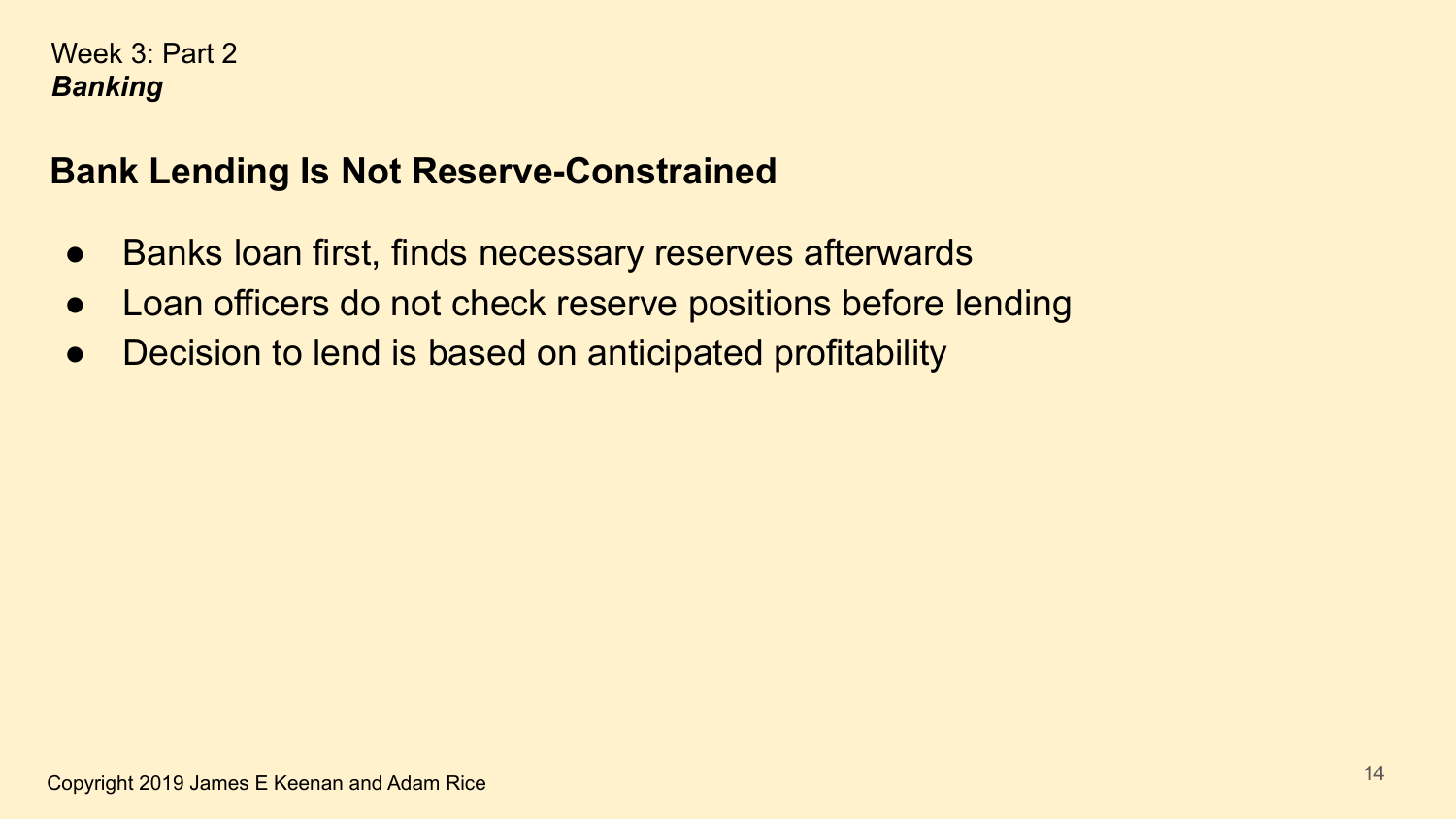#### **Banks Do Not Lend Reserves**

- Bank reserves do not leave the interbank payment system
- Loans create deposits
- New money is "keystroked" into existence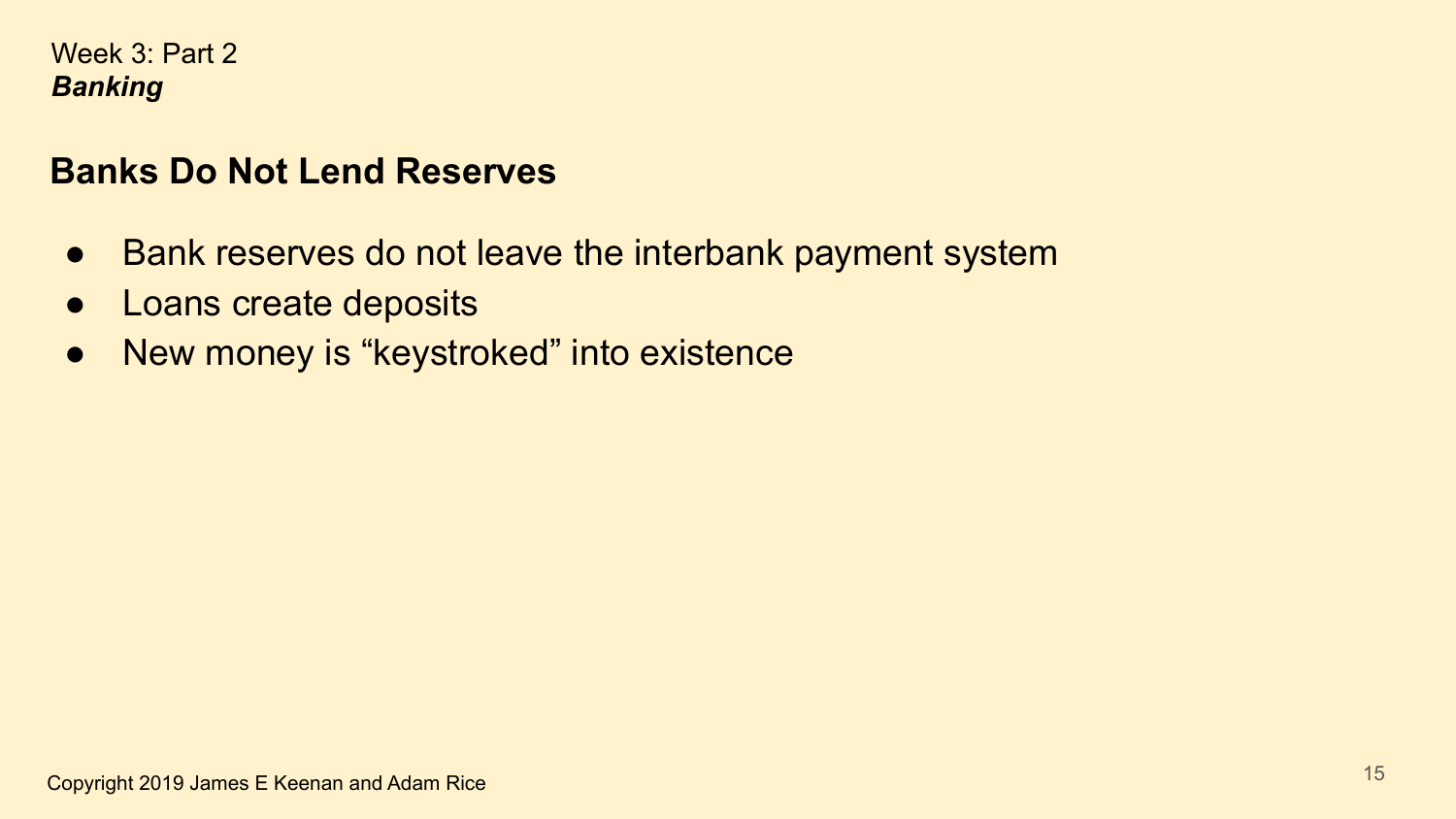#### **Example: Bank Loan**

- I request \$5,000 loan
- Bank checks my credit, determines I'm credit-worthy
- Bank marks up my checking account by \$5,000
	- \$5,000 is my asset and my liability to bank
	- \$5,000 loan is bank's liability to me and bank's asset
- I can now spend this \$5,000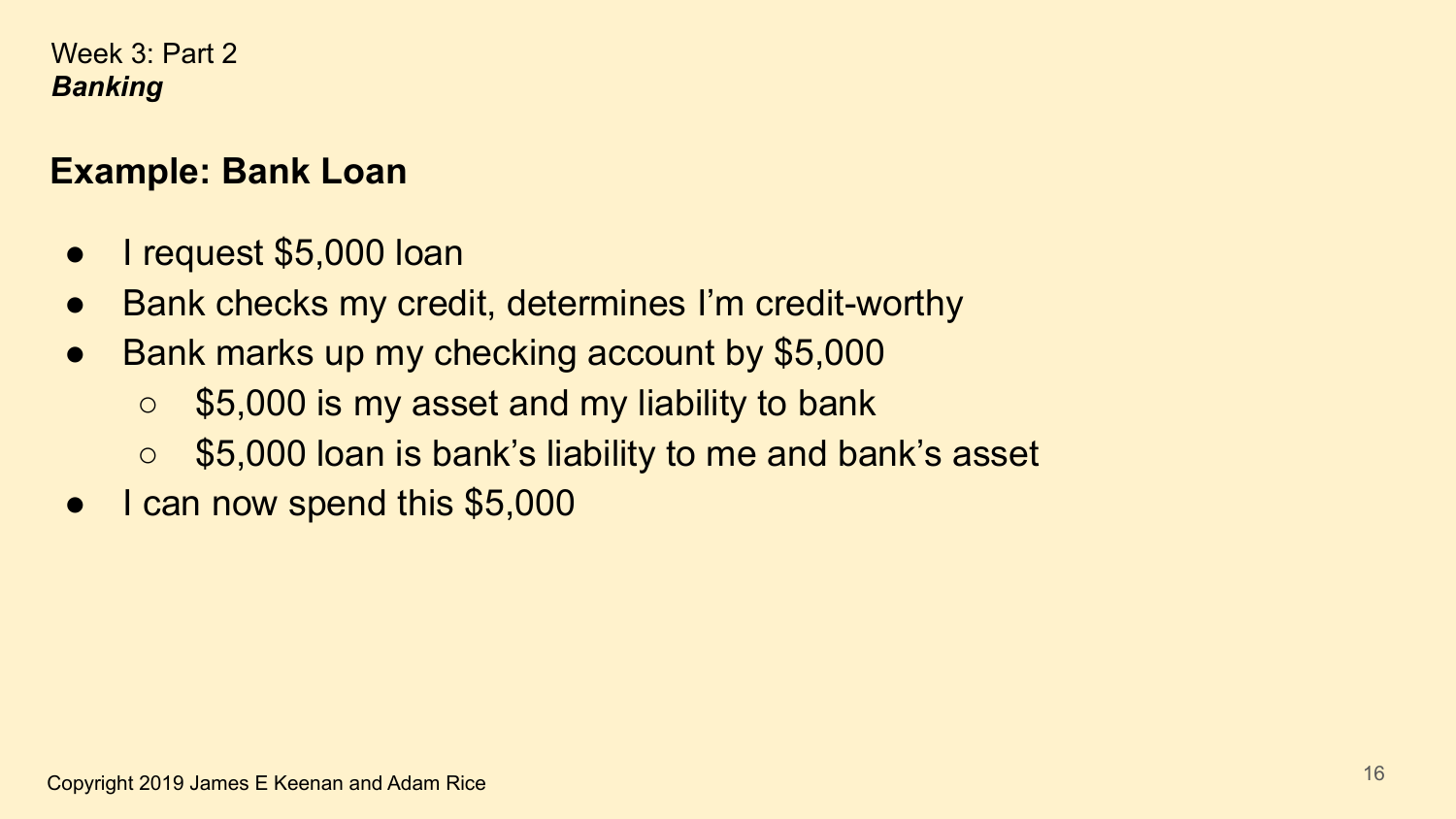#### **In the previous example...**

- Bank loaned money independently of reserve positions
- Bank created new money in my checking account
- An example of endogenous money creation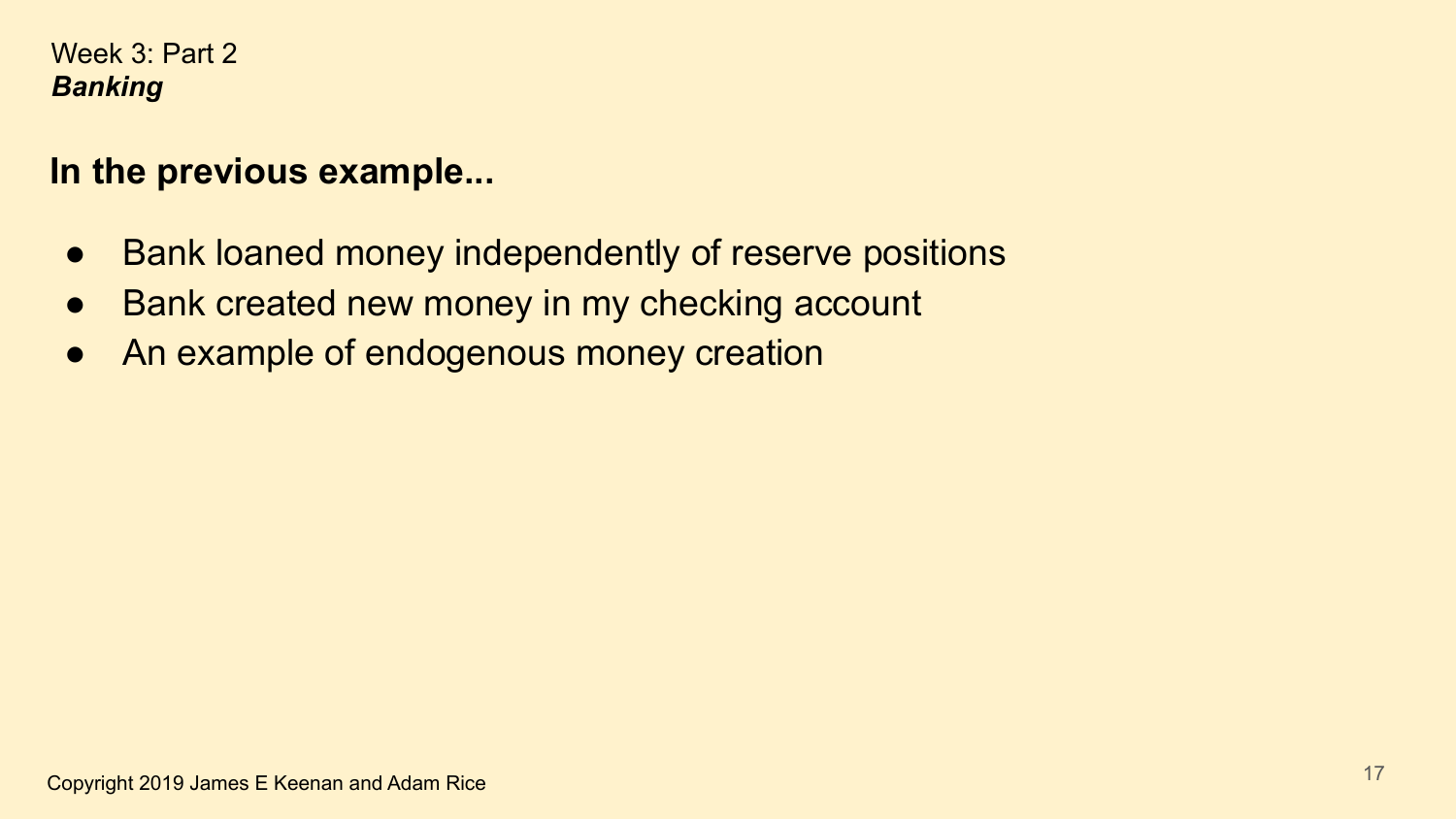#### **Reserves Are Used to Clear Payments Between Banks**

An example:

- I write you a \$100 check from my Chase checking account
- You deposit the \$100 check at Bank of America
- Chase and BoA both have accounts at the Fed
- When you deposit my check, Chase debits \$100 from my checking account, transfers \$100 of reserves to BoA
- BoA credits your checking account with \$100 USD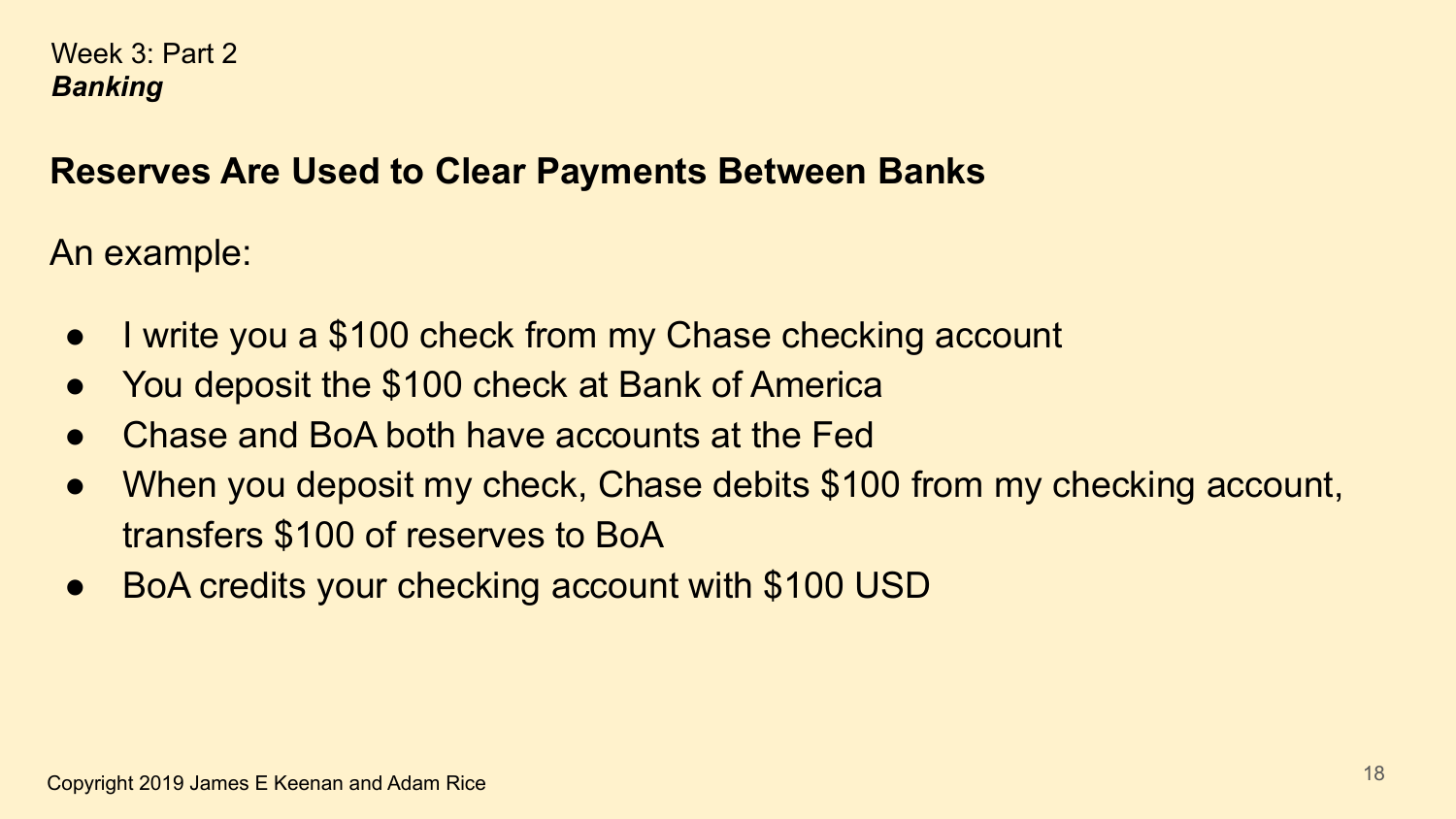## **Demand Deposits Are Convertible on Demand**

An example:

- I have \$1,000 in my Chase checking account
- I go to an ATM and withdraw \$100
- I now have \$900 remaining in my checking account
- The bank has debited \$100 from their reserves and given it to me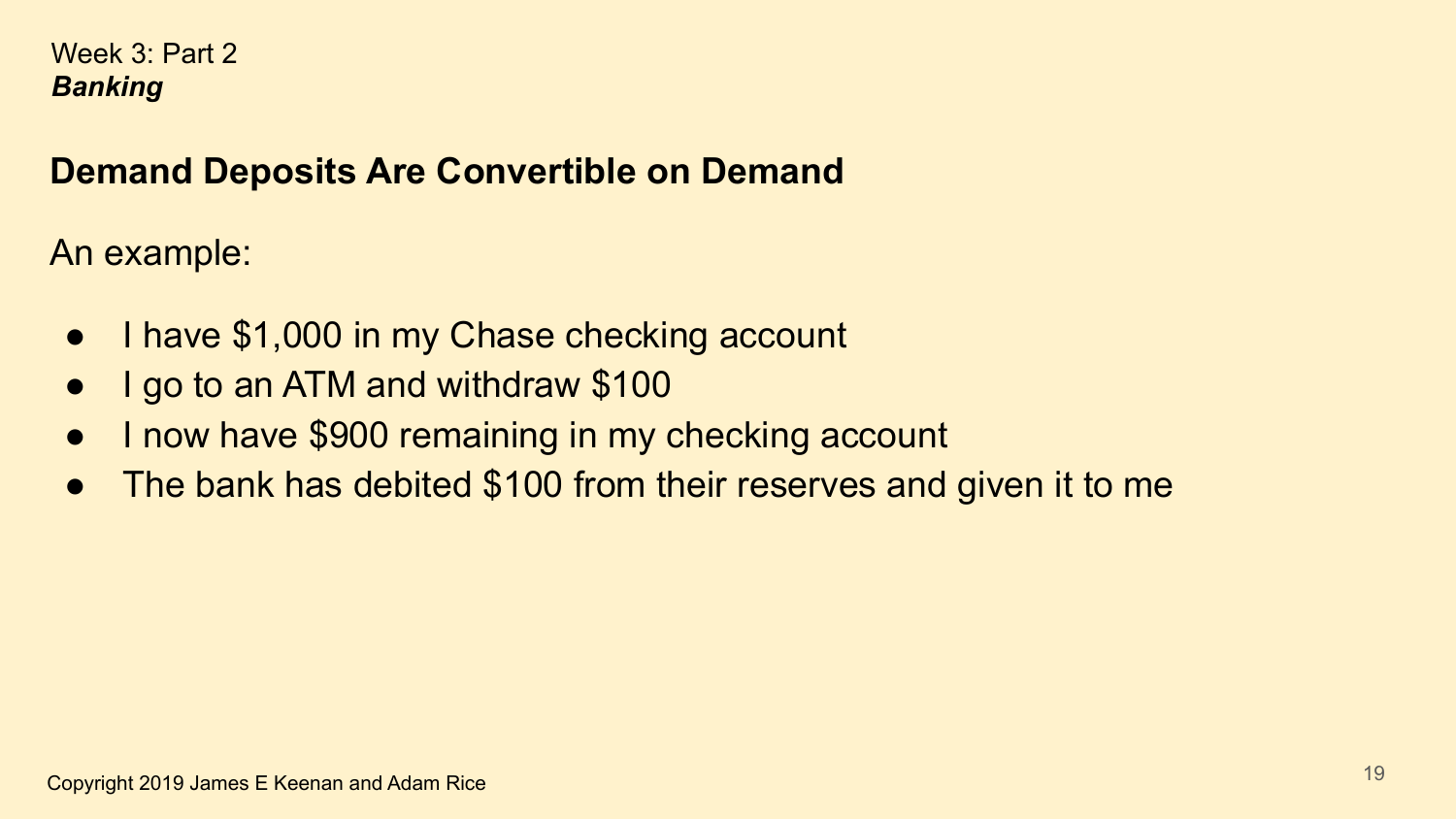## **Currency Pyramid**



## **Private liabilities are denominated** *and* **ultimately convertible into the government's currency.**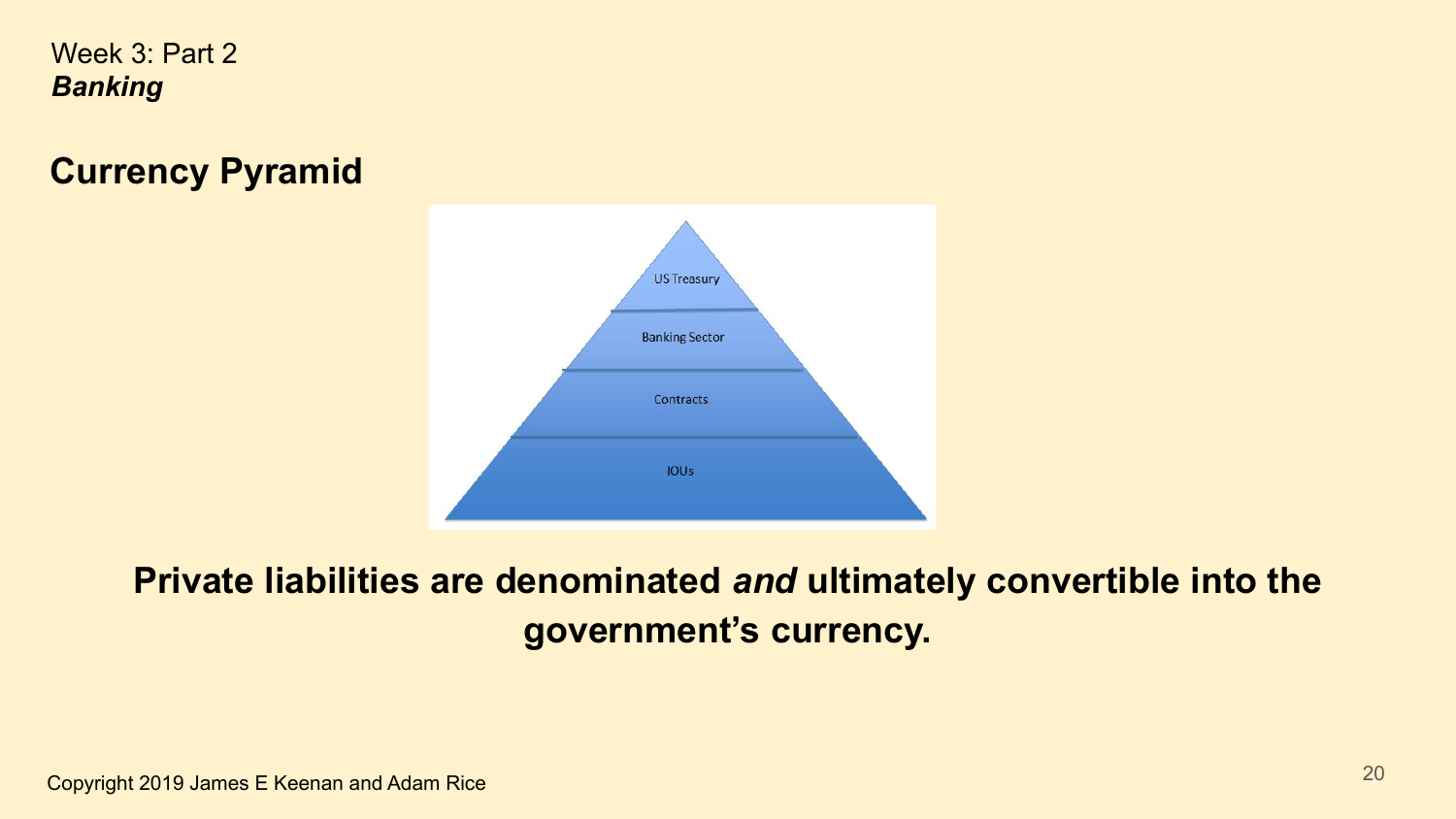**Terminology** 

Recall from Week 1:

- One course objective is to enable you to participate in public discussions of economics and policy
- We must introduce terminology you'll encounter in press and media
- Not MMT-specific
- Draws largely from Chapter 10 of *Macroeconomics* by Mitchell, Wray and Watt

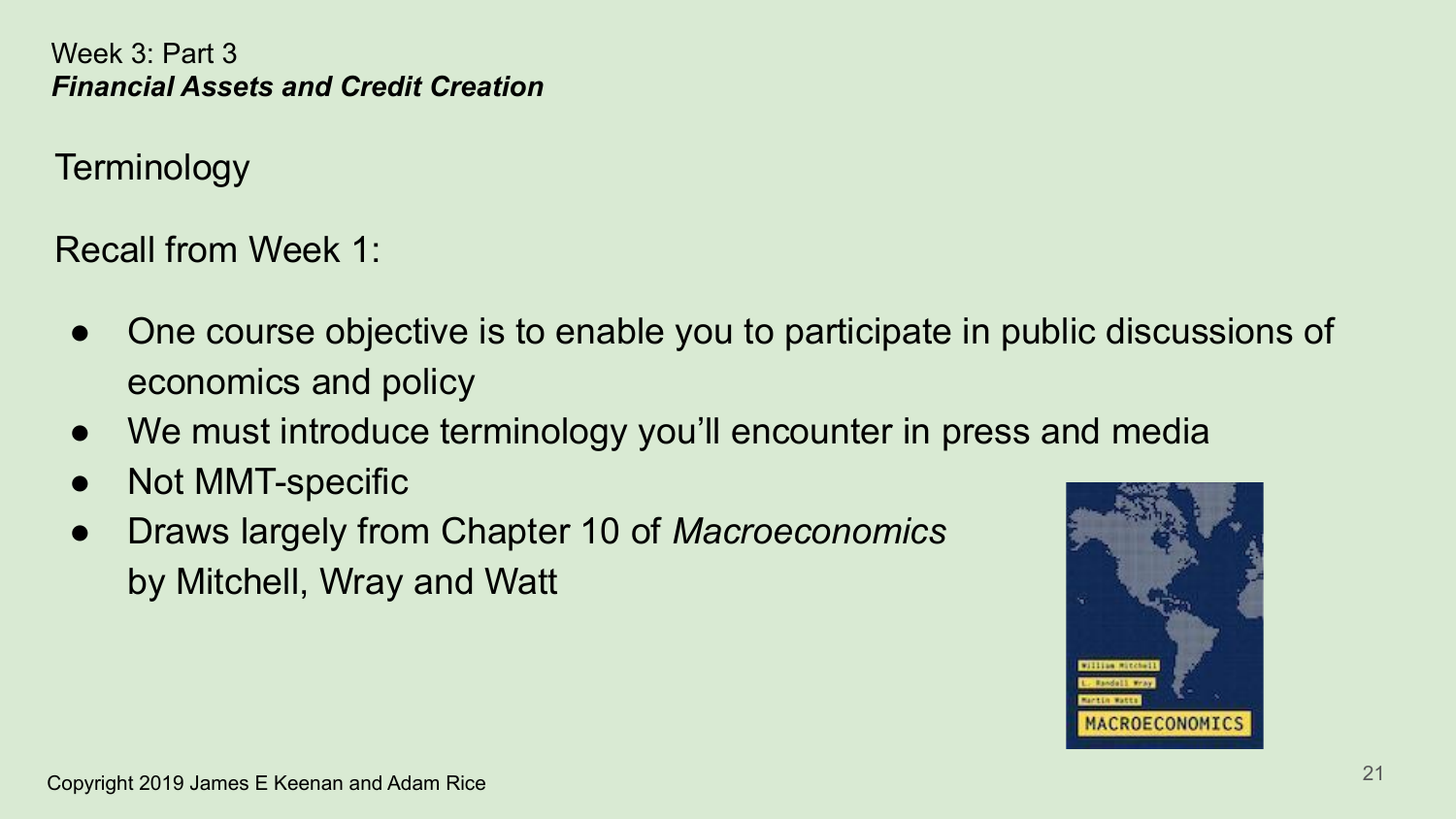## **Monetary Base**

Consists of:

- Notes and coins held by public (non-government sector), including banks
- Deposits of banks at central bank: **reserves**

Monetary base is the most liquid measure of the money supply. (Macro, 148)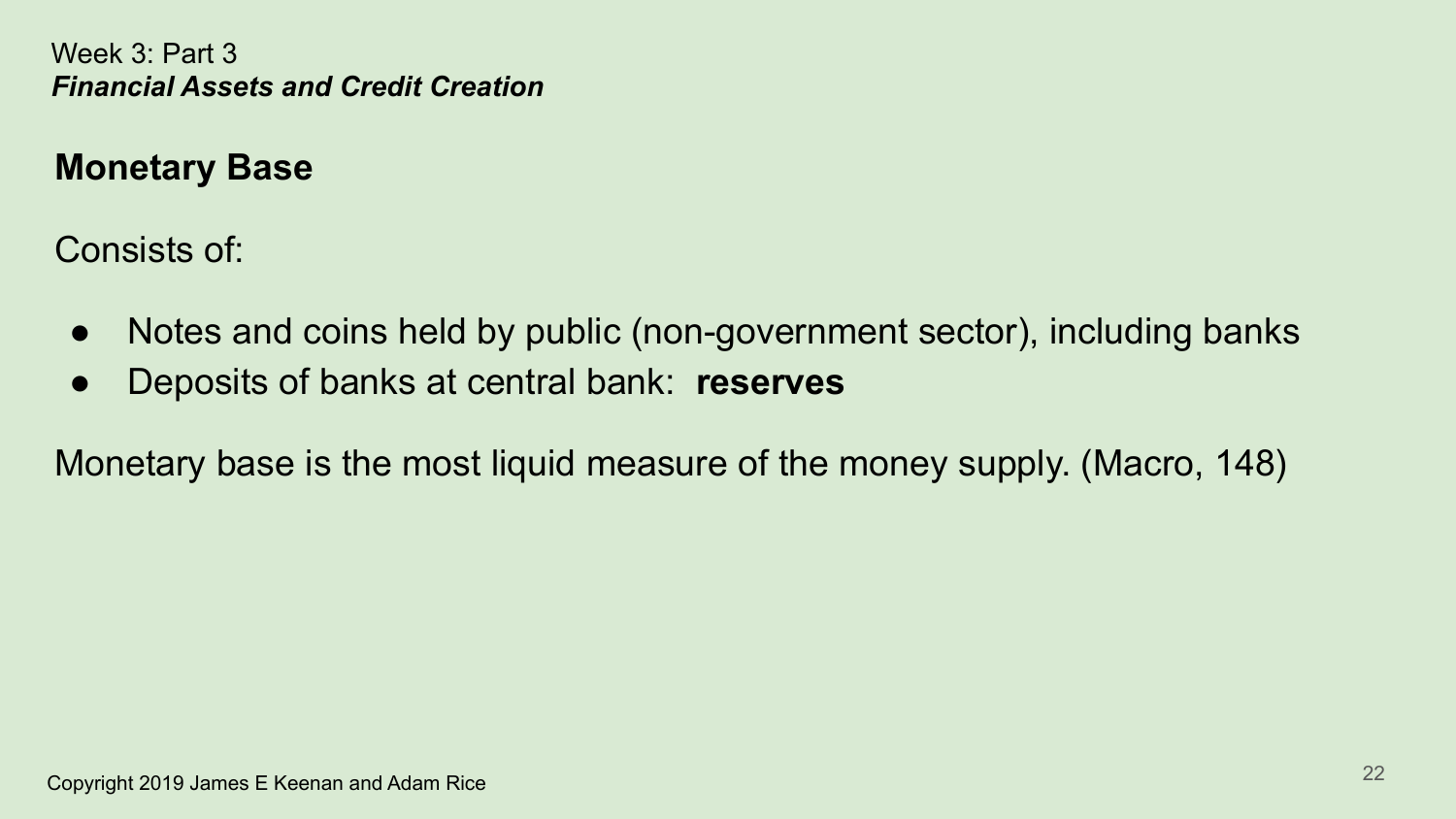## **M1**

Consists of:

- Monetary base
- Demand deposits (checking accounts)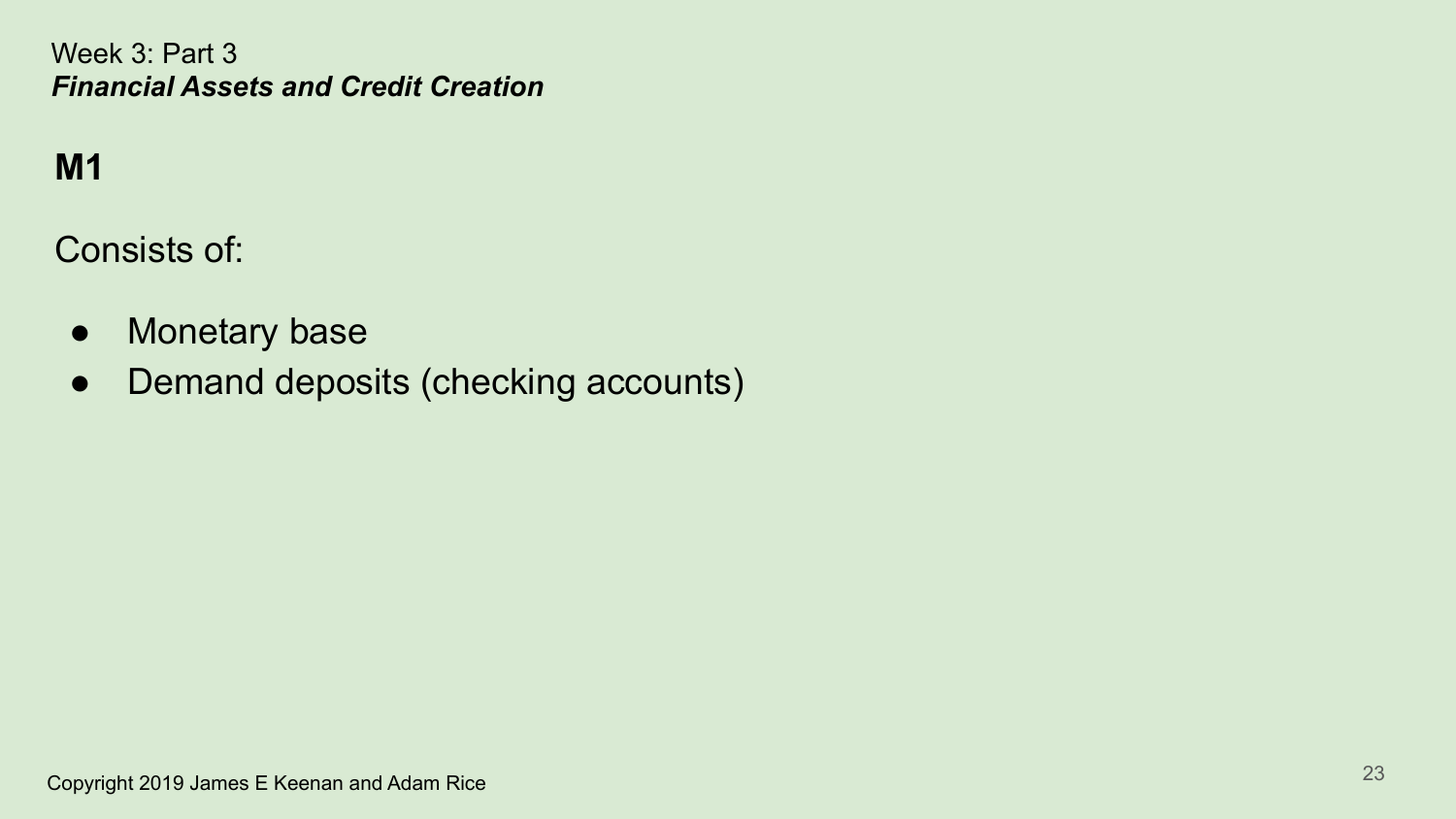## **M2**

Consists of:

- M1
- Most savings accounts
- Money market accounts
- Retail money market mutual funds
- Small denomination time deposits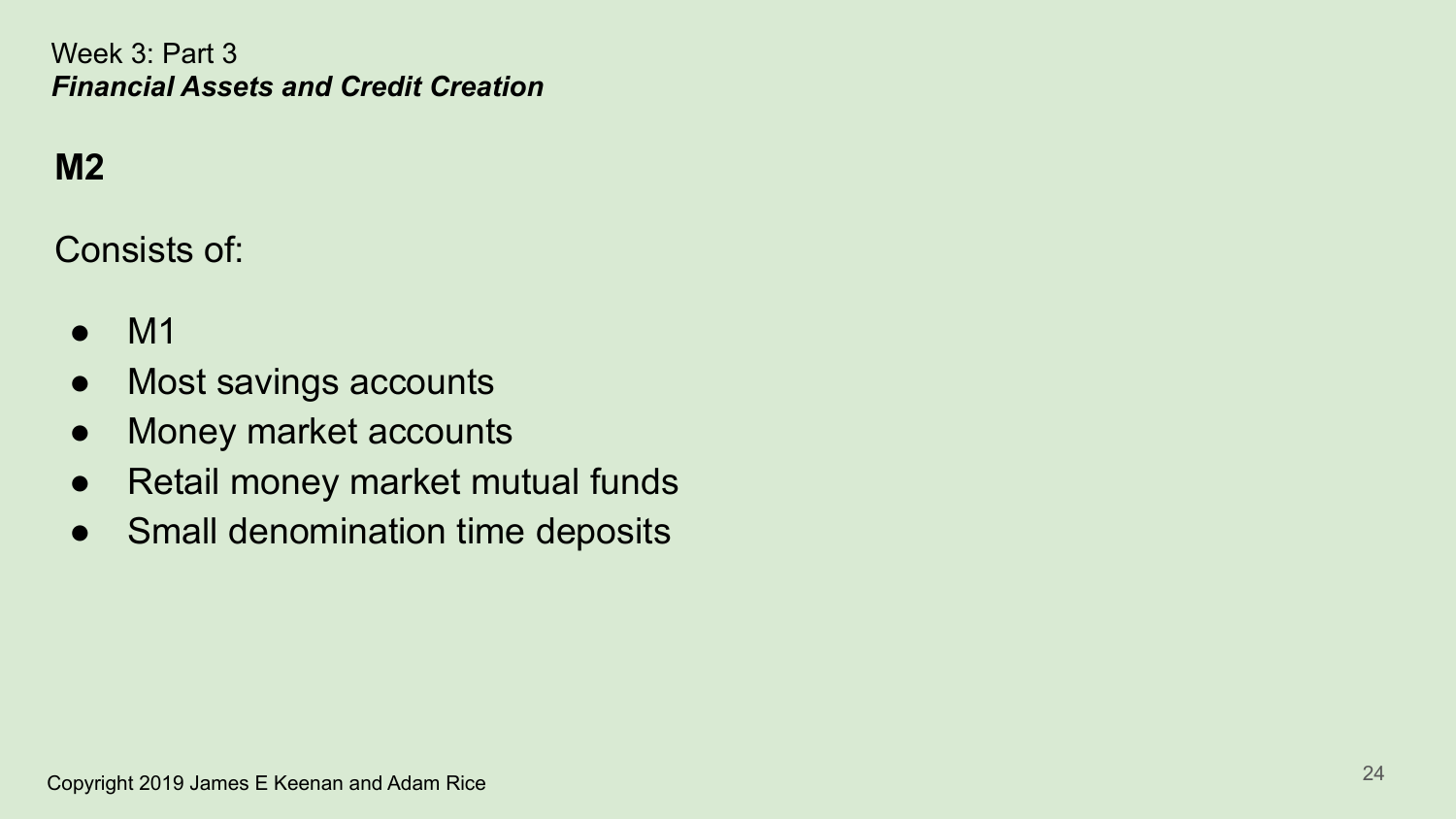#### **Variations in Liquidity and Interest Rates**

As we go up from the monetary base we are encountering **increasingly illiquid** monetary aggregates

- Demand deposit: 0 or negligible interest
- All others: higher interest rates to compensate for "locking up" funds
- Interest rate sought is expression of liquidity preference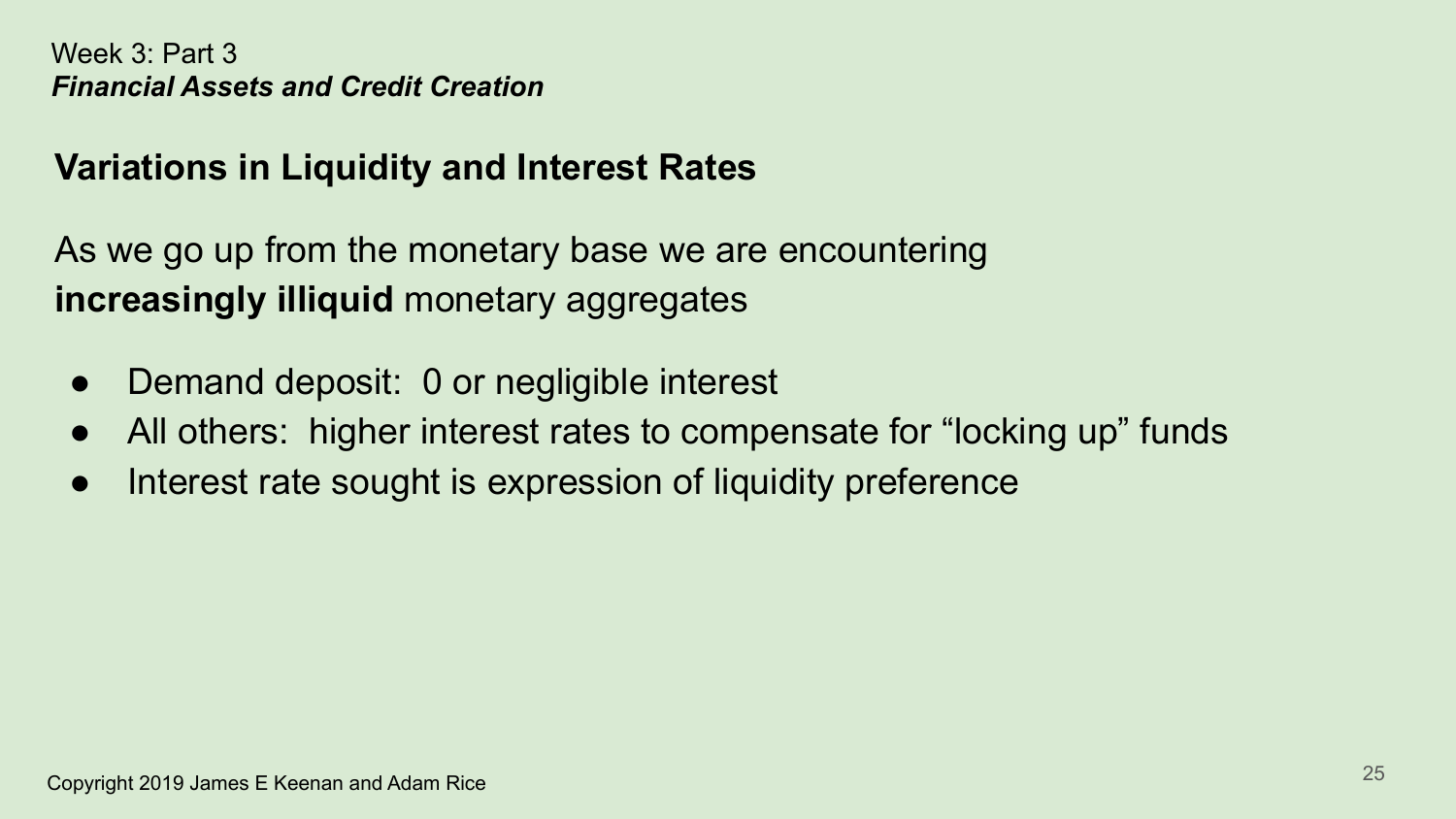#### **Financial Assets and Real Assets**

All these elements of money supply are **financial assets**

● Financial assets also includes stocks, bonds, etc.

**Real assets** include your house, car. factories, business equipment, etc.

● You might take on financial liabilities to obtain real assets

From household lender's point of view, your mortgage liability is his financial asset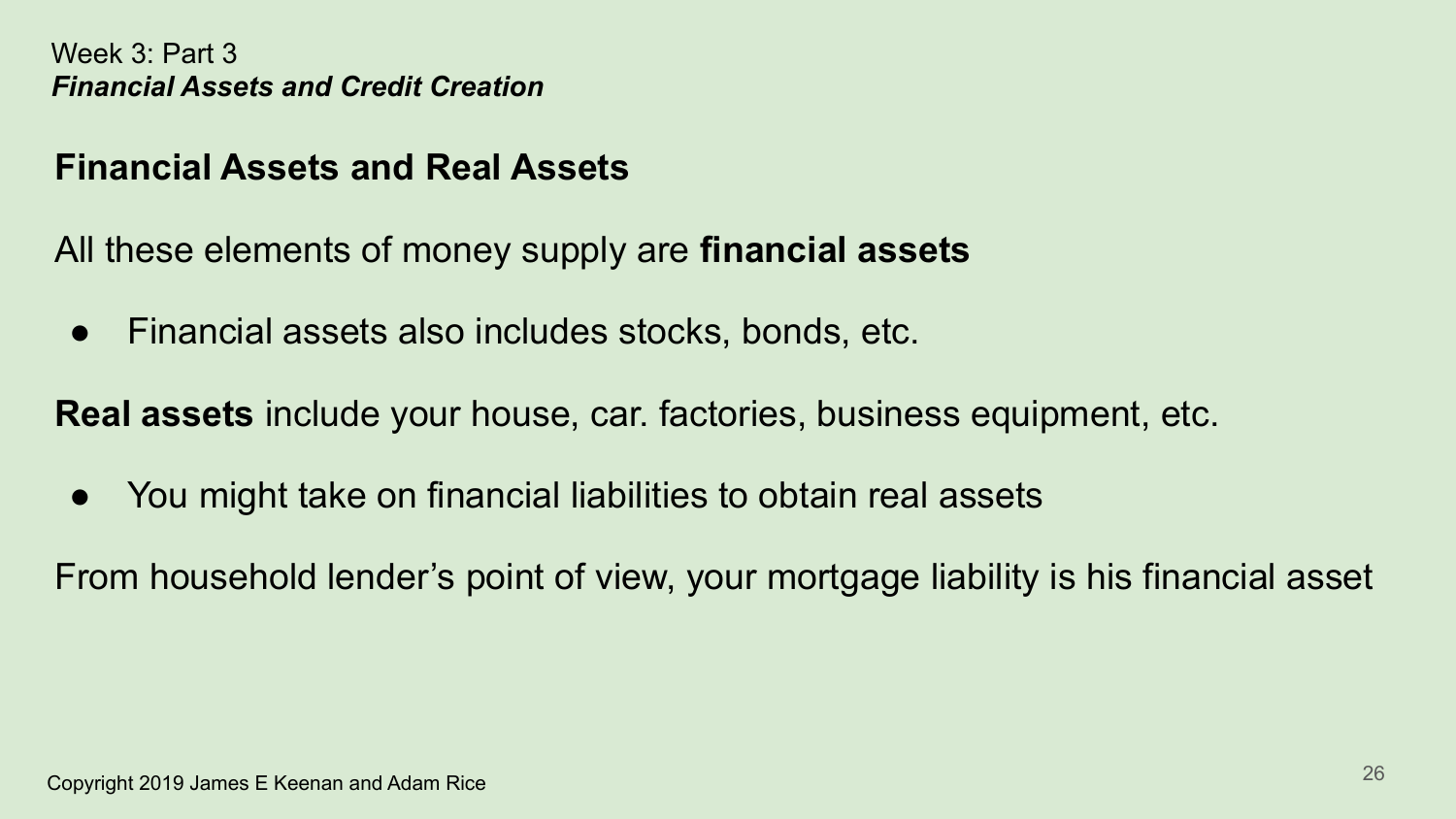#### **Bonds**

"A bond is a formal contract to repay a loan (IOU) with interest at fixed intervals" (Macro, 148)

**Issue price:** What investors pay for the bond when it is first issued

**Term:** How long until bond is repaid

**Face value:** What will be paid back upon bond's maturity

**Coupon rate / Nominal yield:** Interest rate paid on face value of bond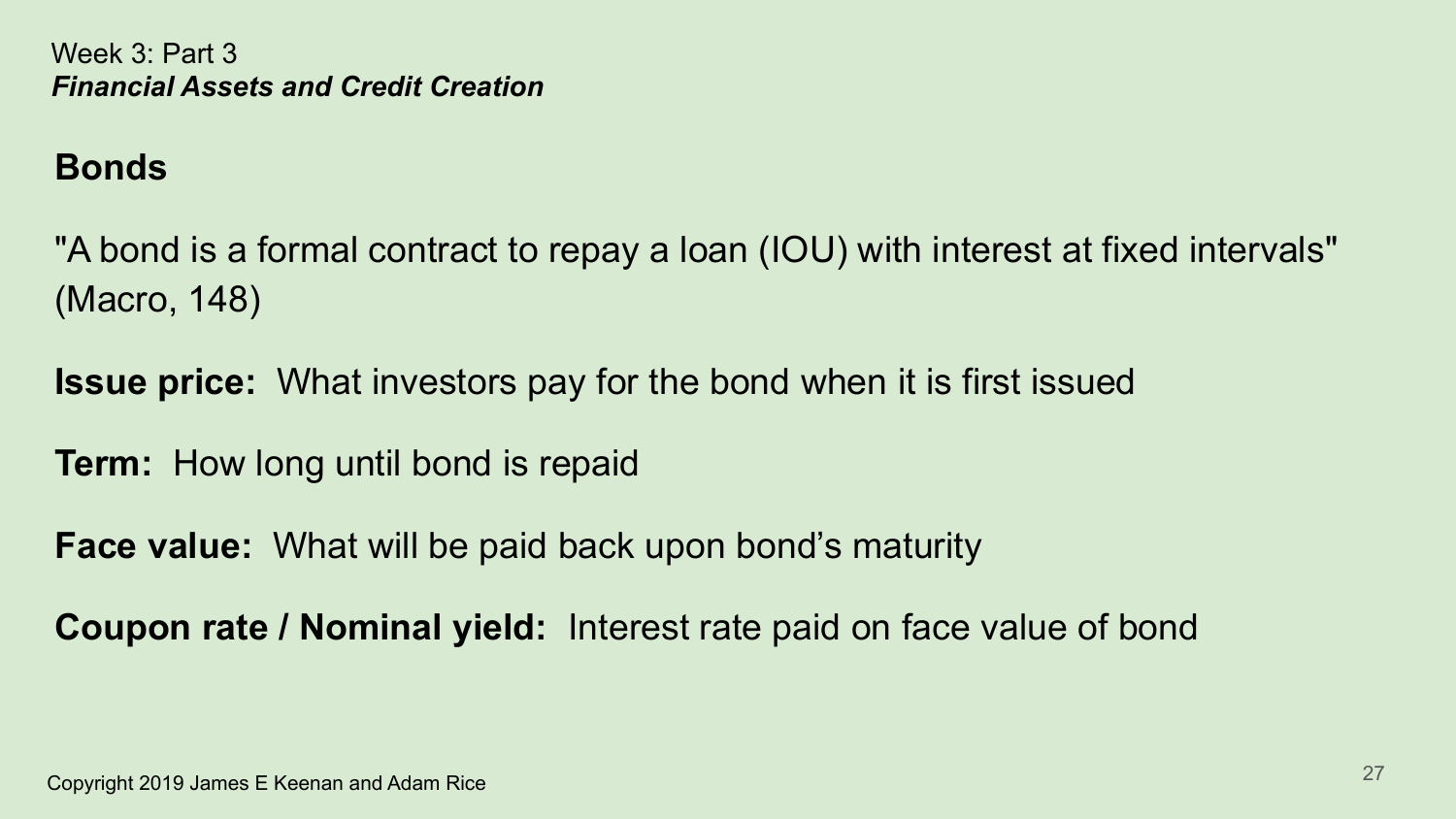#### **Bonds Trade after Issuance**

After issuance, bonds can trade either at a premium or a discount to the issue price

- Depending in part on perceived riskiness
- If a bond is perceived as risky, its market price will fall below its issue price
- Its effective interest rate -- its **current yield** -- will rise above its coupon rate

**Yield to maturity:** Takes into account both bond's current yield and difference between its current market price and face value that issuer will pay out when the bond is held to maturity. (Macro, 150)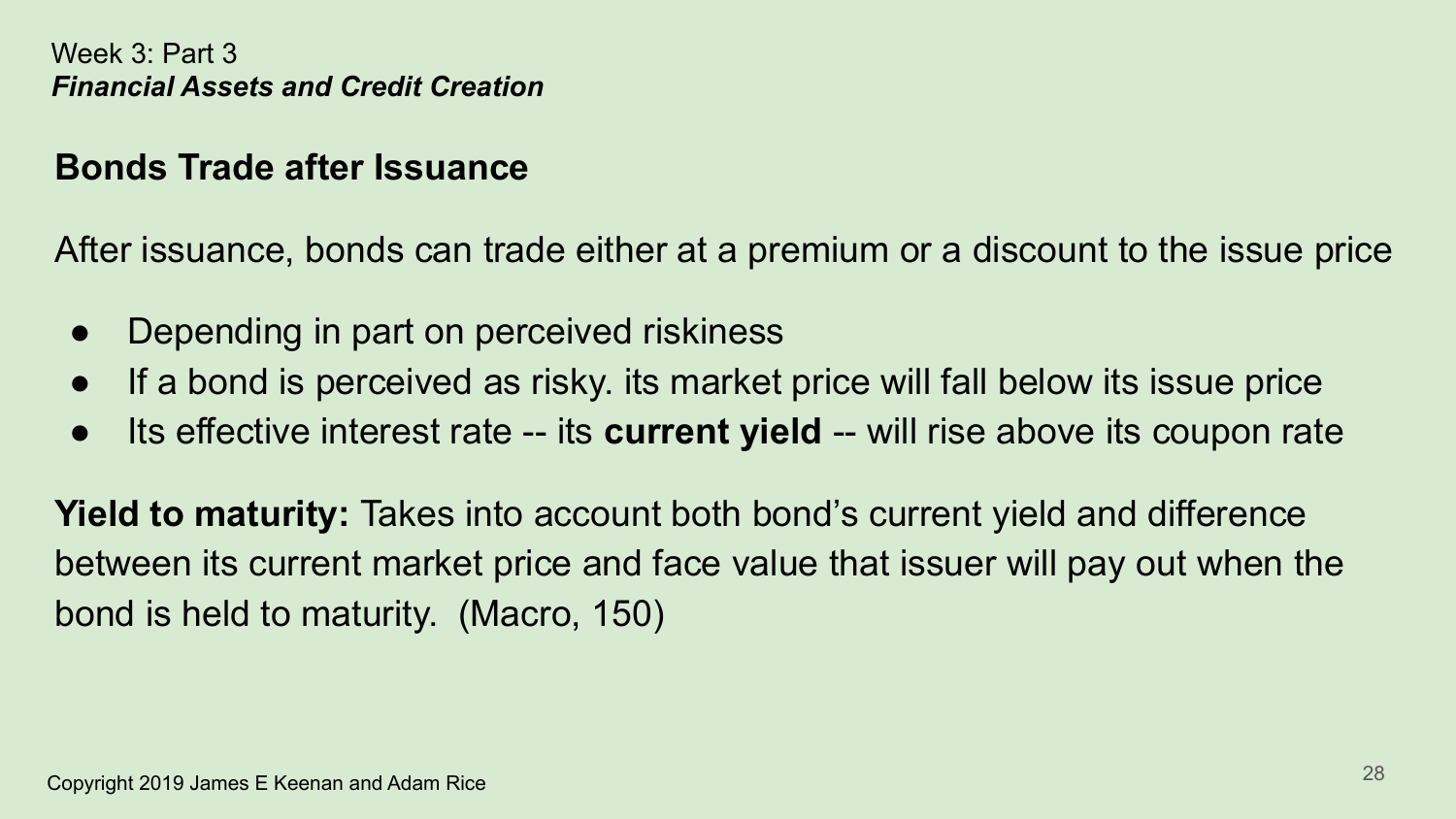## **Interest Rates Are Expected to Vary with Term of Bonds**

A 10-year bond locks up the purchaser's money longer than a 2-year bond does

Hence, 10-year bond should pay higher interest rate

Compensation for:

- Higher risk of default
- Inflation risk
- Uncertainty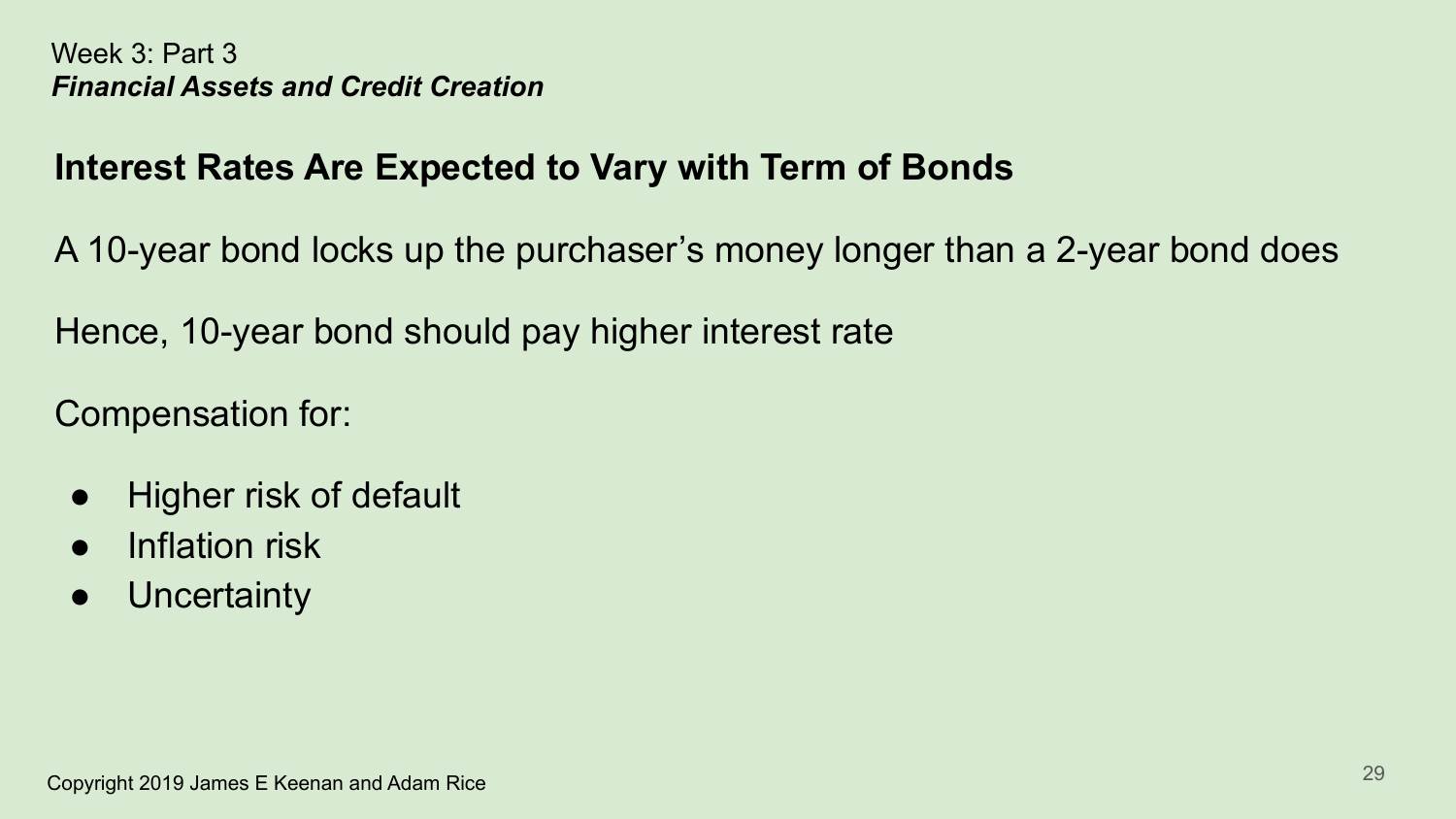#### **Yield Curve**

**Yield curve (normal)**

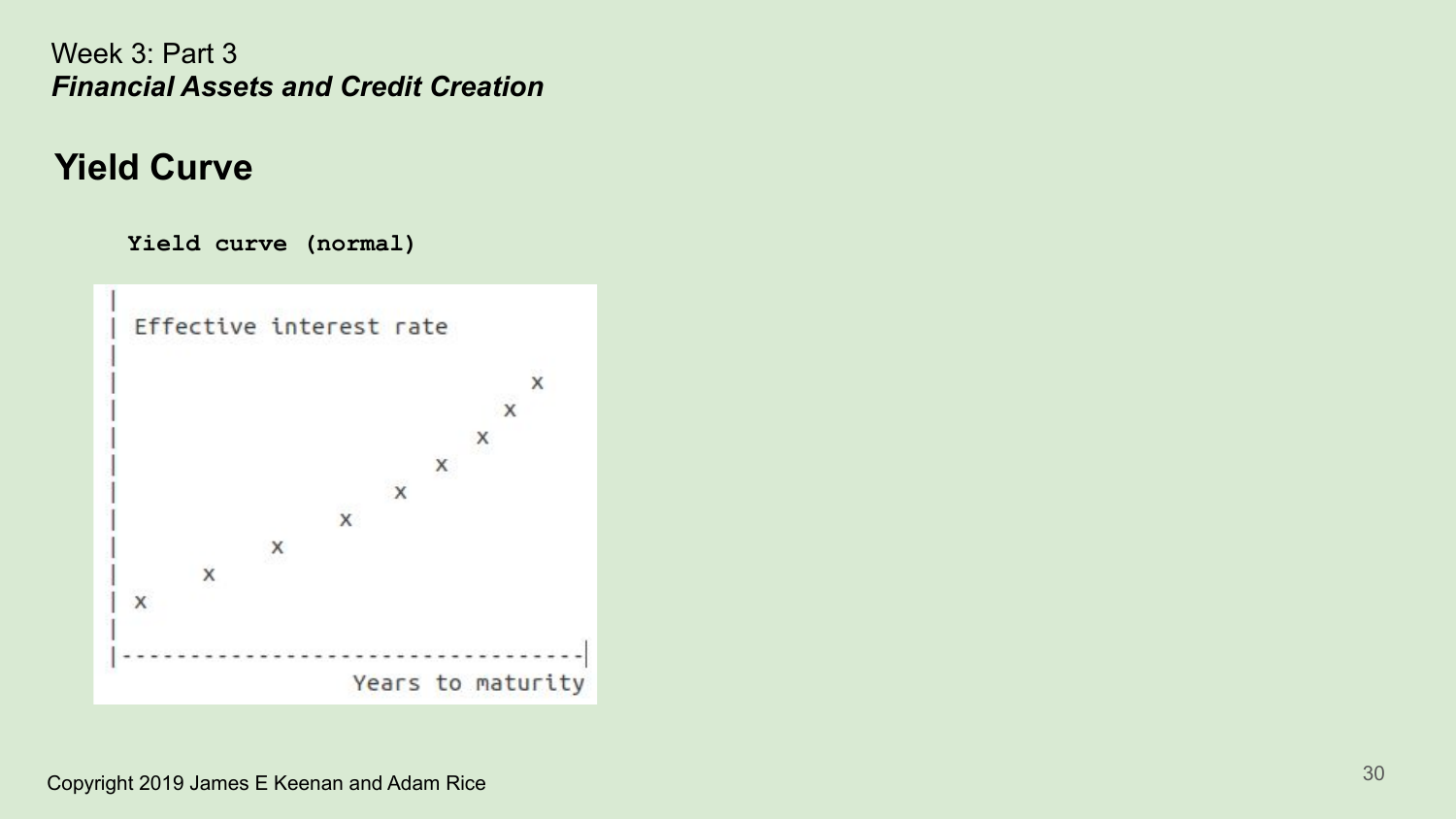#### **Yield Curve as Macroeconomic Indicator**

*"Movements in the yield curve are ... closely watched by economists due to the information that they convey about the general health of the economy, possible central bank interest rate adjustments, and inflationary expectations in the non-government sector."* (Macro, 152)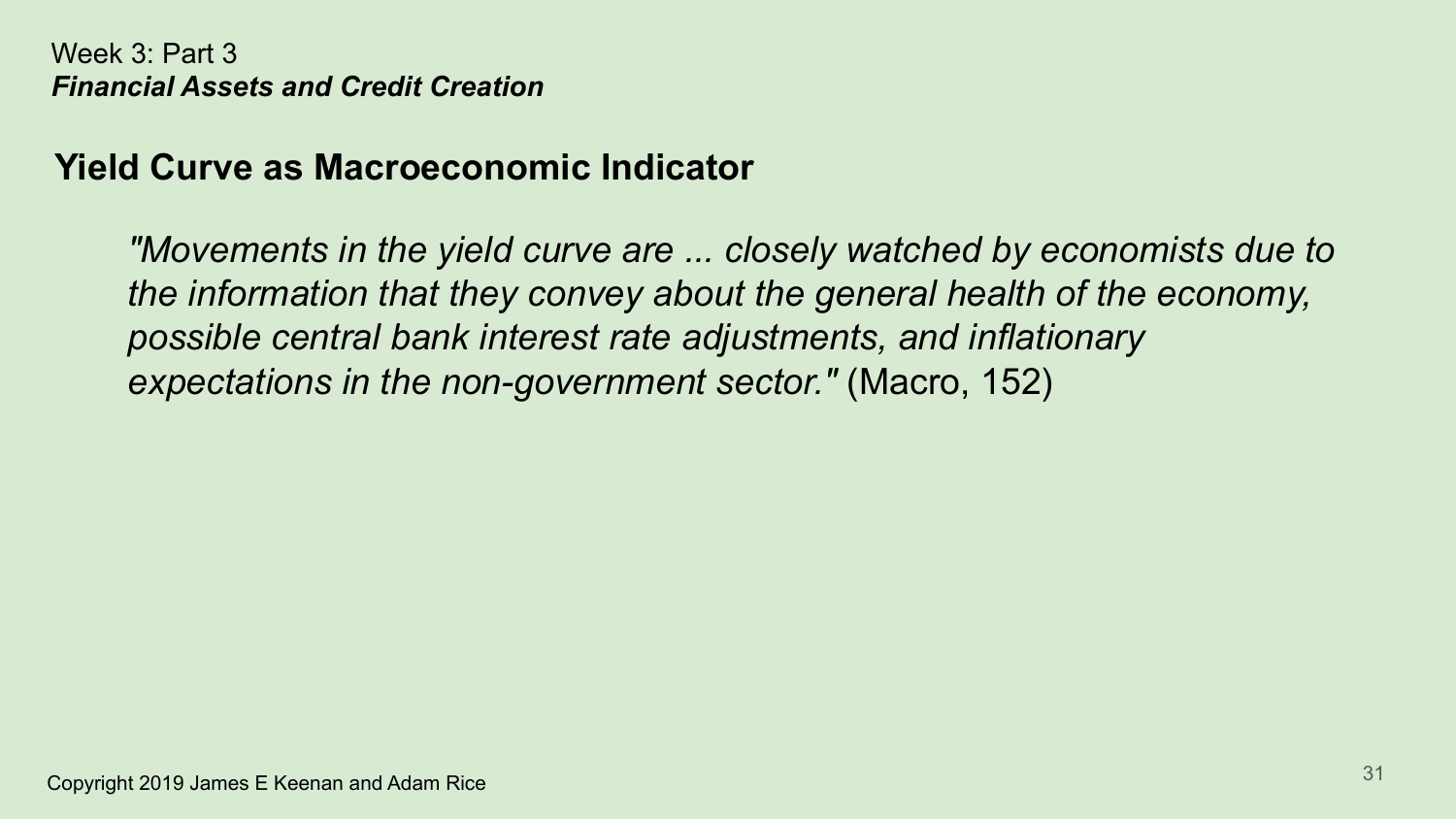#### **Government Bonds** (1)

Distinguish between:

- bonds issued by state and local governments and their associated public authorities …
	- Example: New York State Thruway Authority
- ... and bonds issued by the U.S. government (known as Treasuries)

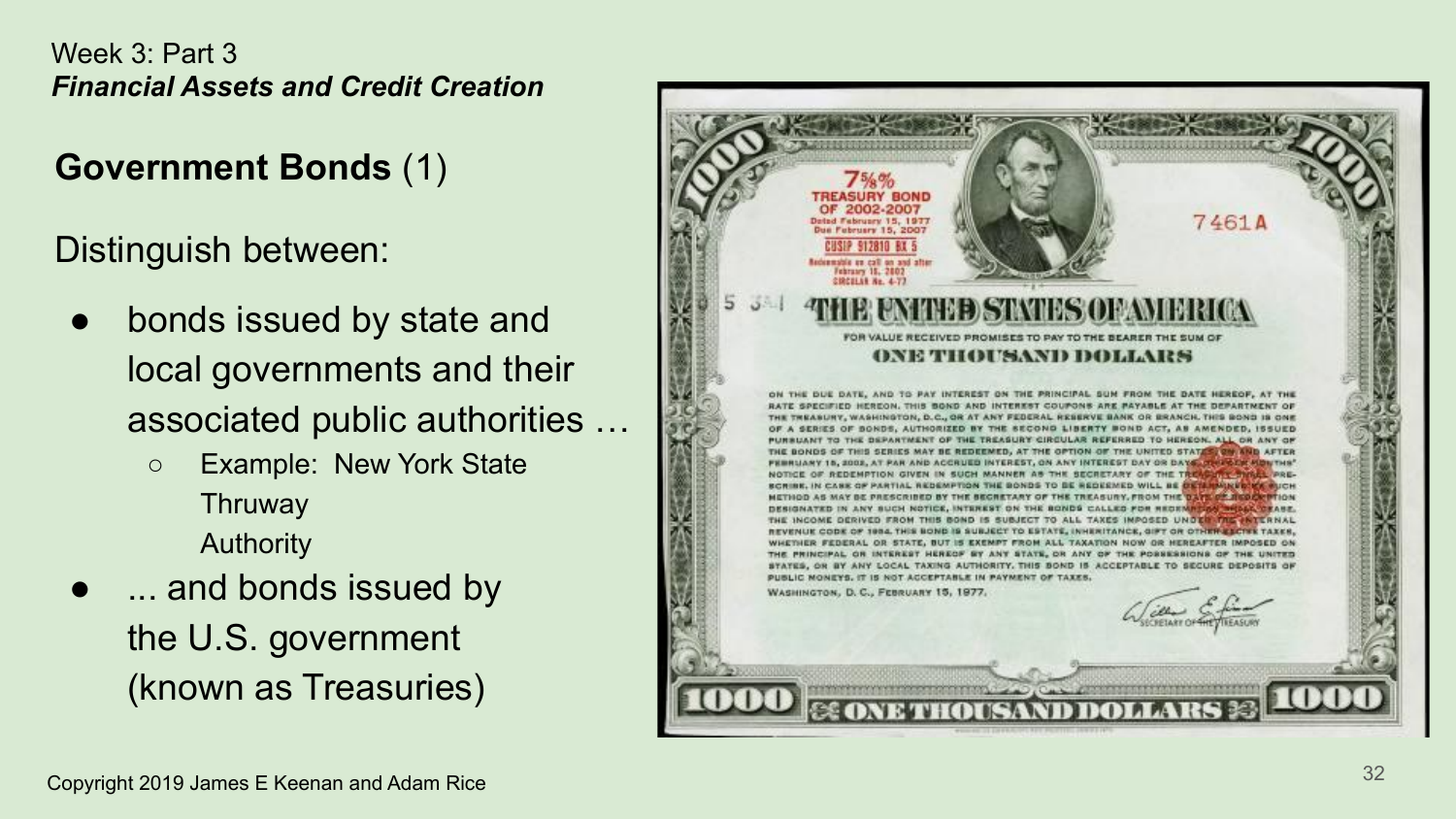Government Bonds (2)

MMT perspective: **State and local governments are currency users**

- Must raise revenue before they spend
- Impose taxes to raise revenue
- Can also sell bonds to raise revenue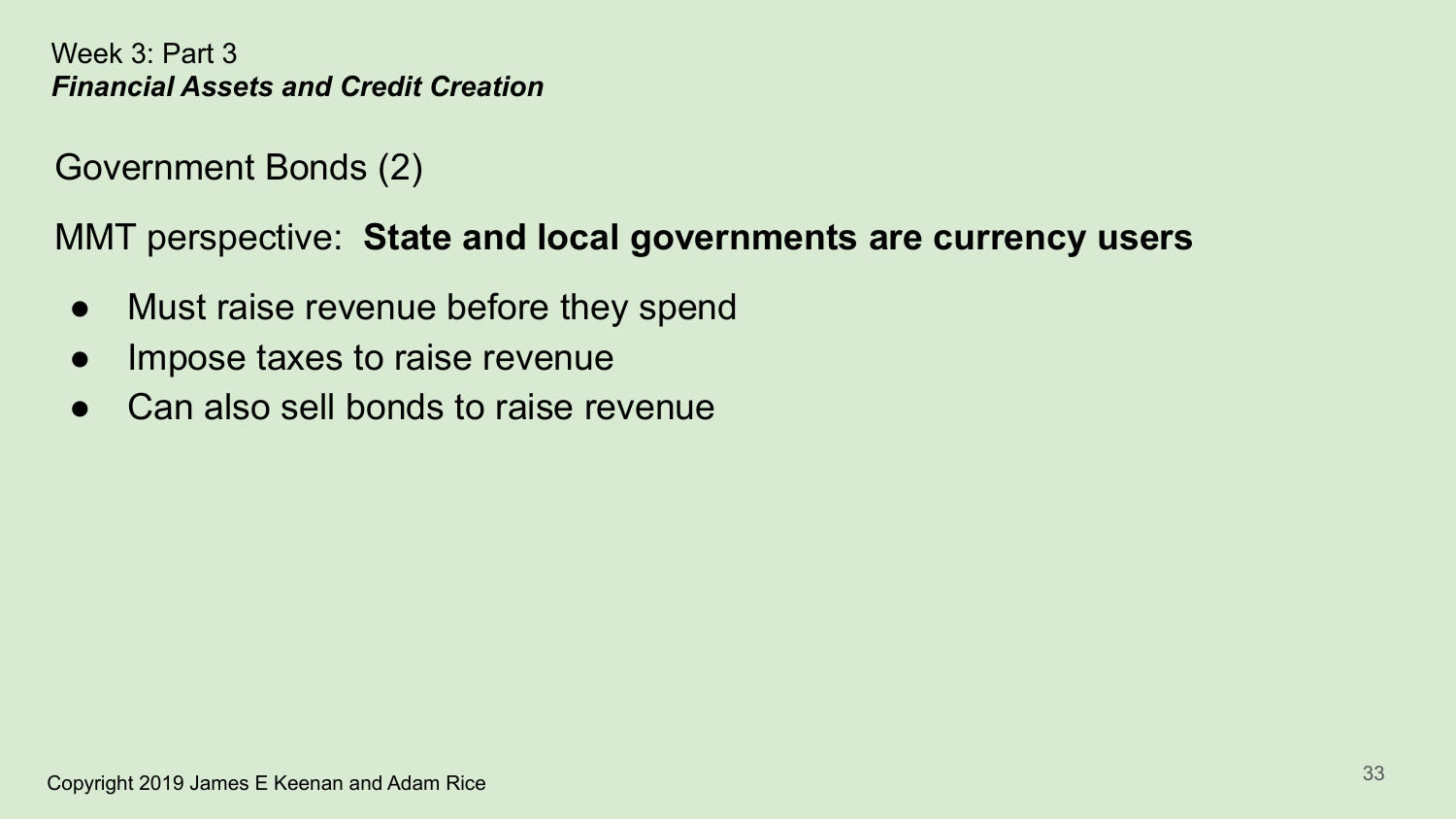## Government Bonds (3)

#### MMT: **Federal government is currency issuer**

- Does not have to raise revenue before it spends
	- Does not have to collect taxes before it spends
	- Does not have to borrow before it spends
- It must spend so people in non-government sector have currency needed to pay taxes
- U.S. Government bonds are purchased with currency already spent into the economy by the government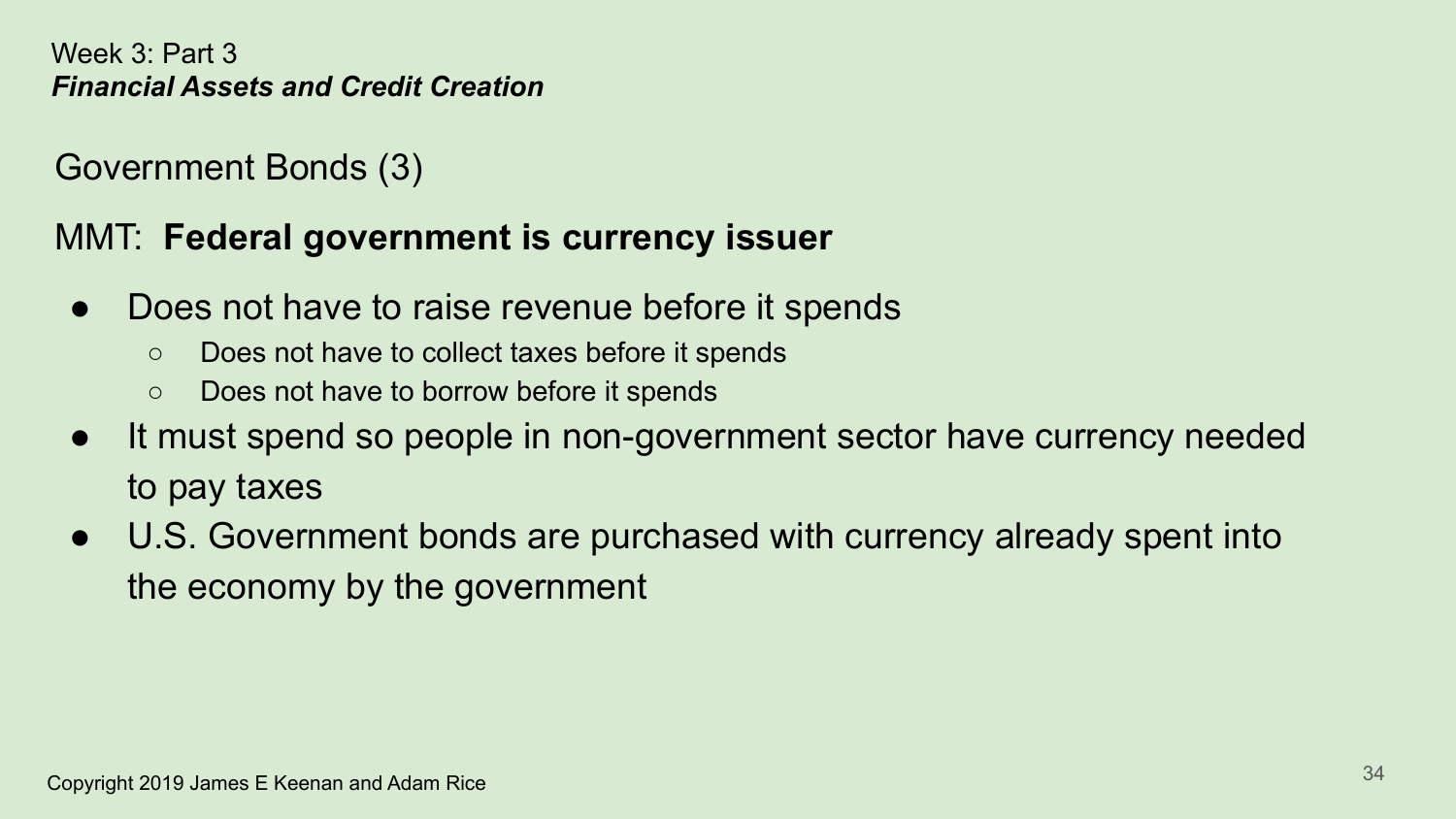Government Bonds (4)

What happens when I buy a Treasury bond?

- Exchange one type of financial asset for another
	- Checking account for Treasury bond
- Expression of my liquidity preference

What is effect of Treasury bond sale?

- Changes **asset portfolio composition** of non-government sector
- Funds drawn out of money supply in exchange for very safe financial assets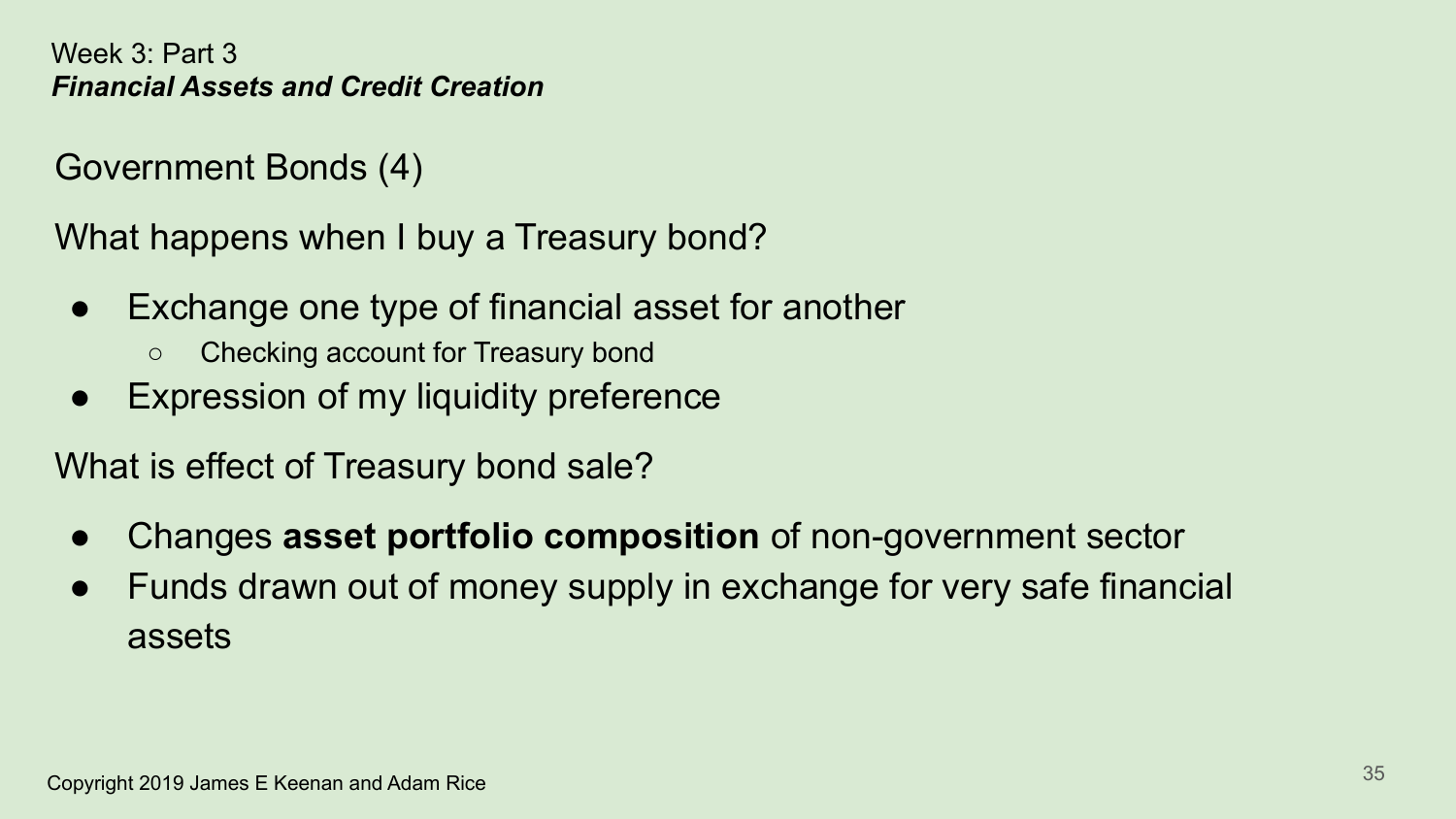## **Banks and Credit Creation** (1)

Banks seek profits

Making loans can secure profits, as long as the rate of interest received on loans is greater than rate paid on deposits (borrowed funds)

Three conditions for profitable lending:

- There must be non-bank firms seeking loans to finance spending on goods, services or assets
- These potential loan customers must be creditworthy
	- Creditworthiness is something that varies over the course of the business cycle
- Banks must anticipate that the loans will be profitable for them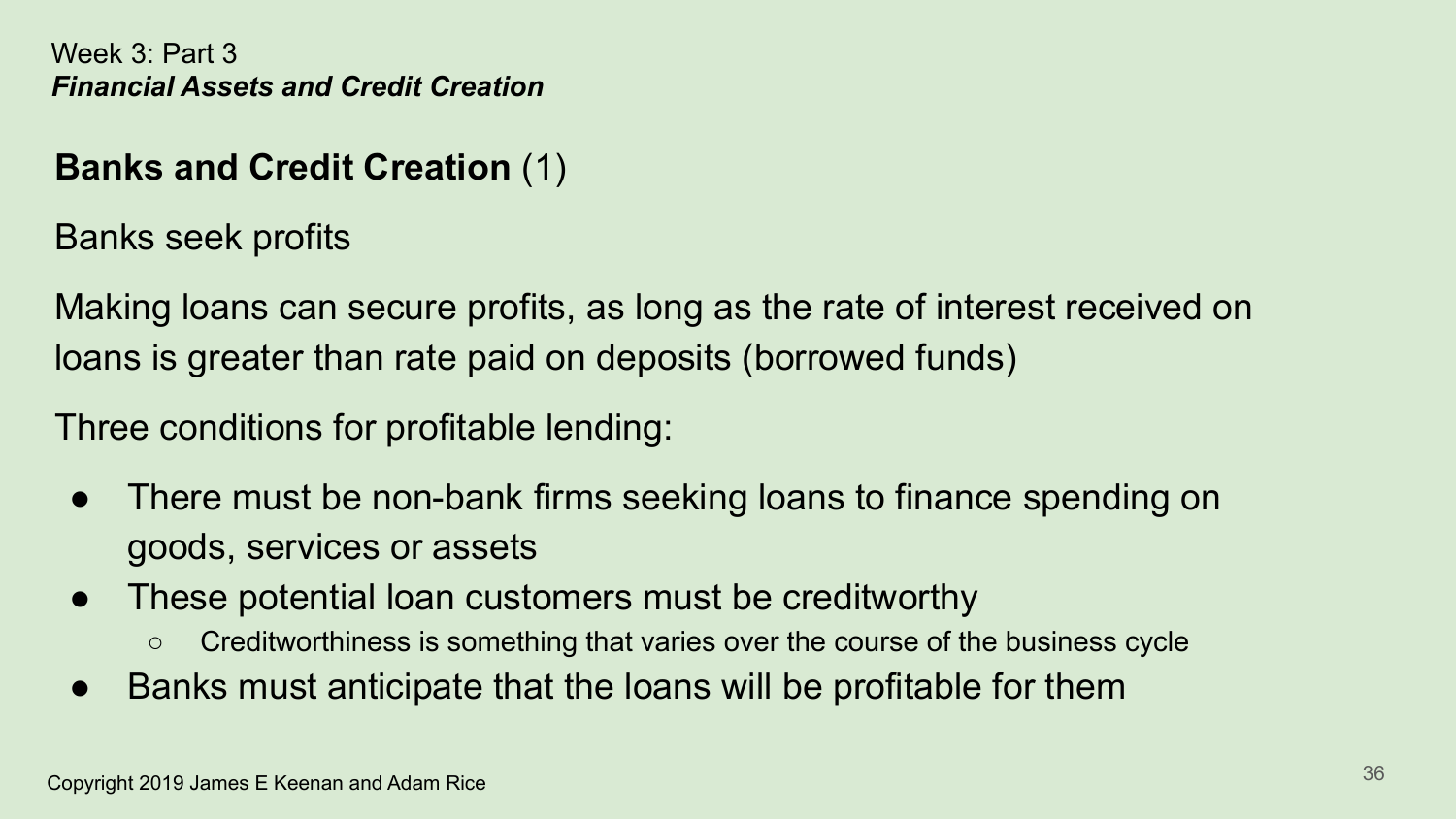#### **Banks and Credit Creation** (2)

When a bank decides to make a loan to a customer, it credits the checking account of the borrower

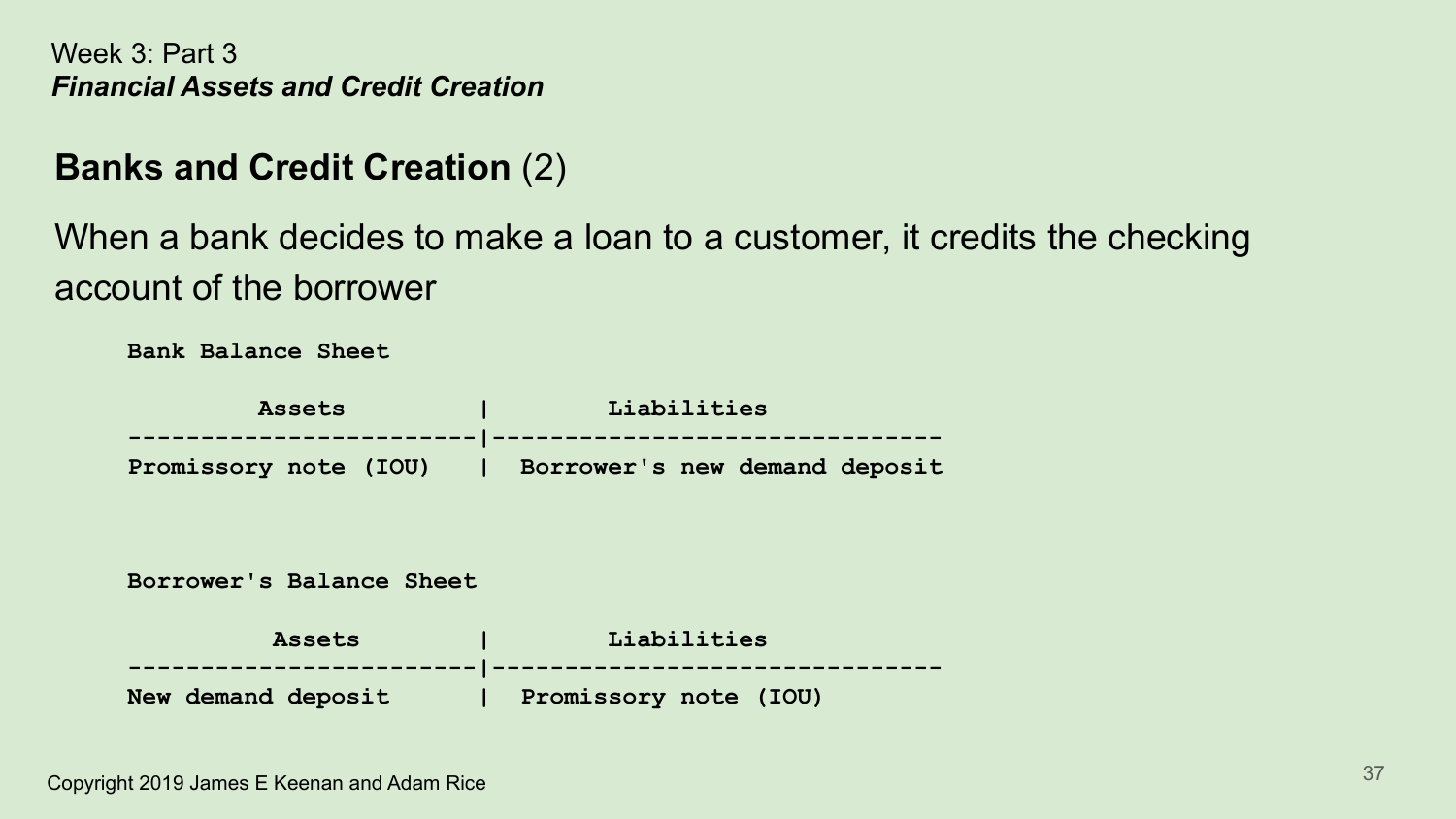#### **Loans Create Deposits**

New demand deposits created by loans get counted in **M1** money supply

Hence, bank lending causes money supply to grow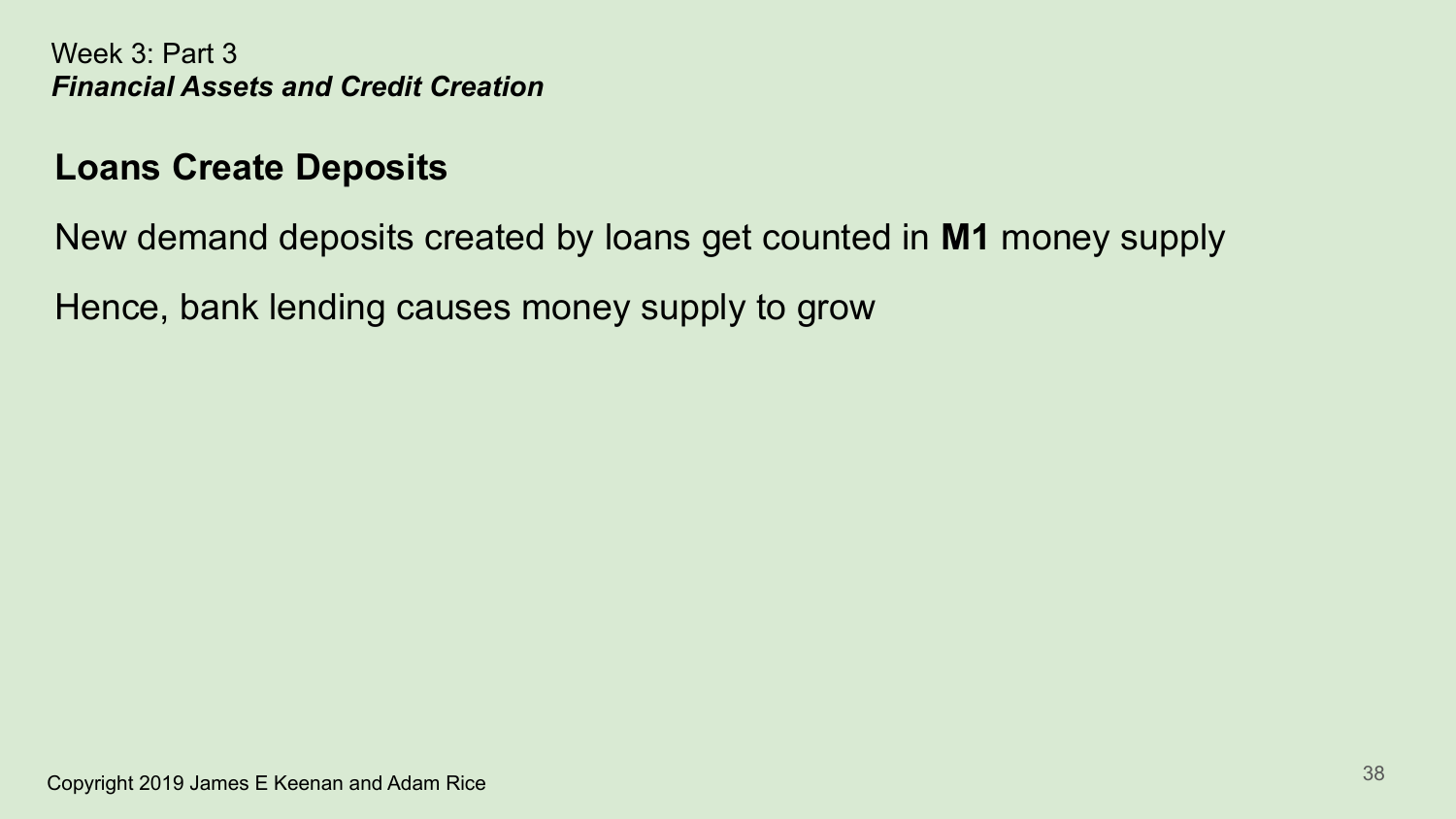## **Credit Creation Is Public-Private Franchise**

Banks are licensed by the government to conduct lending

• To engage in the process of credit creation

Credit creation is public-private franchise arrangement

- Government is franchisor
- **Bank franchisee**
- What gets franchised is credit creation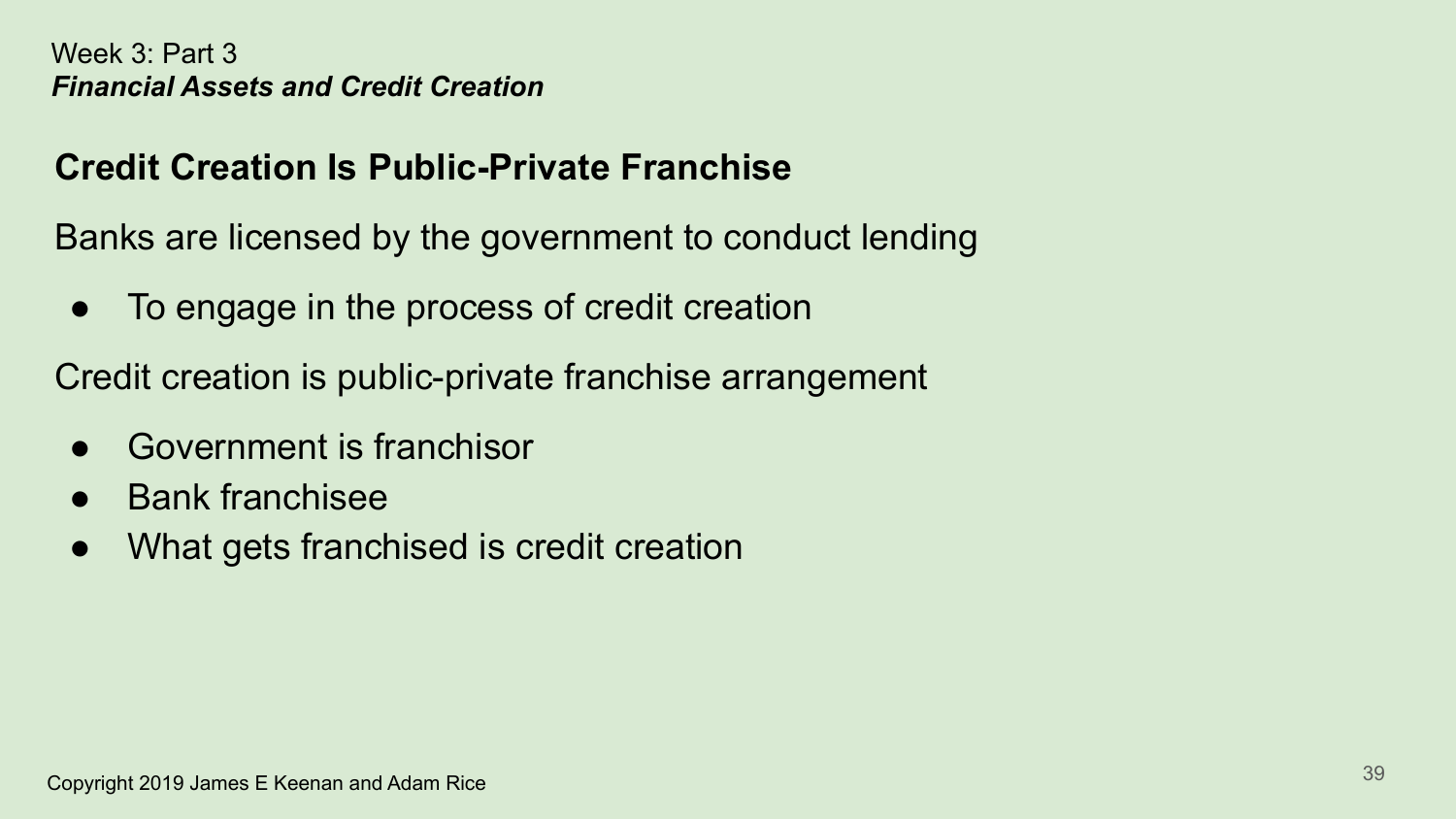You might well ask ...

Q: *"When a bank makes a loan, is it lending out its depositors' funds which the bank has previously accumulated?"*

A: No

When bank makes a loan, it is creating new money by opening a demand deposit for the borrower

● It is not transferring the funds of existing depositors "Banks do not wait for deposits to come in before they make loans" (Macro, 155)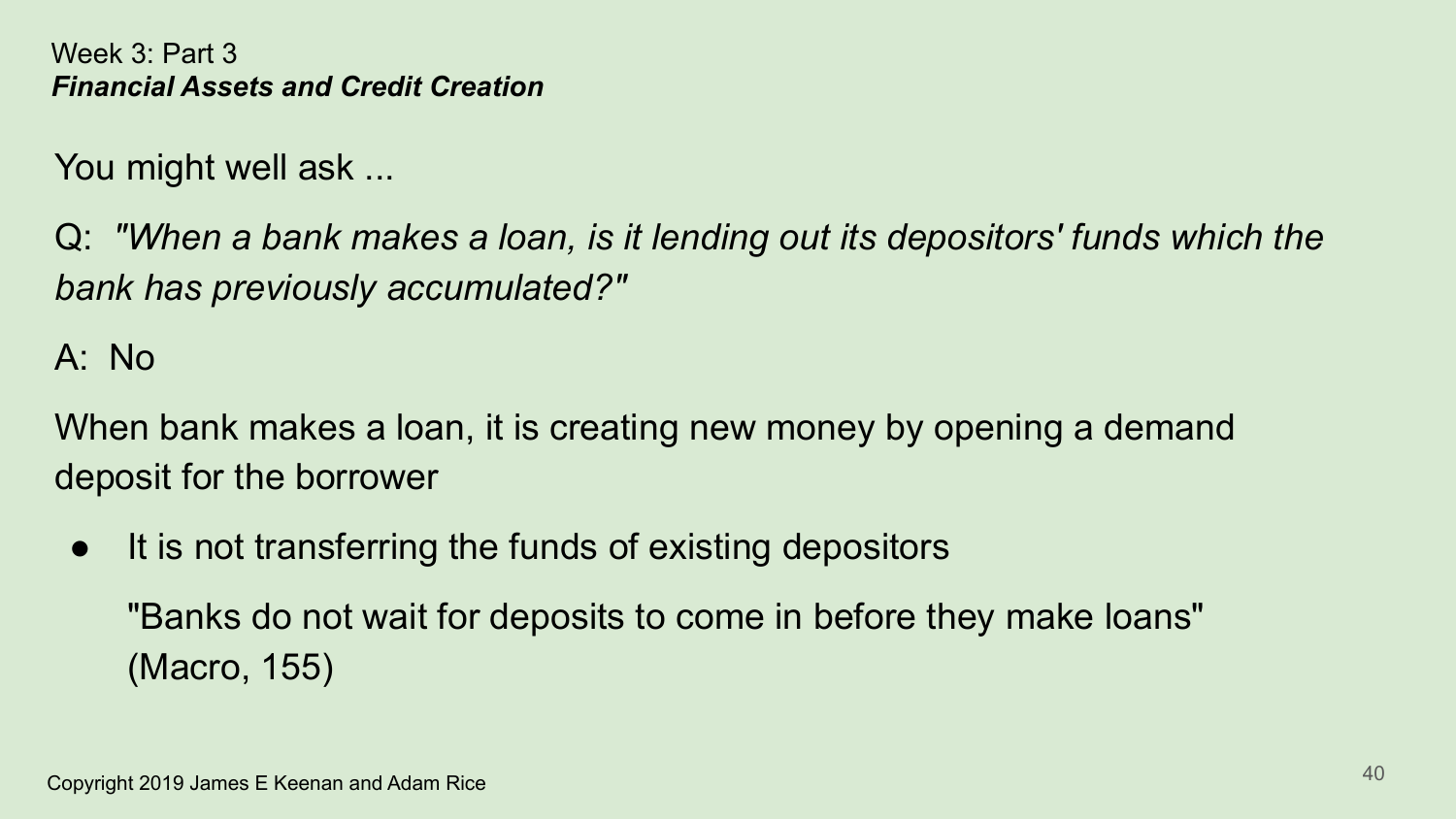You might also ask ...

Q: *"Don't banks have to keep a certain amount of their deposits as reserves? And doesn't that mean that the volume of bank lending is constrained by their current reserve position?"*

A: That's two questions; we'll take the second first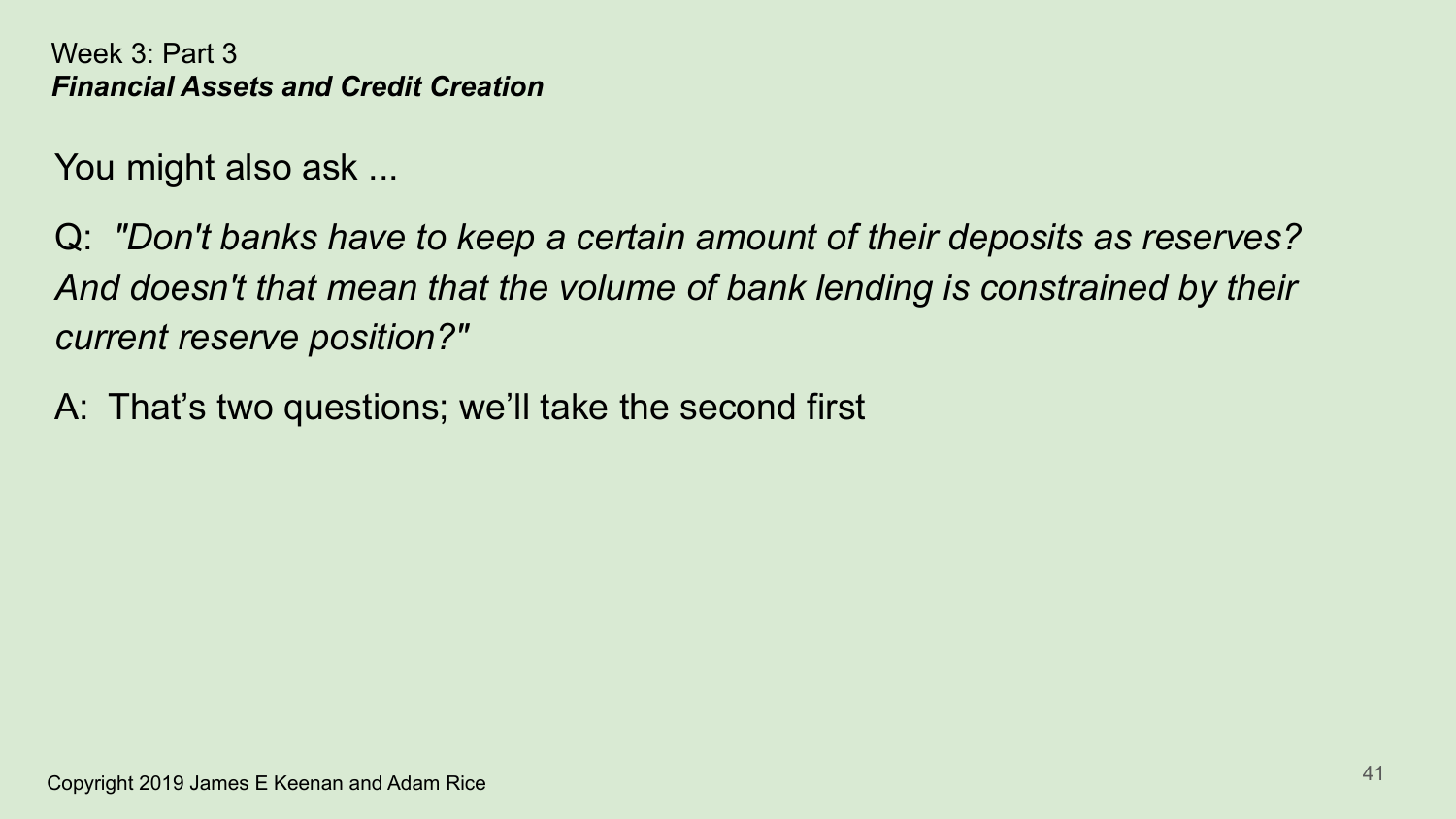#### **Bank lending is not constrained by bank's reserve position**

"Banks make loans independently of their reserve positions .... Bank managers generally neither know, nor care, about the aggregate level of reserves in the banking system. ... Bank lending decisions are affected by the price of reserves and expected returns, not by reserve positions." (Macro, 154-155)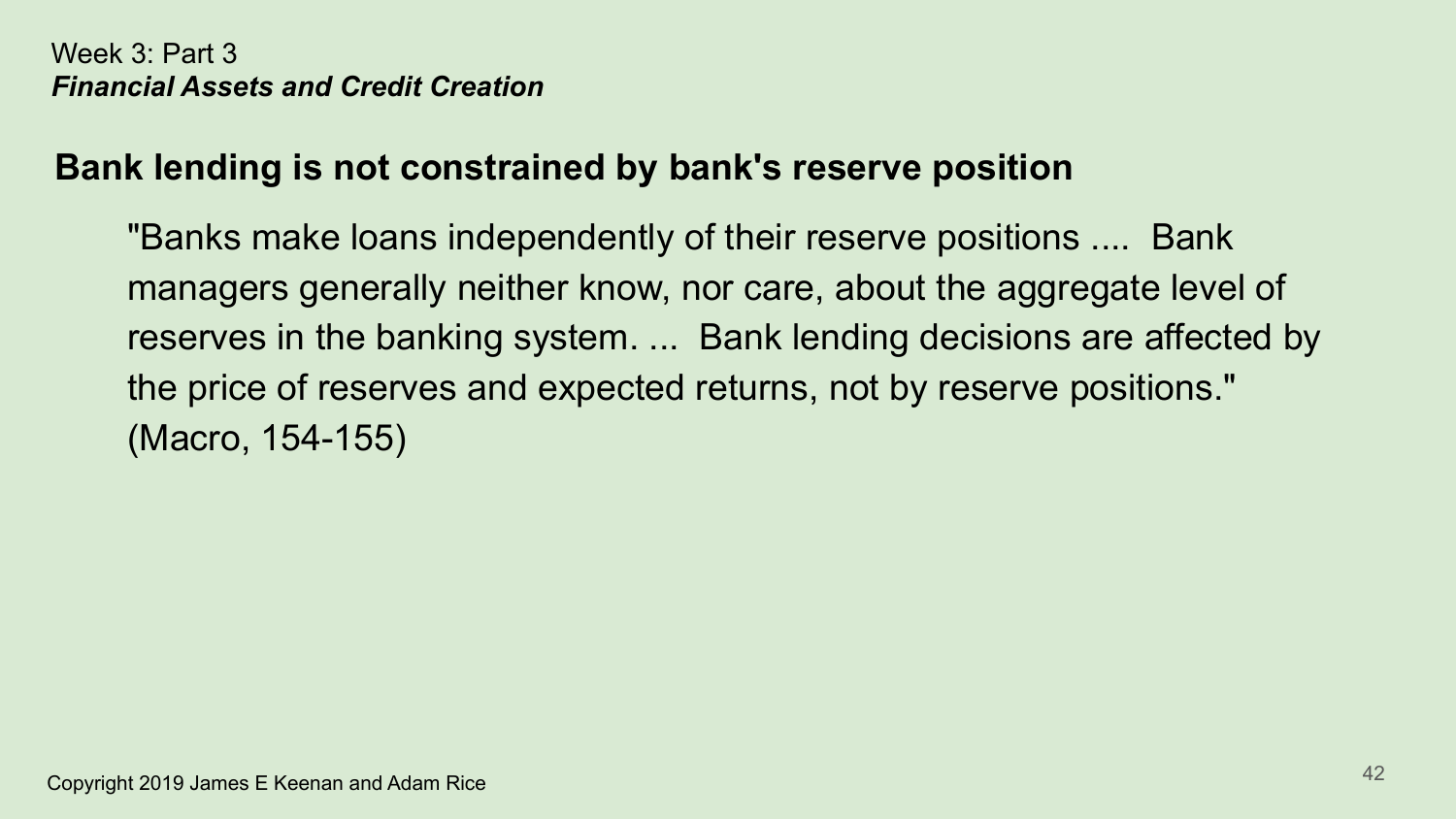#### **Reserve requirements**

Not all countries impose reserve requirements on their banks

- Canada, for instance, does not
- United States: banks must meet reserve requirements set by the government

But reserve requirements don't necessarily restrain lending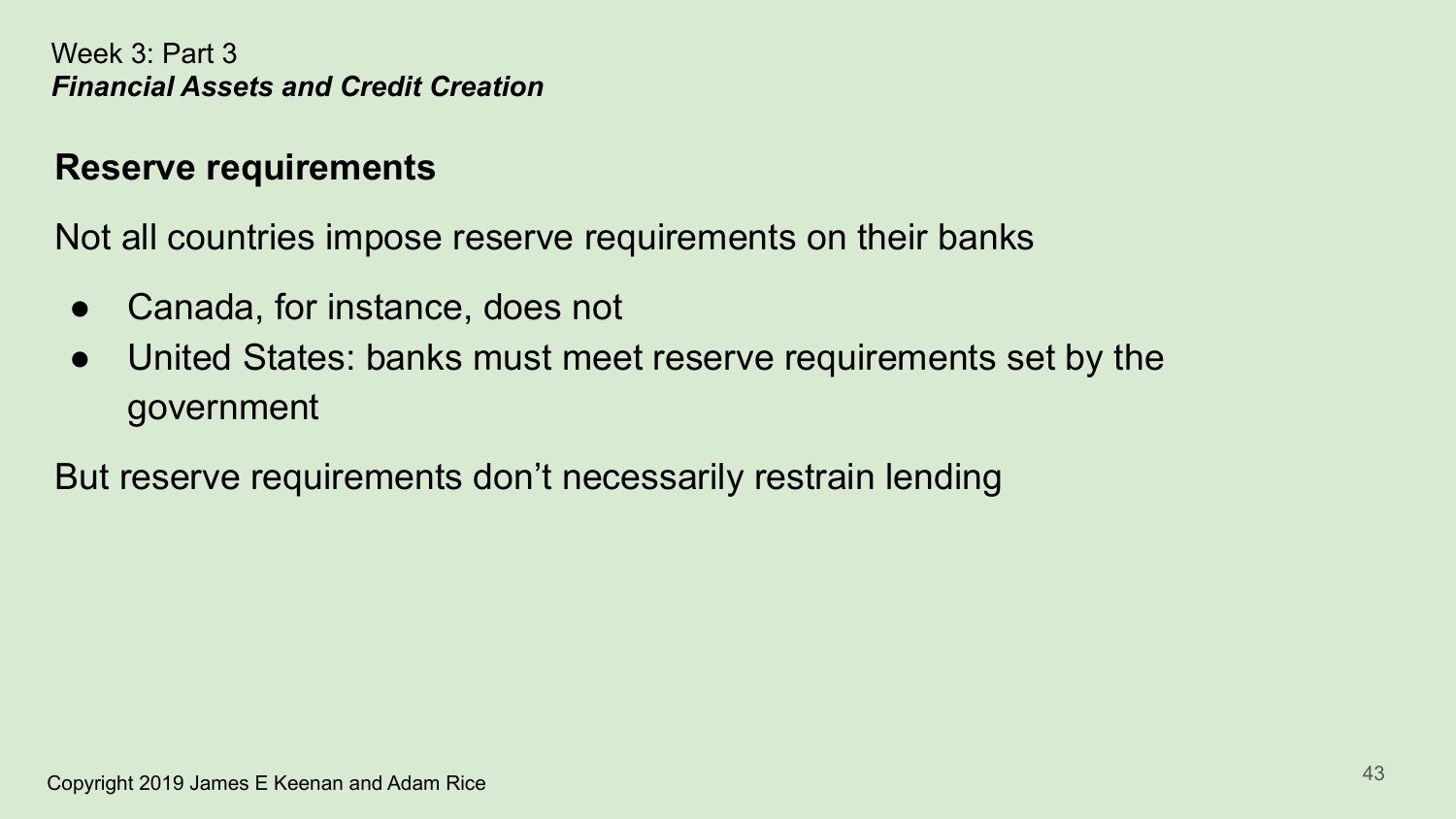#### **If bank falls below reserve requirements ...**

Bank can borrow reserves from other banks

- Overnight interbank lending market
- Interbank lending rate: **federal funds rate** ("fed funds") rate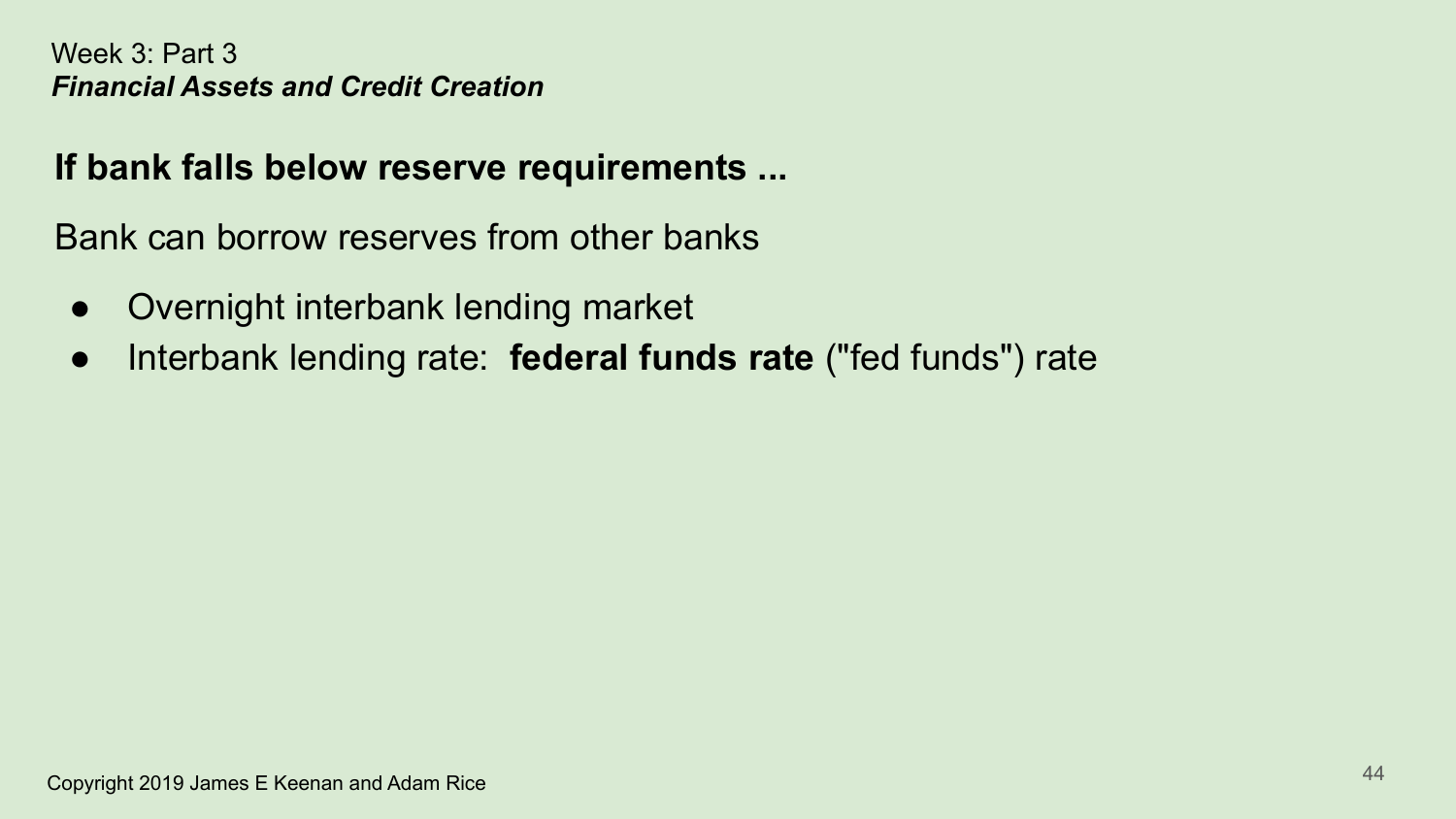#### **If bank cannot borrow in interbank market …**

Bank can borrow from the central bank

- In the  $US:$  Federal Reserve
- Rate of interest: **discount rate**
- Discount rate is higher than the federal funds rate
- So banks generally try to avoid borrowing 'at the discount window'

*But:* To keep payments system working, central bank has to accommodate banks by providing reserves

• This is what Fed had to do Monday-Tuesday, Sept 16-17!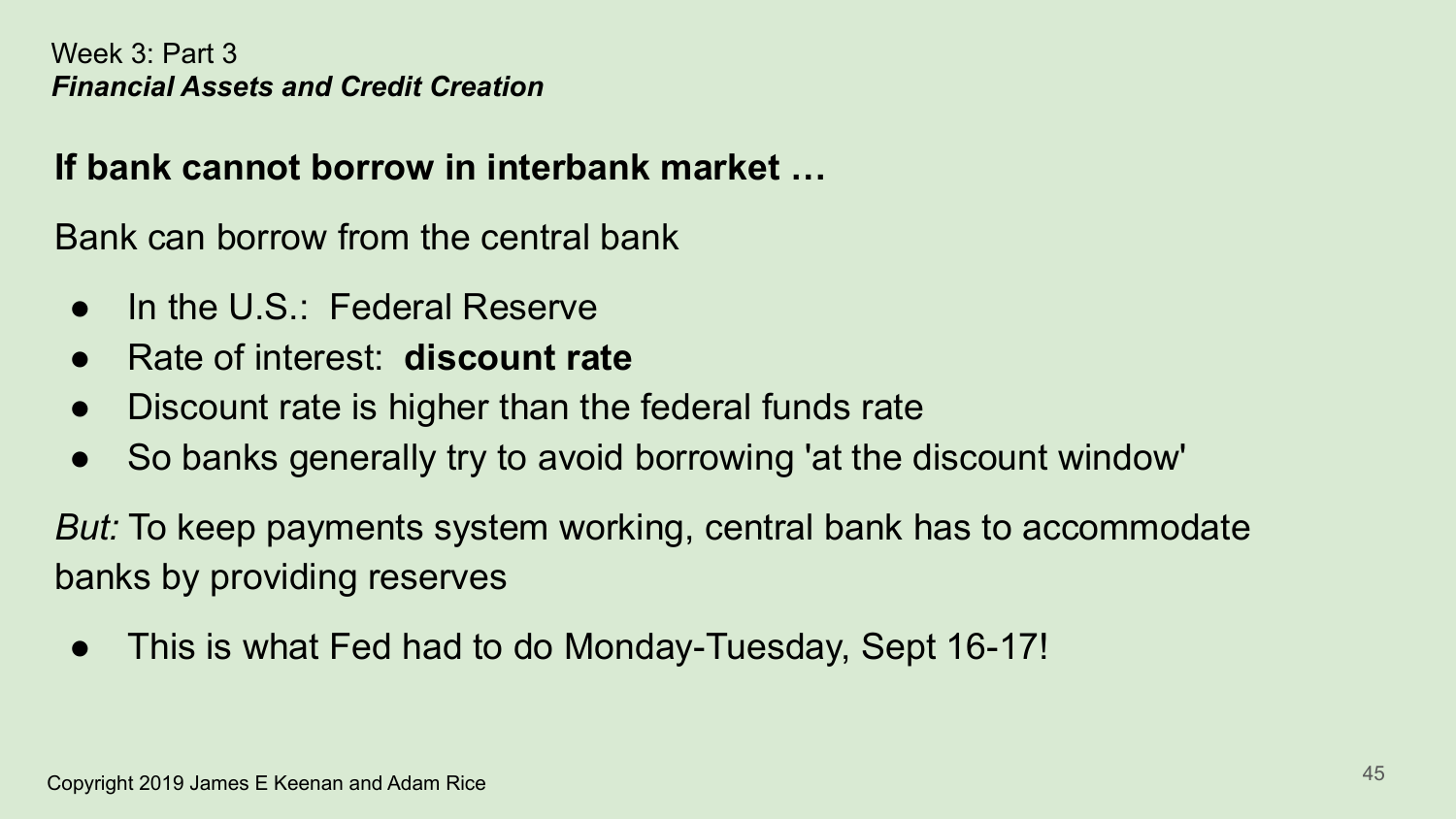#### **Banks do not loan out reserves**

"Loans create deposits that are then backed up by reserves after the fact." (Macro, 155)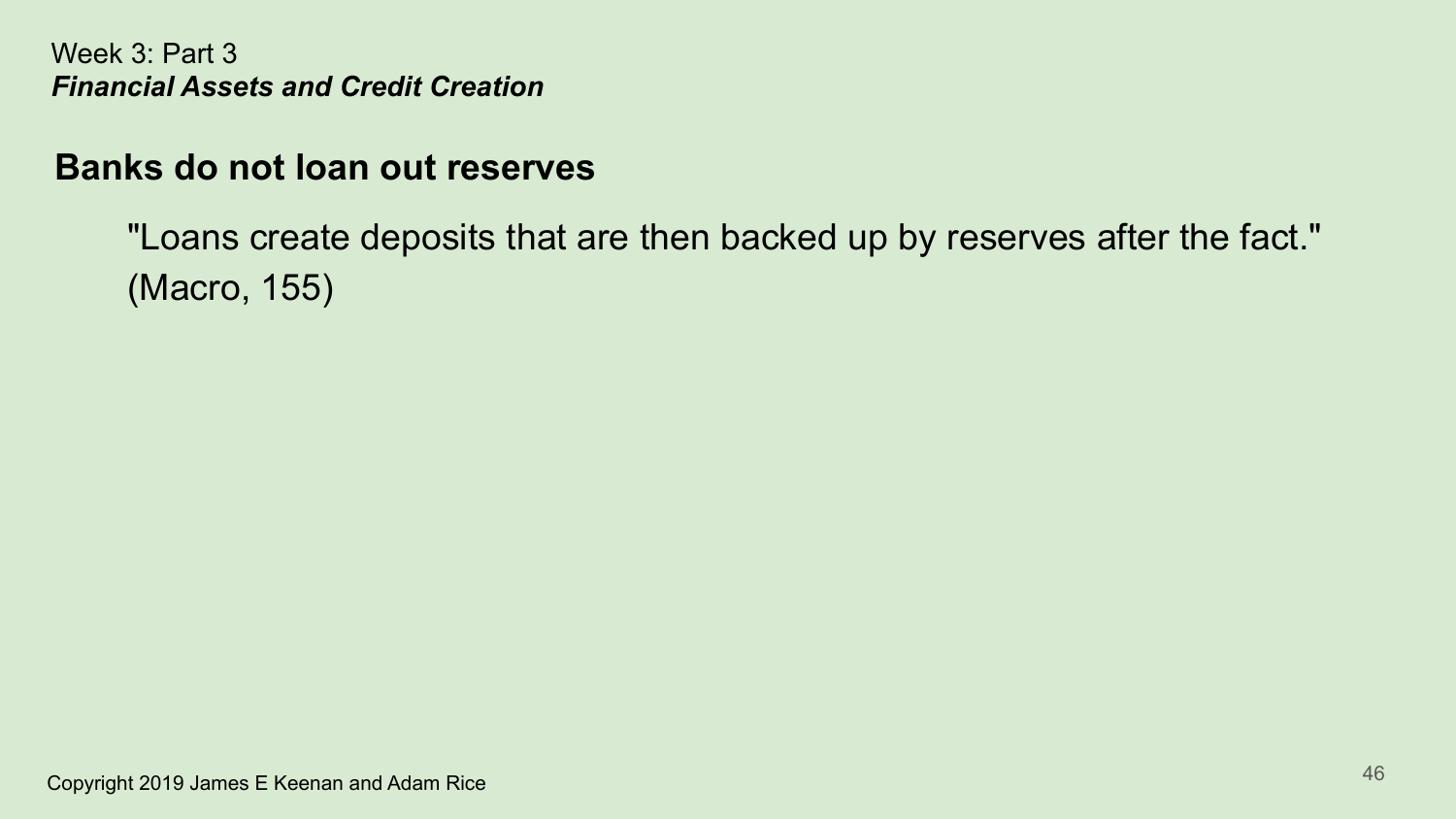## **What role, then, do bank reserves play?**

"Banks must hold reserve balances with the central bank as part of the payments system. The reserves are used to make interbank payments." (Macro, 156)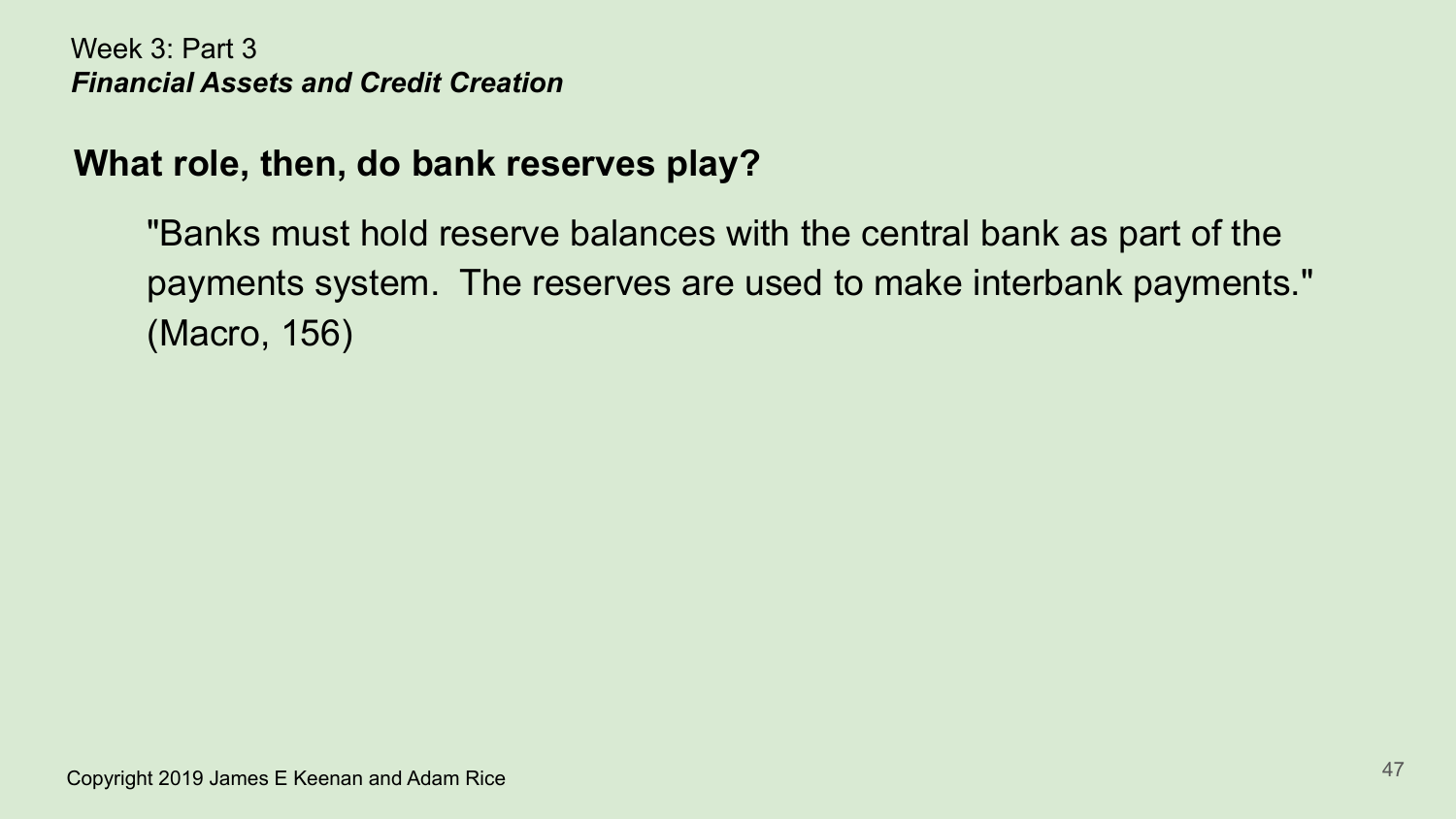#### **Central bank liquidity management**

Central bank is tasked with liquidity management of banking system as a whole

- Provide reserves when system as whole is short
	- As Fed did last week
- Drain reserves when system as whole is in excess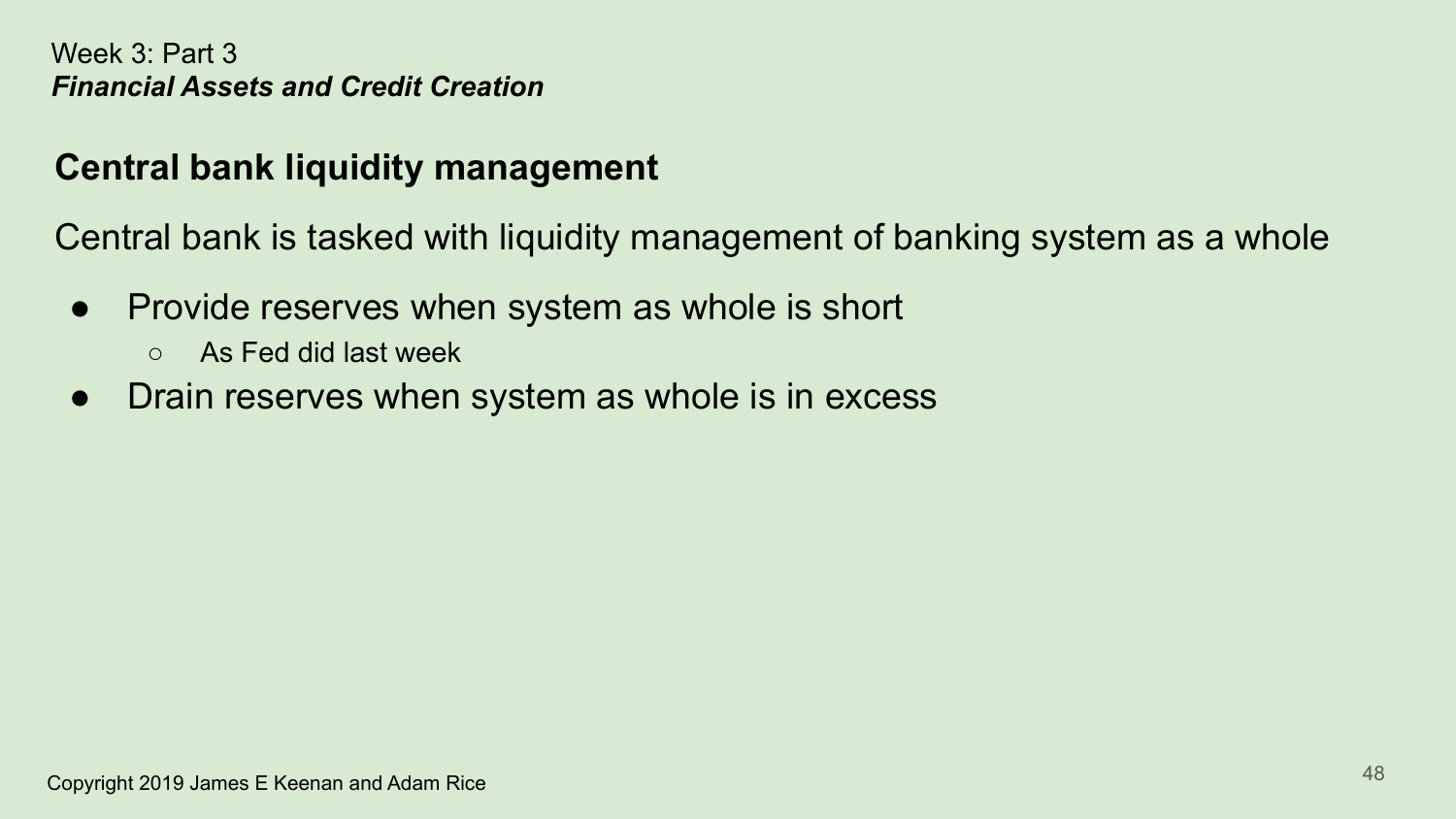## **Central bank interest rate targeting**

Central bank wants to maintain a target for interbank lending rate

Central bank **usually can** maintain good control over interbank lending rate

Central bank **cannot** effectively control size of money supply

- Size of money supply reflects volume of bank lending
- More technically: money supply is **endogenous**

"The supply of bank money is determined 'endogenously' by the demand for bank loans, plus the willingness of banks to lend (which gives rise to the creation of deposits)." (Macro, 156)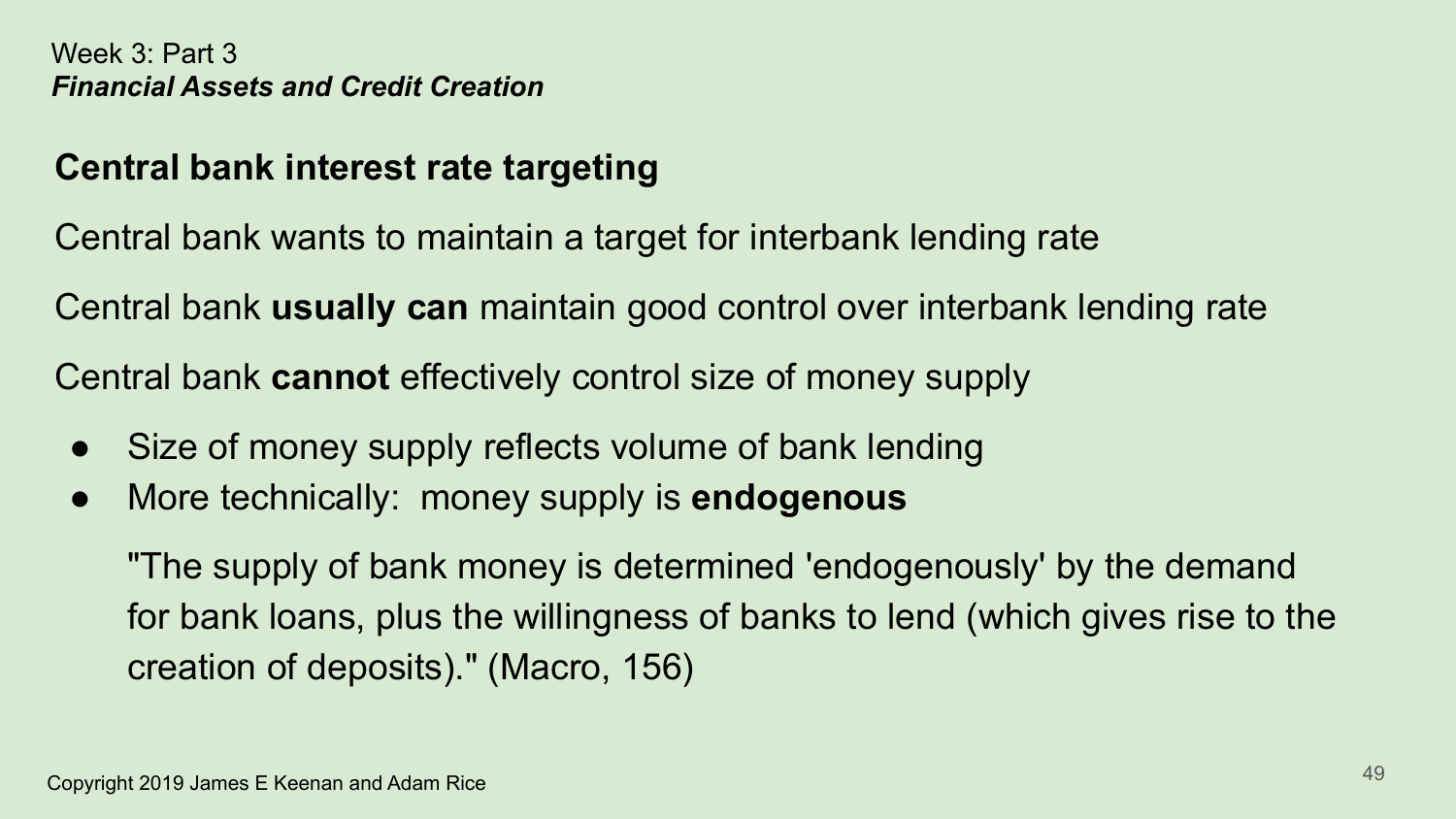## **Monetary Policy vs. Fiscal Policy**

- Monetary policy (interest rates) handled by Federal Reserve
- Fiscal policy (taxes/spending) handled by Congress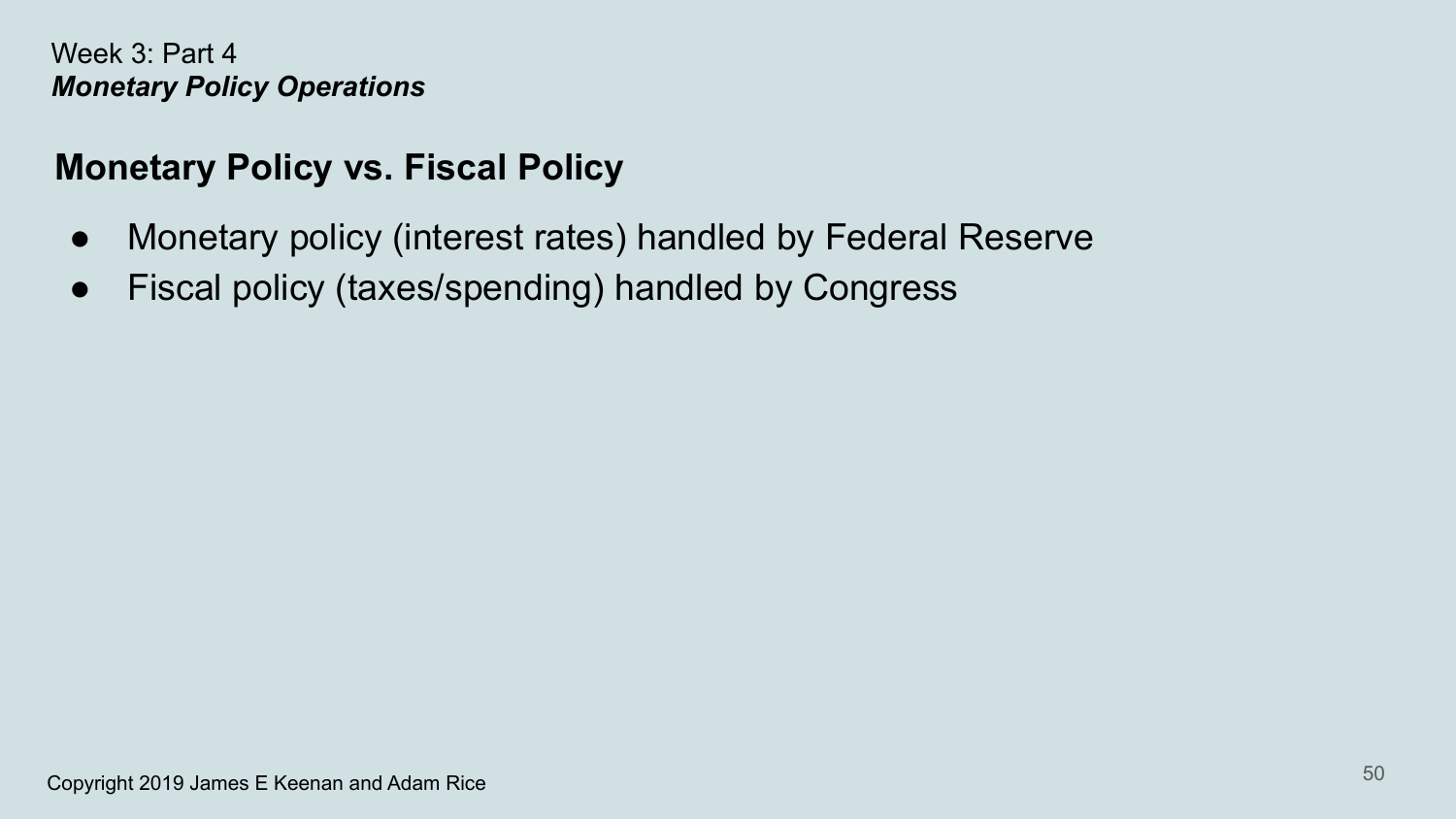## **Some of the Fed's Responsibilities**

- Regulation of the financial system
- Maintenance of the payments system
- Providing liquidity to the banking system
- Lender of last resort to the banking system in the event of a crisis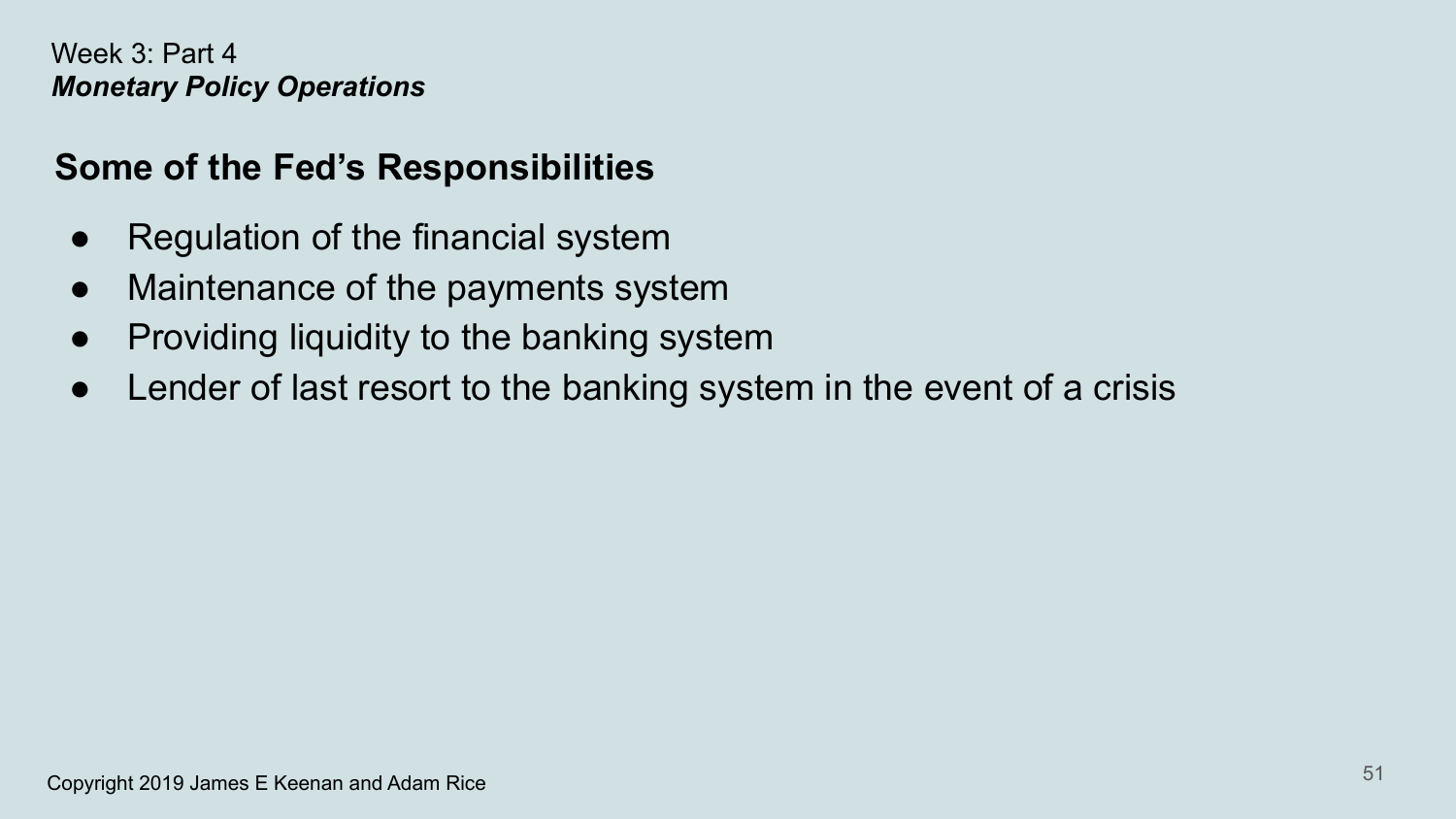## **The Fed's Role in The Economy**

- The Fed's "Dual Mandate": reach full employment, maintain stable prices
- I.e. keep inflation low, employment high
- Fed Chair testifies before each house of Congress twice per year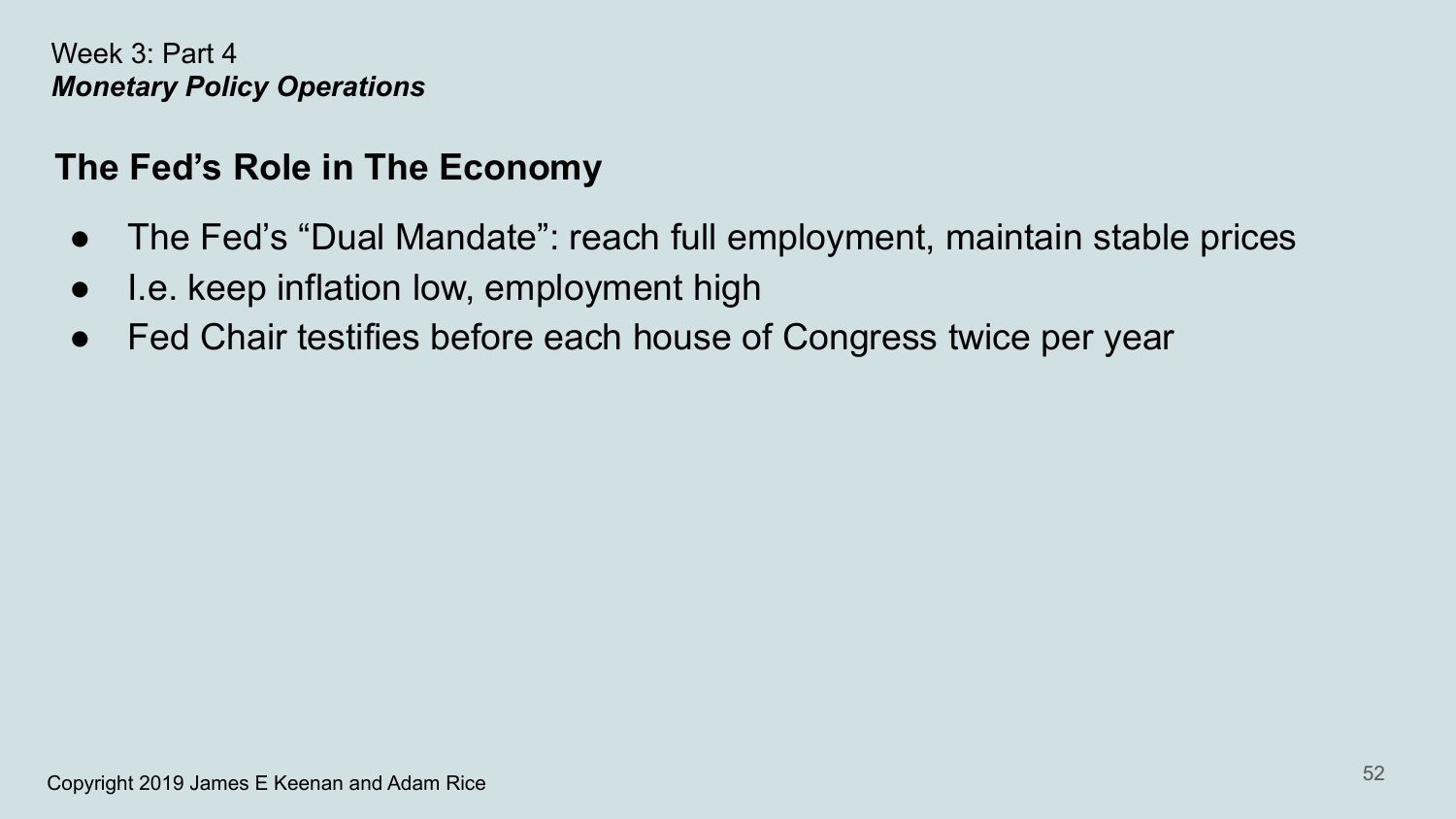## **Two Questions**

- What are the tools of monetary policy which the fed uses?
- How well do these tools work?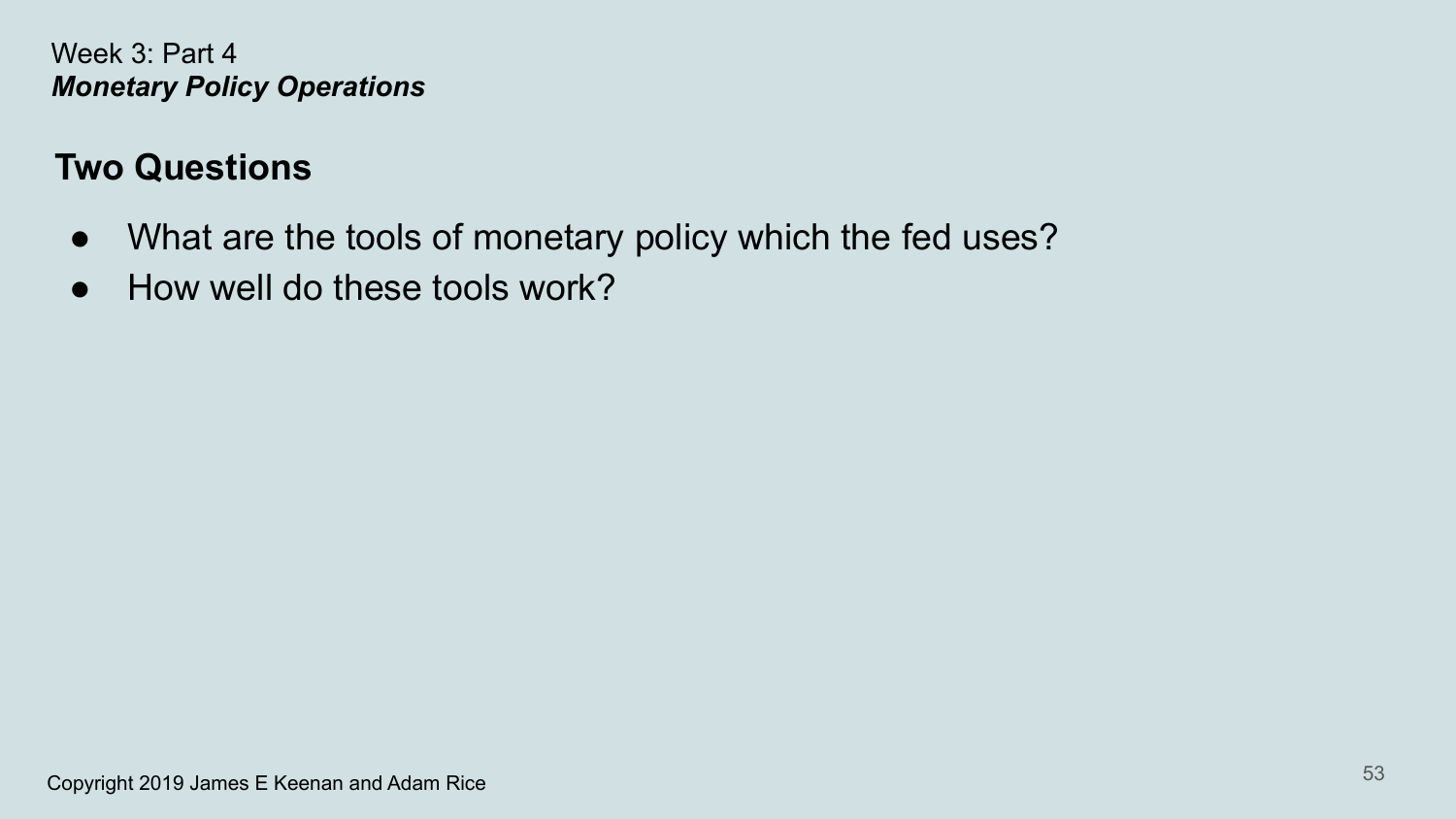## **The Fed's Toolbox**

- Changes in interest rates
- Rate changes affect decisions to borrow
- Conventional thinking says borrowing decreases as rates rise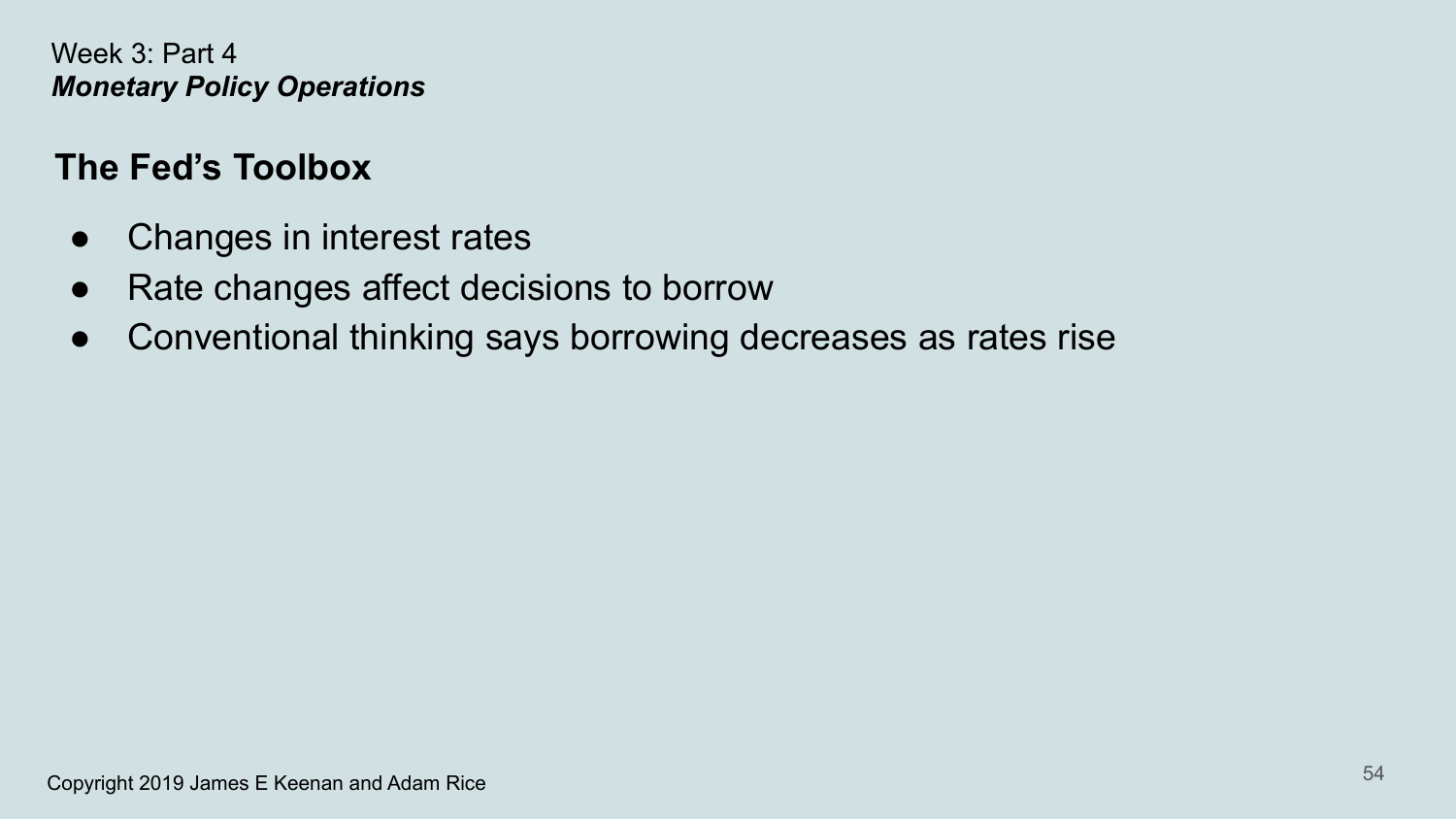## **The Federal Funds Rate**

- Interest rates which lenders charge are markups on the rate at which banks lend to each other overnight
- Banks must meet reserve requirements imposed by Fed
- If banks are short on reserves, the quickest way to obtain them is to borrow them overnight from banks with excess reserrves
- This overnight interbank rate is called the "**federal funds rate**"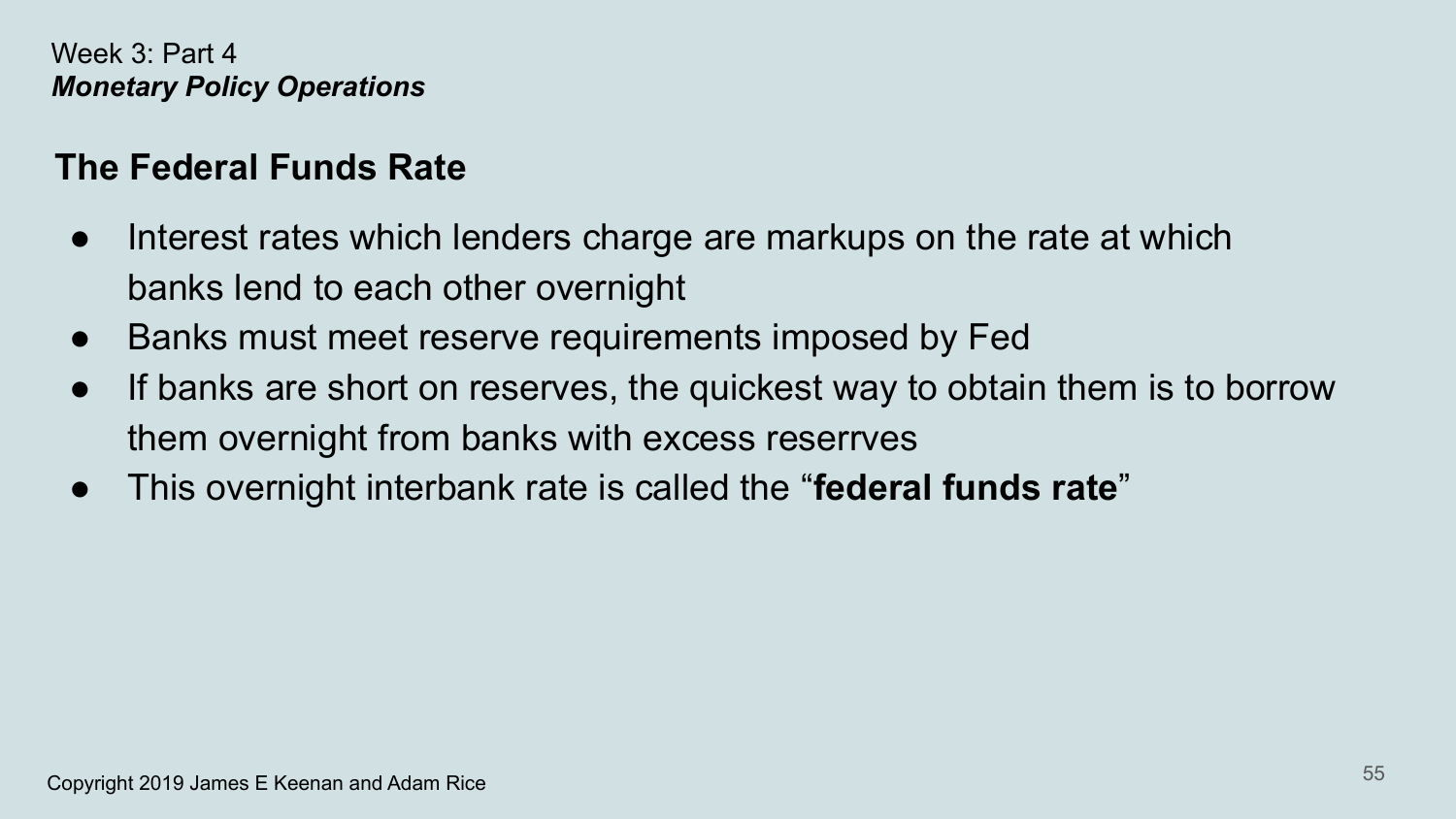The Federal Funds Rate (2)

- The fed funds rate is the Fed's most important policy target
- Fed aims to keep FFR within a narrow range
- FFR is currently 1.75-2.00% per year (as of Sept 19)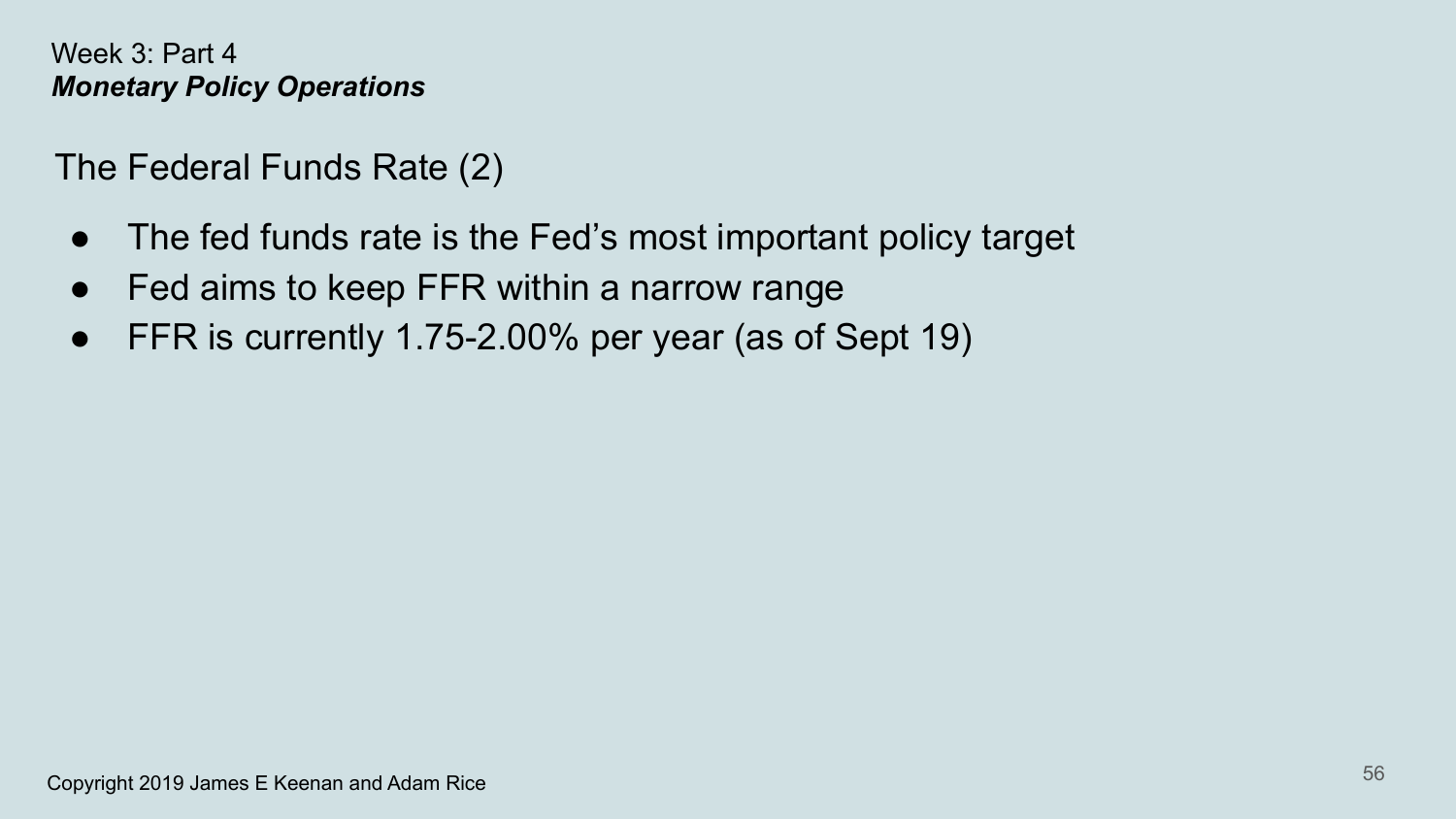## **Other Rates Controlled by the Fed**

- **Interest on reserves**: the rate of interest banks are paid on their reserve holdings
- **The discount rate**: the rate charged to banks that need to borrow directly from the Fed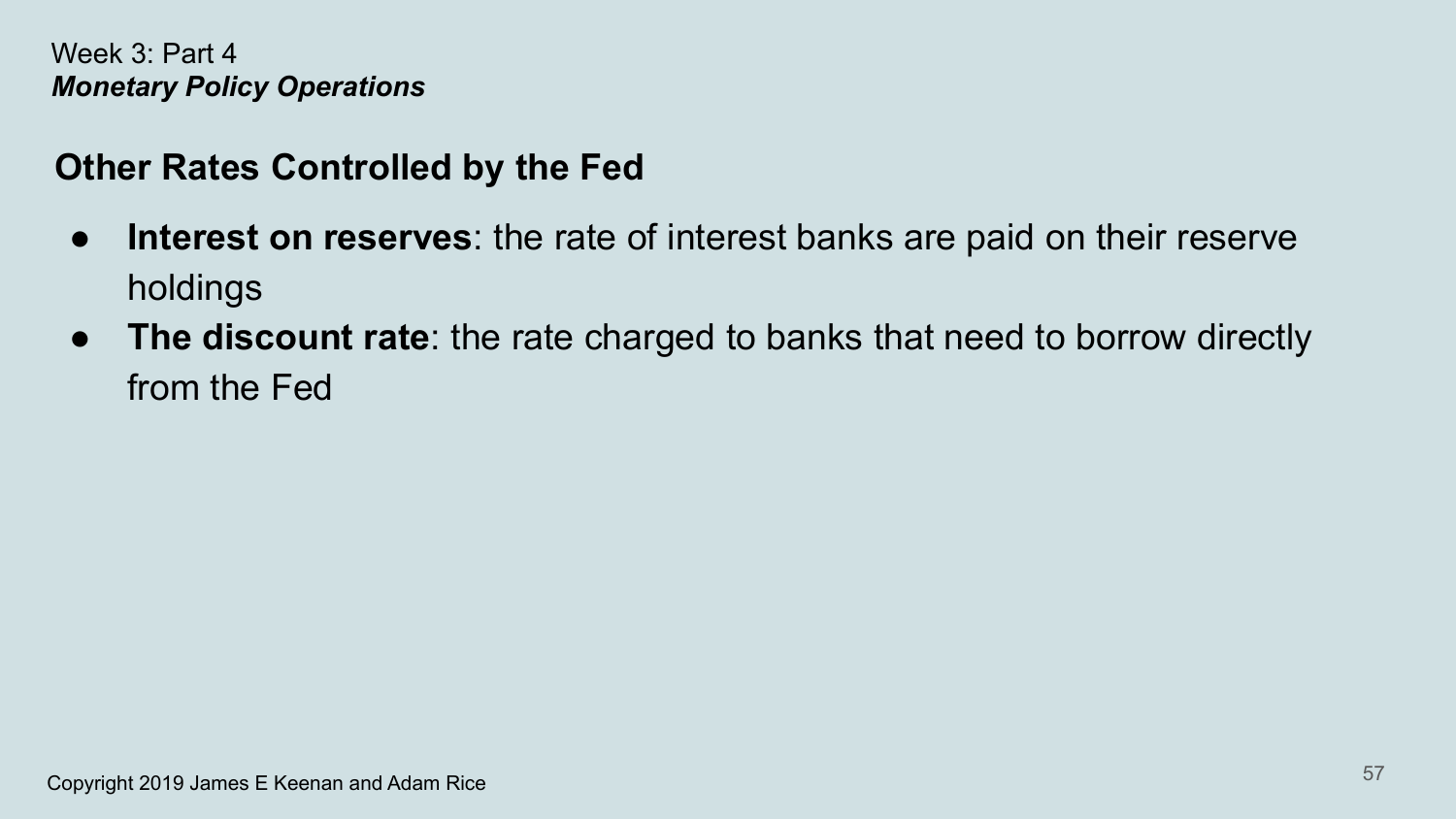## **How does the Fed manage rates? Through "open market operations"**

- Excess reserves in the banking system tends to put downward pressure on rates (via supply & demand)
- To drain reserves, Fed offers Treasury bonds to member banks
- Exchanging reserves for bonds alleviates downward pressure on rates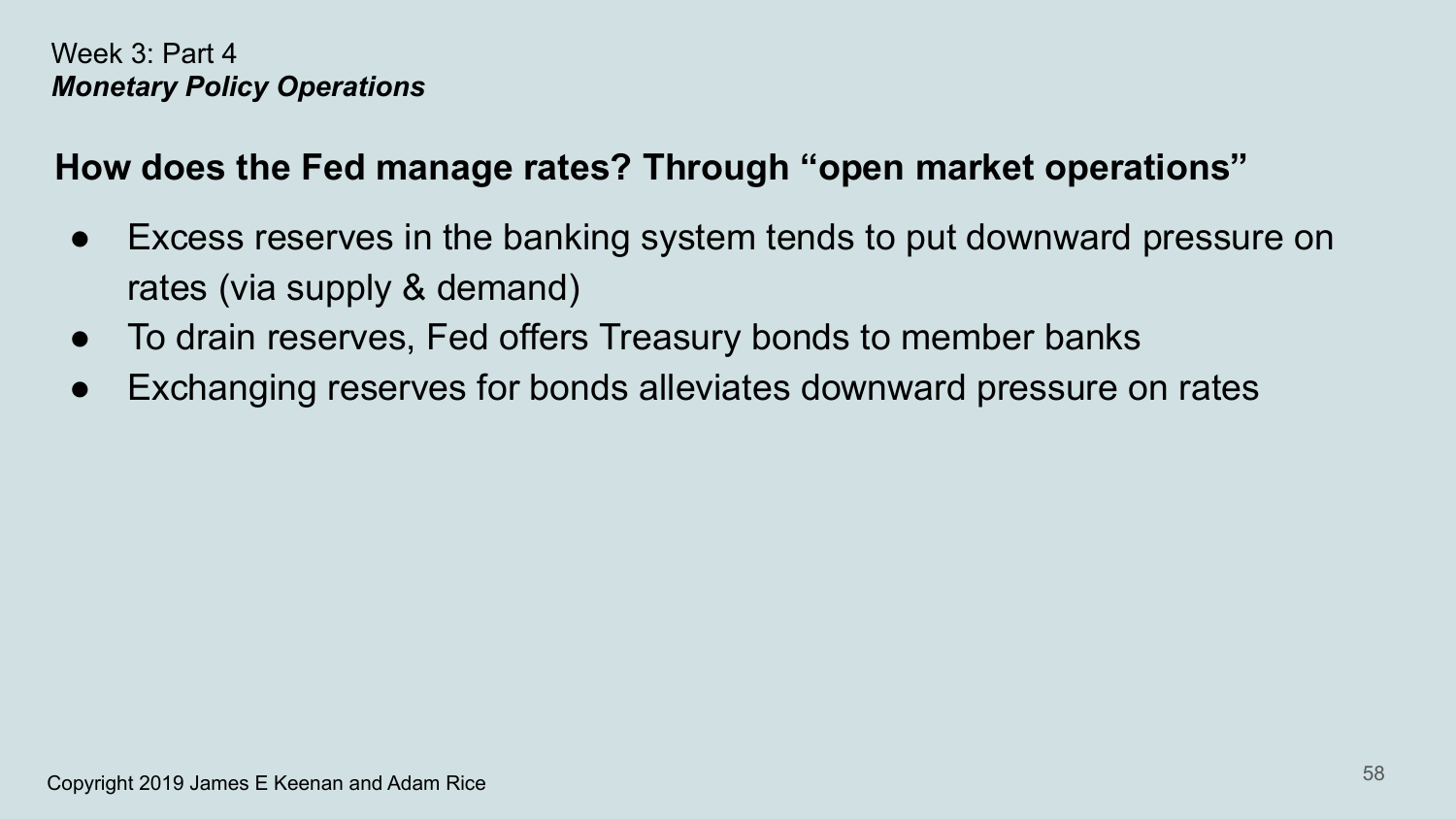How does the Fed manage rates? Through "open market operations" (2)

- If system is short on reserves, there will be upward pressure on rates
- In this case, the Fed buys Treasury bonds from banks and credits reserve accounts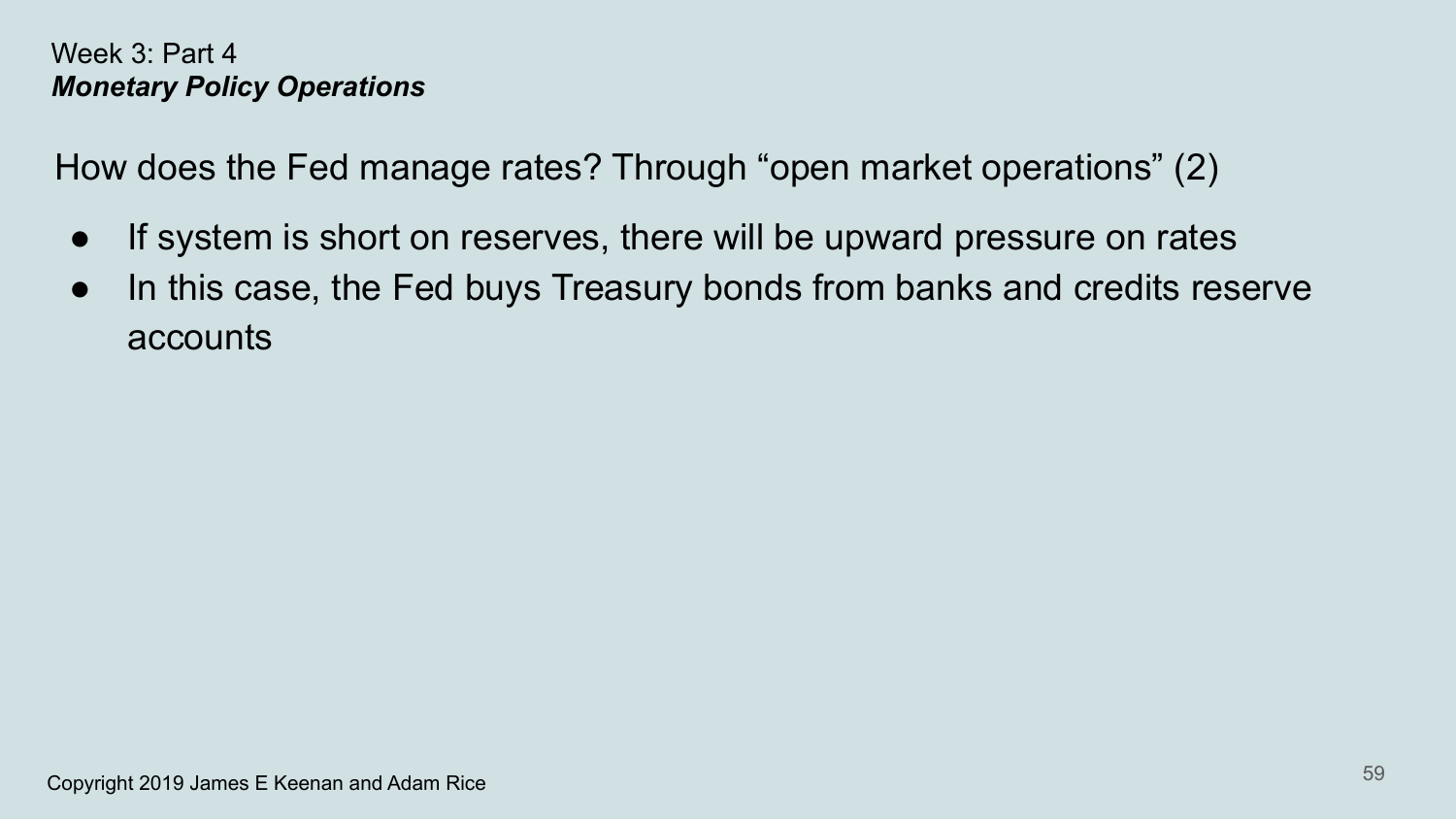## **Open Market Operations (OMOs)**

- OMOs change the composition of bank asset portfolios
- OMOs is the mechanism by which the fed adjusts interest rates
- OMOs do not change the level of net financial assets within the banking system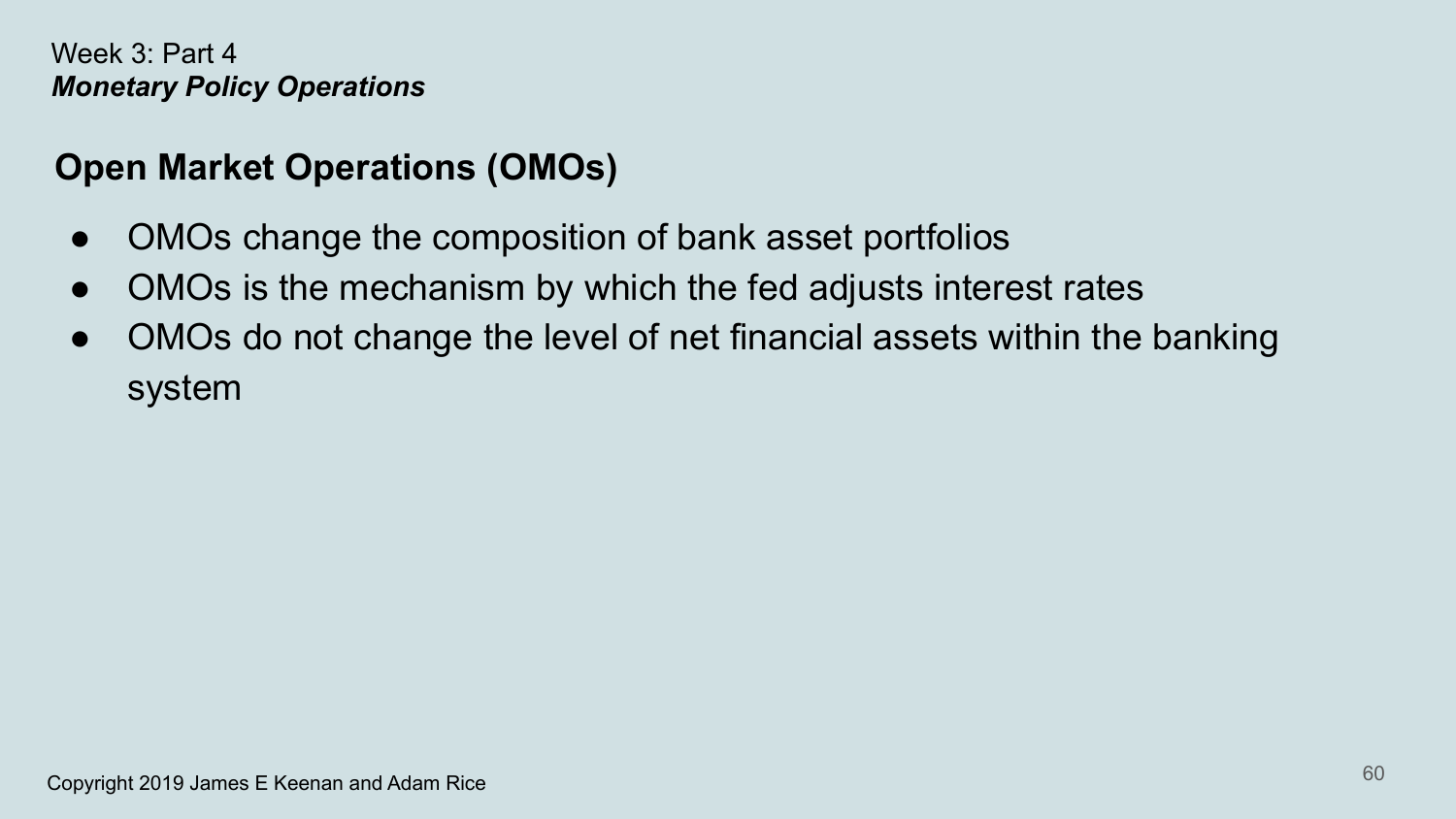#### **Reserve Requirements**

- US imposes reserve requirements, other countries do not
- This is a political decision
- Banks can always meet reserve requirements after making loans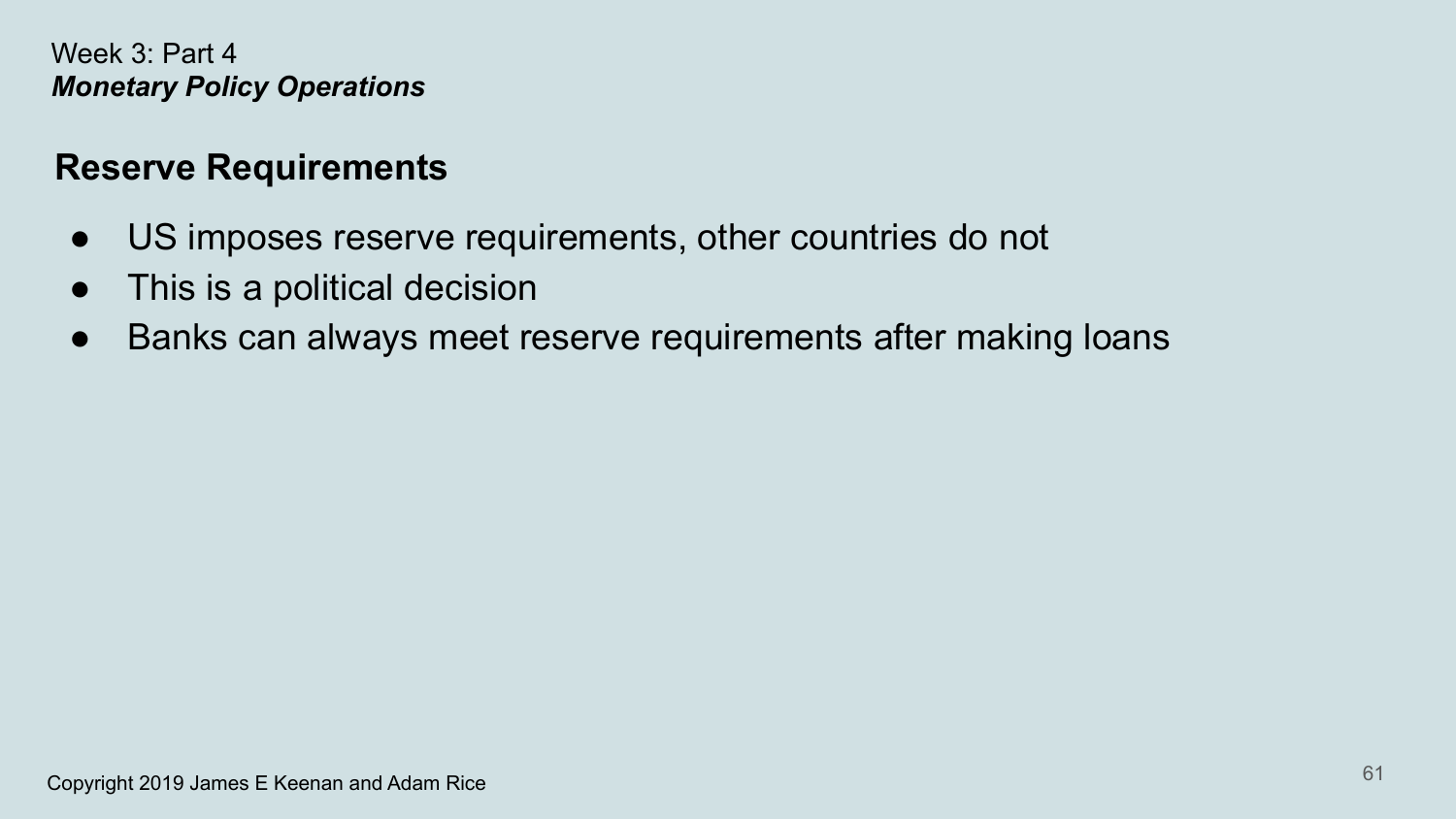## **Long-Term Rates**

- Fed's main focus is on overnight interbank rate
- However, it can influence long-term rates as well
- If the Fed sells a large quantity of 10-year Treasury bonds, this puts downward pressure on the price of these bonds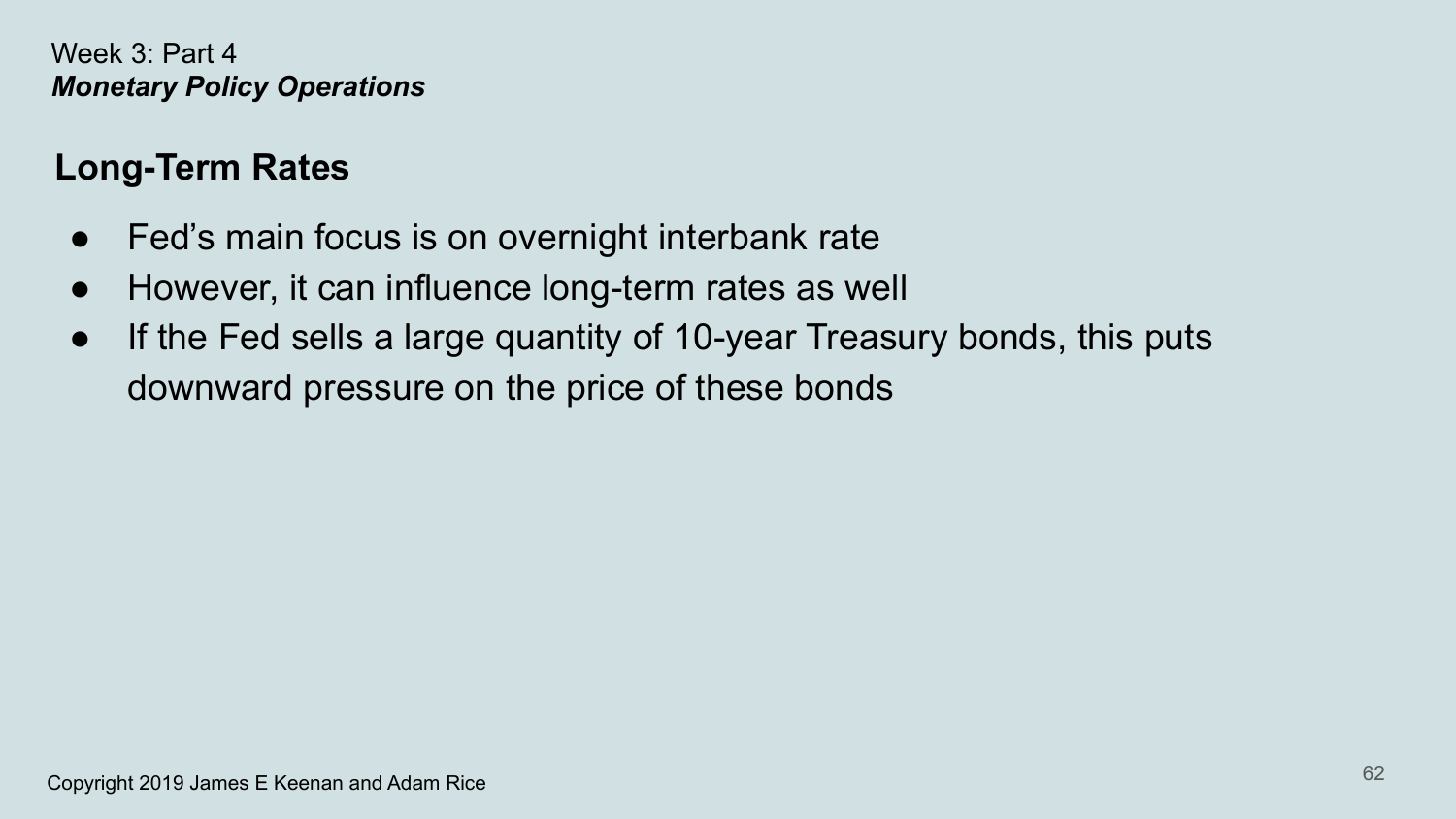#### **Fed as Lender of Last Resort**

- Fed may purchase assets other than Treasury bonds from banks in times of crisis
- During Great Financial Crisis, the Fed purchased bad debt from banks in order to keep them solvent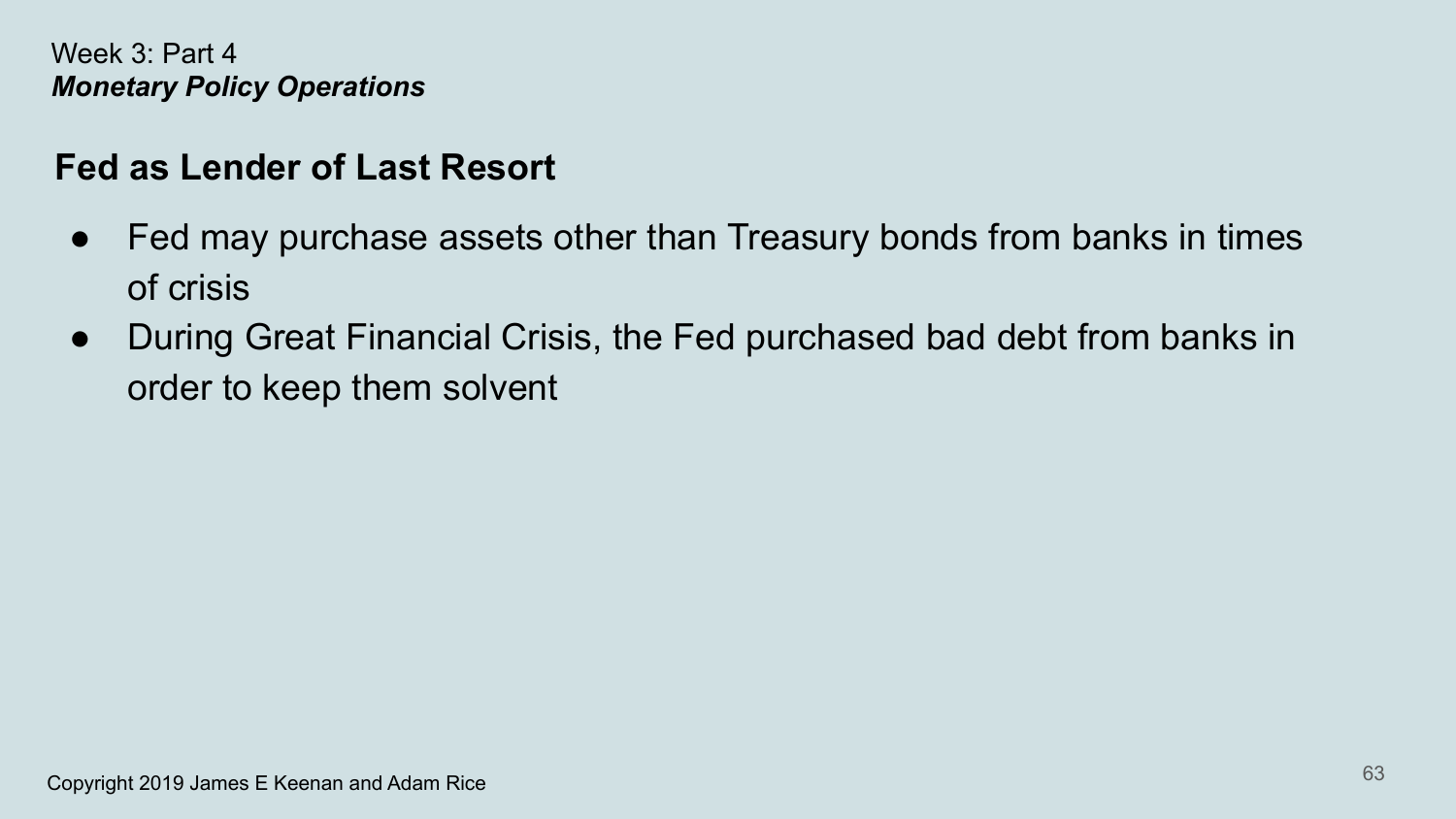## **Treasury Bonds**

- Treasury bond sales do not "pay for" spending
- Treasury bonds must be purchased with currency that's already been spent into existence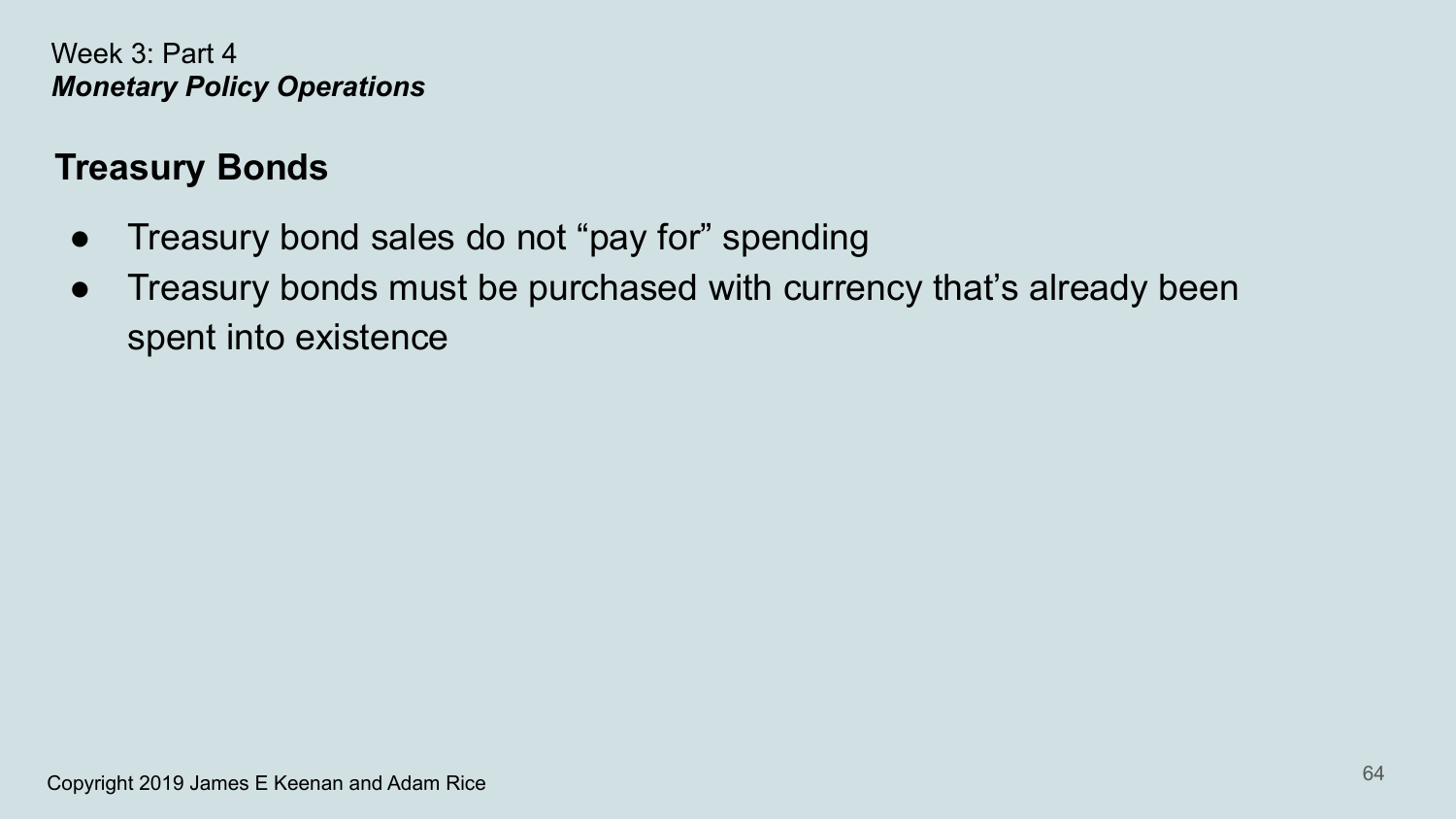Treasury Bonds (2)

- Why sell Treasury bonds then?
- They are a safe, liquid, and interest-bearing alternative to cash